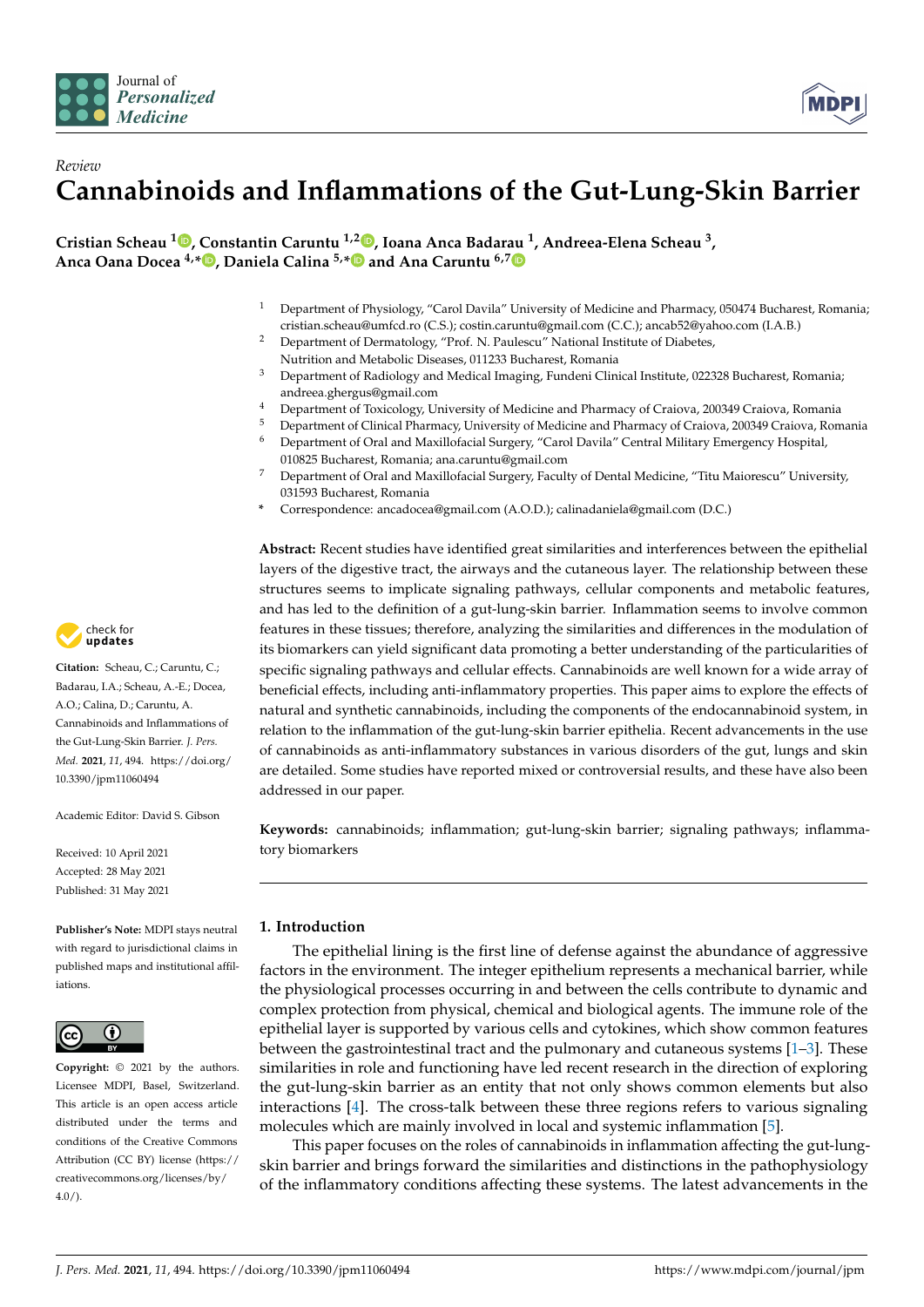field are discussed and supported by the available in vitro and in vivo evidence in the recent literature, as well as the human studies which have been undertaken to validate the effectiveness and safety of cannabinoids in the epithelial inflammation of the gut-lungskin barrier.

# **2. The Gut-Lung-Skin Barrier**

The gut-lung-skin barrier is a virtual structure encompassing the epithelium of the digestive tract, the pulmonary system and the cutaneous layer. More and more often, studies cite similarities and interactions in the immune response regulated in these structures [\[4](#page-18-1)[–6\]](#page-18-3). The recently described T helper 17 (Th17) subset of cells and their regulatory pathway provide further evidence validating the unity of the immune response and regulation in the gut-lung-skin barrier [\[7\]](#page-18-4). These cells are capable of producing various cytokines such as granulocyte colony-stimulating factor (G-CSF) and interleukins (ILs) -8 and -22, and trigger the synthesis of effectors producing IL-17 and interferon-gamma (IFN-γ) [\[8\]](#page-18-5). Furthermore, Th17 cells are involved in the interactions between the microbiota of the specific tissue and the host, regulating the immune response [\[8\]](#page-18-5). The most prominent cytokines involved in the protection against microbial infection are IL-17 and IL-22, which increase the release of antimicrobial peptides, neutrophil recruitment and granulopoiesis while maintaining the integrity of the epithelial layer in boundary tissues [\[9\]](#page-18-6). When IL-17 fails due to insufficient expression, a large variety of cutaneous, pulmonary and gastrointestinal infections may occur, accompanied by significant inflammation [\[10–](#page-18-7)[12\]](#page-18-8). Some infectious agents such as *Staphylococcus aureus* are capable of stimulating its expression [\[13\]](#page-18-9). IL-22 also contributes to the immune response against various infectious diseases of the gut-lung-skin barrier and exhibits pro-inflammatory roles by enhancing the effects of tumor necrosis factor-alpha (TNF- $\alpha$ ), and by activating various other cytokines [\[9](#page-18-6)[,14\]](#page-18-10).

However, the gut-lung-skin barrier cross-talk in inflammation is not limited to the activity of Th17 cells. The epithelial cells produce thymic stromal lymphopoietin (TSLP), a cytokine similar to IL-7, which is involved in the allergic response and is a key factor in the onset of allergic inflammation in the skin, lungs and gastrointestinal tract [\[15\]](#page-18-11). TSLP is considered to be a biomarker for disruptions of the epithelial integrity, and was cited as a determining and aggravating factor in a variety of allergy models, including ovalbumin (OVA)-induced asthma, atopic dermatitis and allergic diarrhea [\[16\]](#page-18-12).

Sustained inflammatory processes in the gut-lung-skin barrier develop similar complications, regardless of the initial location of the inflammation. Among the common comorbidities are metabolic syndrome, cardiovascular events and bone loss [\[5,](#page-18-2)[17](#page-18-13)[,18\]](#page-18-14). These may be explained by the increased production of  $TNF-\alpha$ , which is an essential mediator of chronic inflammation and is usually accompanied by IL-4, IL-6 and IL-17, increasing the risk of the aforementioned complications, as well as favoring the appearance of other metabolic conditions [\[5](#page-18-2)[,19,](#page-18-15)[20\]](#page-18-16).

Because inflammation is the cornerstone of many pathological conditions, including cancer, the possible connections and interferences between inflammatory processes in different organs and systems have substantial implications. Inflammatory conditions, regardless of their substrate or location, benefit from relatively specific management, which includes one or several anti-inflammatory drugs. However, due to adverse effects and interactions, there is a growing interest in medicinal-grade natural compounds that have demonstrated their effectiveness and usually act through dedicated receptors that are widely distributed in the human body. These substances have been labeled 'phytochemicals', and some examples include capsaicin, curcumin, resveratrol and cannabinoids [\[21](#page-18-17)[–24\]](#page-18-18). Curcumin, resveratrol, gingerol, and ginsenoside have demonstrated antioxidant and antiinflammatory effects by modulating the MAP and NF-κB pathways, making them excellent candidates in the treatment of atopic dermatitis [\[25\]](#page-18-19). Multiple in vivo and in vitro studies have outlined the chemopreventive properties of whole-fruit substances in skin carcinogenesis, where carotenoids, polyphenols, flavonoids and anthocyanins have demonstrated pro-apoptotic, antiproliferative, and ROS-reducing effects in basal and squamous cell car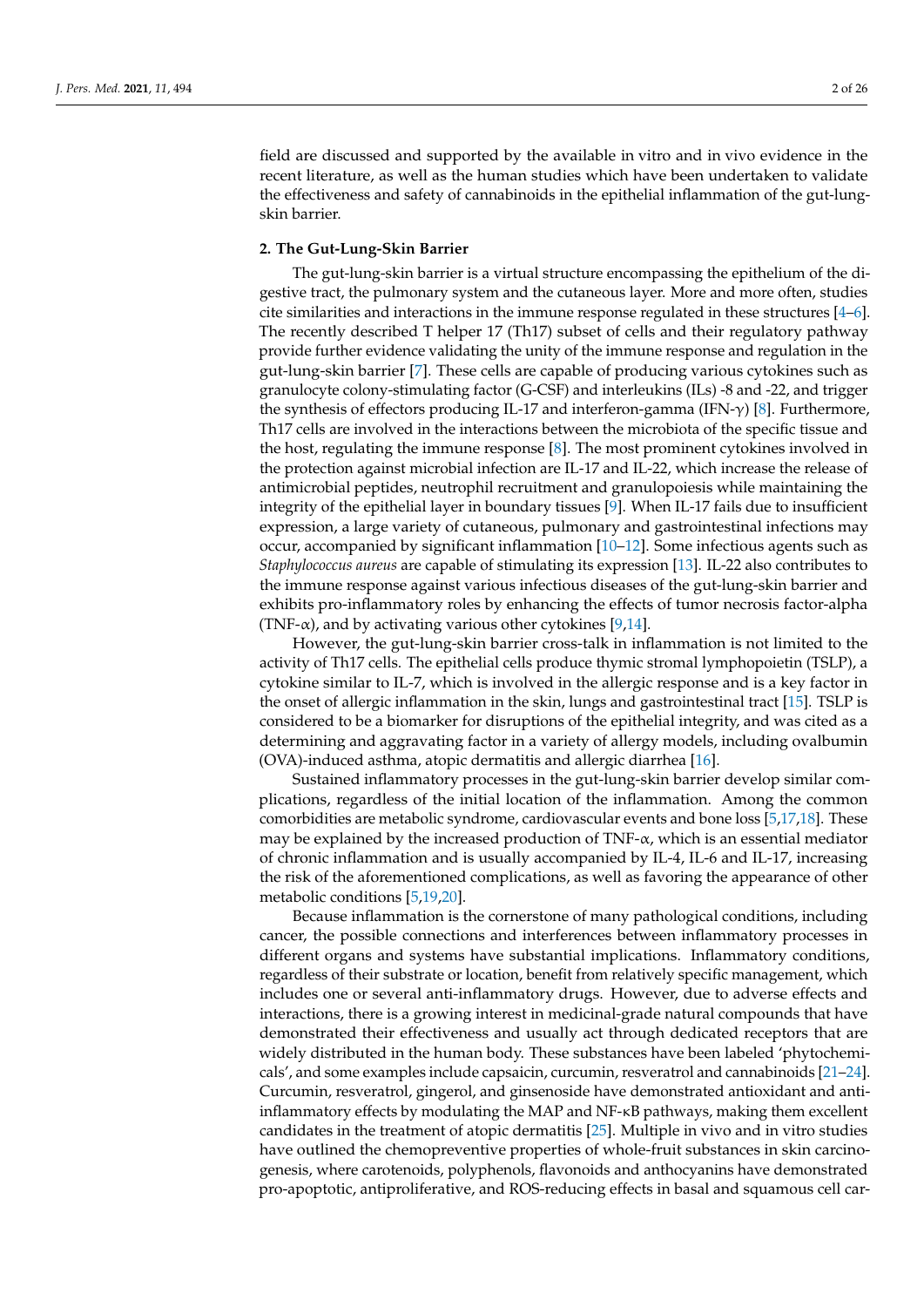cinoma models [\[26–](#page-18-20)[29\]](#page-18-21). Capsaicin's effects on chemonociception were fundamental in cutaneous pathophysiology research, but its applications have extended from skin pain modulation to various local and system-wide pathologies, including malignancies [\[30](#page-18-22)[–32\]](#page-19-0). Cannabinoids, in particular, show great promise due to the mediation of their actions by the dedicated cannabinoid receptors, which serve the activity of the endocannabinoid system but also respond to the administration of natural or synthetic cannabinoids.

### **3. Cannabinoids and Inflammation**

Cannabinoids have been used for their anti-inflammatory properties for millennia; for instance, T'ang Shên-wei records effects such as "undoing rheumatism" or the "discharge of pus" in the 10th century A.D. work called 'Chêng-lei pên-ts'ao' [\[33\]](#page-19-1). An increasing number of studies explore their properties and interactions in a wide range of experimental models [\[34\]](#page-19-2). The chemical group of cannabinoids includes over 60 natural (phyto-) cannabinoids and over 150 artificial (synthetic) cannabinoids alongside the two well-known endocannabinoids anandamide (AEA) and 2-Arachidonoylglycerol (2-AG), and their few derivates [\[35](#page-19-3)[,36\]](#page-19-4). Evidently, the process of testing and comparing the anti-inflammatory effects of these substances in inflammatory conditions is lengthy and complex. There are two G protein-coupled receptor (GPCRs) cannabinoid receptors activated by cannabinoids: CB1, which is mostly located in the central, peripheral and enteric nervous system, and is responsible, among others, for the psychoactive effects; and CB2, which is expressed by immune cells and some tissues, and is mostly involved in immunomodulation [\[37\]](#page-19-5). The two receptors exert distinct functions via specific signaling pathways, and different cannabinoids can activate them to various degrees; therefore, cannabinoids can vary in terms of effectiveness and potency [\[38\]](#page-19-6). While some anti-inflammatory properties were also described for CB1-specific agonists, their effects may also be carried through non-CB1 non-CB2 signaling, and their most common usage is the management of pain, in which they prove highly effective [\[39,](#page-19-7)[40\]](#page-19-8). Conversely, CB2 receptors are mainly involved in regulating inflammation by modulating the levels of various cytokines [\[41\]](#page-19-9). A recent systematic review of in vivo studies regarding the anti-inflammatory effects of various cannabinoids concluded that the CB2 antagonist CBD is efficient in reducing inflammation, while CB1 agonists—such as THC—may be used for the alleviation of the associated pain [\[42\]](#page-19-10).

Some cannabinoids are favorites in the race for the identification of the substance with the optimal anti-inflammatory actions and minimal adverse reactions. Cannabidiol (CBD) is one of the most commonly tested substances due to its lack of psychoactive effects and high potency in modulating the immune response and exerting anti-inflammatory properties in a variety of animal models [\[43](#page-19-11)[–45\]](#page-19-12). Tetrahydrocannabinol is still tested, despite its psychoactive effects, due to its activity on the CB1 receptor which triggers specific signaling pathways in inflammation [\[46\]](#page-19-13). As for synthetic cannabinoids, there are multiple classes and subclasses defined by their chemical structure, which encompass a growing number of substances, developed with the intent of emulating the favorable effects while maximizing the receptor specificity and limiting side effects. These substances are agonists for CB1 and/or CB2, and usually bind to the cannabinoid receptors with higher affinity than natural compounds, showing great potential in developing new treatments [\[47\]](#page-19-14).

The following sections explore the roles of synthetic, phyto-, and endocannabinoids in the inflammations of the gastrointestinal tract, the pulmonary apparatus and the skin.

### **4. Cannabinoids and Gut Inflammations**

The discovery of the intestinal endocannabinoid system was encouraged by numerous reports of the beneficial effects of administering cannabinoids for various digestive tract disorders [\[48\]](#page-19-15). This system plays various roles in the homeostasis of the gastrointestinal tract, including the regulation of secretion, sensitivity and motility, as well as upholding the integrity of the gut epithelial barrier [\[48](#page-19-15)[,49\]](#page-19-16). Physiological and pharmacological studies have investigated the interactions between endocannabinoids and various receptors, and have concluded that these substances may play a role in modulating intestinal inflammation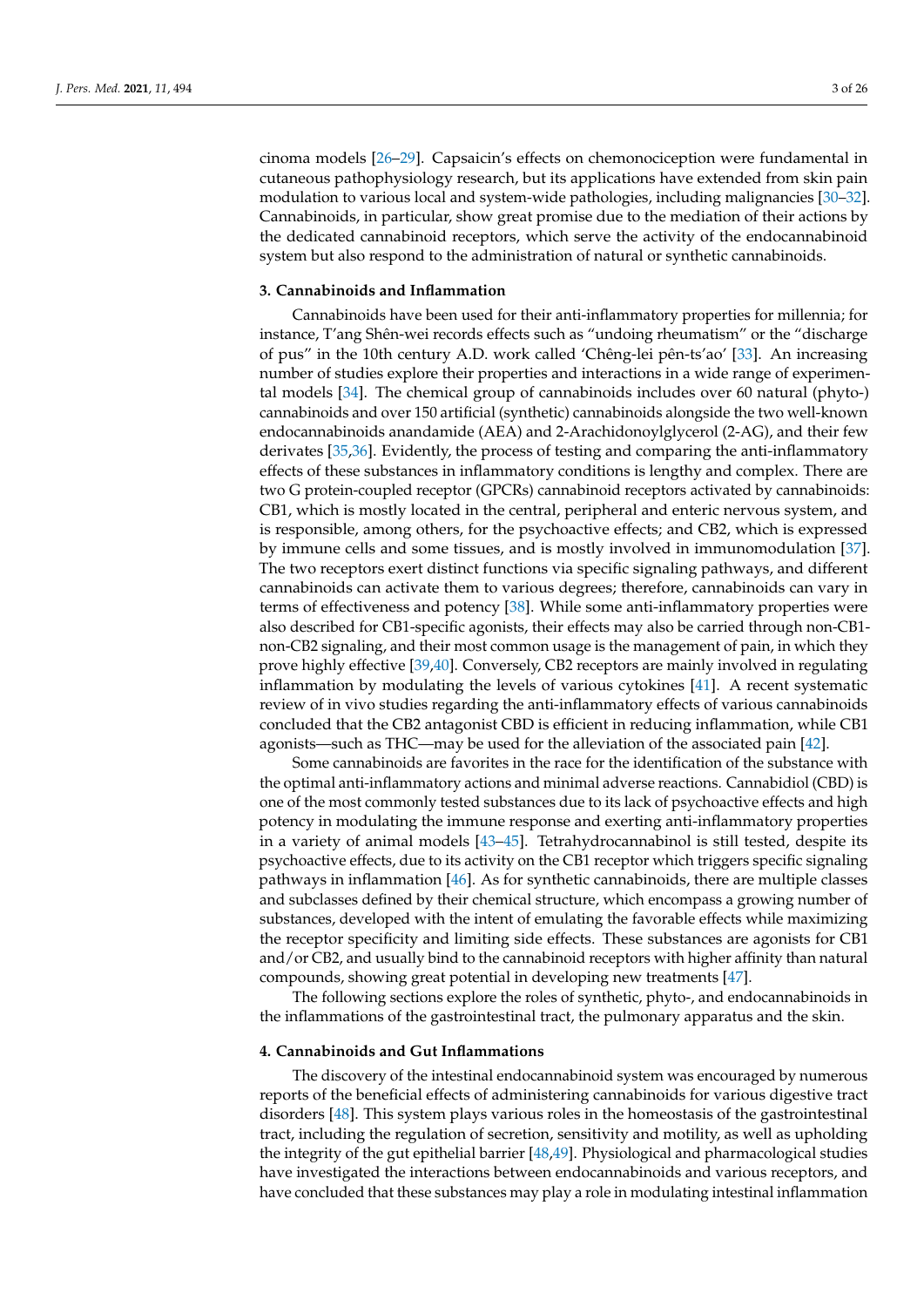and cellular proliferation [\[50\]](#page-19-17). These findings led to the consideration of phyto- and artificial cannabinoids as candidates for the treatment of intestinal inflammatory disorders, such as irritable bowel syndrome (IBS), inflammatory bowel disease (IBD) and Crohn's disease [\[51\]](#page-19-18).

In the gastrointestinal tract, CB1 and CB2 receptors are located in the myenteric and submucosal neurons (mostly CB1) as well as the inflammatory and epithelial cells (mostly CB2) [\[52\]](#page-19-19). Besides GPCRs, cannabinoids may also bind to the transient receptor potential cation channel subfamily V member 1 (TRPV1) receptors in the capsaicin-sensitive sensory nerves located in the digestive tract wall, especially in the mucosa, muscle layers and blood vessels, but also in epithelial cells [\[53\]](#page-19-20). Furthermore, cannabinoids may bind to G protein-coupled receptor (GPR) type 55, which was identified in smooth muscle cells and peroxisome proliferator-activated receptor alpha (PPAR-α), located in blood vessels and smooth muscle cells, and also to GPR119, which is expressed in the digestive mucosa and enteroendocrine cells [\[54](#page-19-21)[–56\]](#page-19-22).

#### *4.1. In Vitro Studies*

An in vitro study on Caco-2 cells demonstrated that adding AEA or cannabidiol (CBD) alongside IL-17A when incubating the cell monolayers for 48 h prevents mucosal damage and the changes in the epithelial permeability associated with inflammation [\[57\]](#page-19-23). In a similar study using the same cell types, delta-9-tetrahydrocannabinol (THC) and CBD were also able to reduce the intestinal permeability induced by IFN- $\gamma$  and TNF- $\alpha$ , while AEA and 2-AG enhanced the cytokine-induced permeability [\[58\]](#page-19-24). This leads to the conclusion that the effects are CB1-related, and that the specific agonistic effects of various cannabinoids trigger specific effects [\[58](#page-19-24)[,59\]](#page-19-25). These findings were validated ex vivo, in inflammatory and hypoxic states, on Caco-2 cells harvested from colorectal resections [\[60\]](#page-20-0).

Improving on this experimental model, Couch et al. tested the effects of CBD and palmitoylethanolamide (PEA) on colon explants from patients with inflammatory conditions; these cannabinoids elicit anti-inflammatory properties by preventing the increased cytokine production and reducing the intracellular signaling phosphoprotein levels [\[61\]](#page-20-1). The anti-inflammatory properties of phytocannabinoids have been investigated using fresh and baked *C. sativa* flowers, and it was revealed that tetrahydrocannabinolic acid (THCA) is the main active compound and is able to reduce IL-8 levels in HCT116 colon cancer cells pretreated with TNF- $\alpha$  at concentrations of 114–207 µg/mL, partially via the GPR55 receptor [\[62\]](#page-20-2). The same study further confirmed the anti-inflammatory effects on patients suffering from IBD, through COX-2 and matrix metalloproteinase (MMP)-9 mediated mechanisms, and showed that THCA exerts superior effects and less cytotoxicity than CBD on these cell lines [\[62\]](#page-20-2).

Another important anti-inflammatory property is the maintenance of the epithelial barrier's integrity. CBD is able to preserve the mucosal integrity in Caco-2 cells at concentrations of 10−<sup>7</sup> to 10−<sup>9</sup> M, opposing the effects of *Clostridium difficile* toxin A in an inflammation experimental model; this activity is CB1-mediated, as the use of AM251, a CB1 antagonist, inhibited the observed effects [\[63\]](#page-20-3). An in vitro study on HT29 cells showed that AEA, methanandamide (mAEA), and arachidonylcyclopropylamide (ACPA) stimulate CB1-dependent wound closure even in low nanomolar concentrations [\[64\]](#page-20-4). These findings consolidate the hypothesis of the intrinsic protective effect of endocannabinoids against intestinal barrier disruptions.

Conversely, CB2 receptors have also been implicated in mediating the anti-inflammatory effects of β-Caryophyllene on oral mucositis, which is characterized by the decrease of TNFα, IL-1β, IL-6 and IL-17A [\[65\]](#page-20-5). Furthermore, Matalon et al. showed, in their recent paper, that the synthetic CB2 agonist JWH-133 is able to reduce MMP-9 and IL-8 levels in inflamed colon biopsies from patients with IBD. These findings draw further attention to the specific involvement of the two cannabinoid receptors in the various facets of inflammation. There is extensive evidence that CB1 is normally expressed in the intestinal epithelium, while CB2 expression seems to be stimulated by inflammatory conditions, supporting its attributed role in the regulation of inflammation, cell growth and the immune response [\[64](#page-20-4)[,66](#page-20-6)[–68\]](#page-20-7).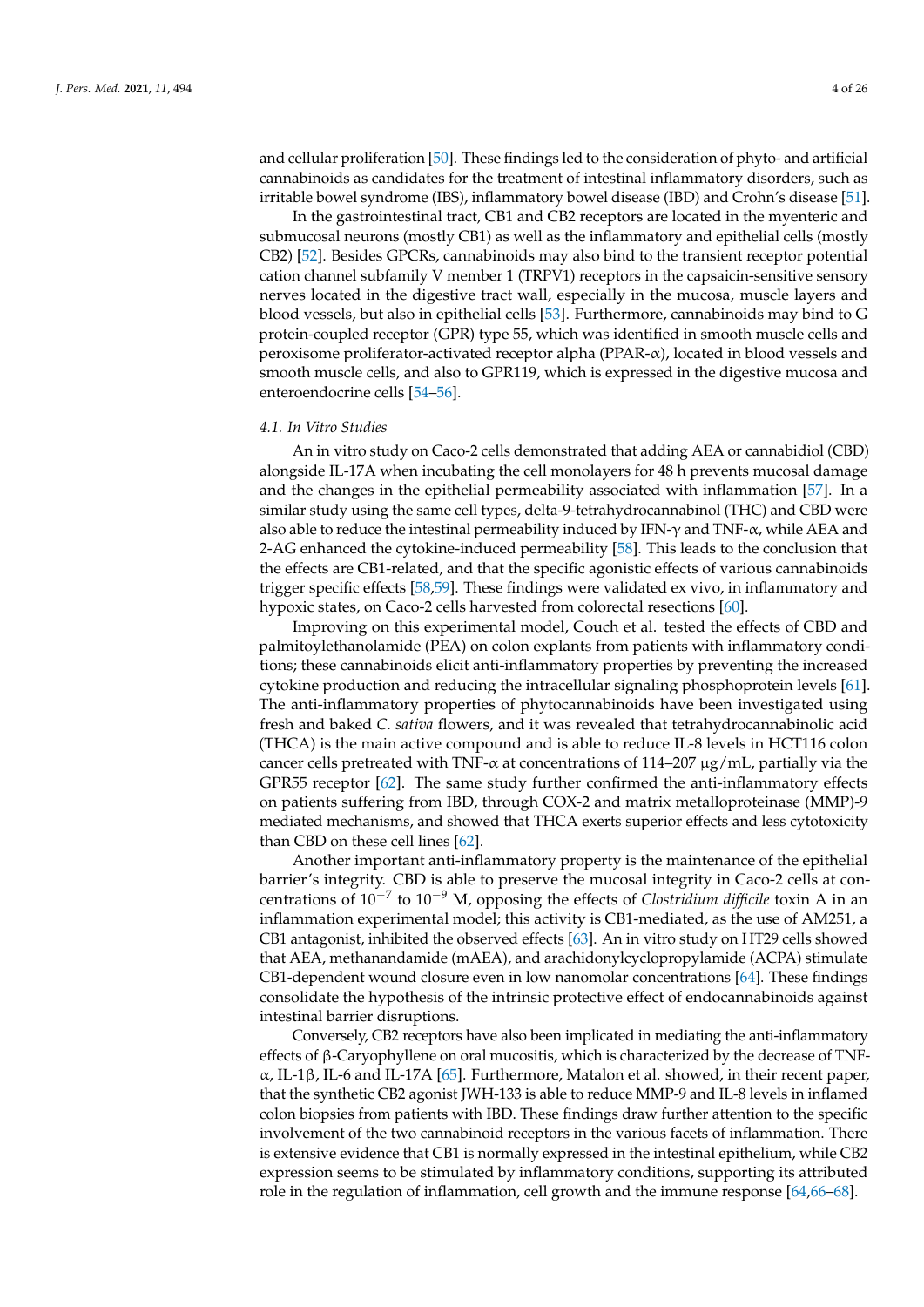# *4.2. In Vivo Animal Studies*

The effectiveness of cannabinoids in inflammatory diseases has been demonstrated on various animal models. Couch et al. published a comprehensive meta-analysis presenting undeniable evidence that cannabinoids prove to be effective in intestinal inflammatory conditions [\[69\]](#page-20-8). The disease activity index (DAI) score and levels of myeloperoxidase (MPO) activity were the criteria of choice for the measurement of the effects of various synthetic and phyto-cannabinoids.

In an in vivo murine model of IBD induced by the intracolonic administration of dinitrobenzene sulphonic acid (DNBS), cannabigerol (CBG) reduced the expression of inducible nitric oxide synthase (iNOS), as well as the levels of IL-1β, IL-10 and IFN- $\gamma$ , and the activity of myeloperoxidase, while increasing the activity of superoxide dismutase [\[70\]](#page-20-9). CBD appears to elicited analogous effects in a parallel study [\[71\]](#page-20-10). Using the same experimental model, Pagano et al. noted similar effects when using a combination of fish oil, CBD and CBG [\[72\]](#page-20-11). The association of fish oil and CBD enhances their anti-inflammatory effects, which occur at lower doses (20 mg and 0.3–10 mg/kg, respectively) than the per se administration of the two substances; these findings were reported in mice with induced colitis, in which the combination of fish oil and CBD decreased the myeloperoxidase (MPO) activity, DAI score, intestinal permeability, and levels of IL-1 $\beta$  and IL-6 [\[73\]](#page-20-12).

An additional key factor in the evolution and management of intestinal inflammations is the gut microbiome. The interactions between various microbes and the intestinal mucosa seem to play an important role in the local immune response to various conditions including IBD and Crohn's disease [\[74\]](#page-20-13). CBD is able to induce changes in the gut microbiota, apparently independently from its effects on local inflammation [\[73\]](#page-20-12). This is of interest because there is evidence that the endocannabinoid system connects the intestinal microbiome with the physiological processes occurring in the adipose tissue, through regulatory pathways [\[75\]](#page-20-14). Furthermore, and more importantly, it appears that the alteration of the balance between the endocannabinoid system and the microbiota can negatively impact the integrity of the intestinal barrier [\[76\]](#page-20-15).

In vivo studies on animal models confirmed that cannabinoids protect the intestinal barrier's integrity. In this regard, the role of CB1 has been validated using a knockout mice model which showed that CB1 is responsible for the intestinal physiological response to inflammation, leading to the secretion of IgA and the regulation of intestinal permeability, among other effects [\[77\]](#page-20-16). Synthetic cannabinoids can further enhance these properties. Cao et al. provoked acute lesions of the gastrointestinal mucosa in rats by inducing acute pancreatitis and then showed that synthetic cannabinoid HU210, a non-selective CB agonist, reversed the morphological and serum anomalies, demonstrating its anti-inflammatory properties [\[78\]](#page-20-17). A later study showed that HU210 protects the intestinal mucosa in a murine model of ulcerative colitis, most likely through the toll-like receptor 4 (TLR4) and mitogen-activated protein (MAP) signaling pathways [\[79\]](#page-20-18). Another synthetic cannabinoid, abnormal cannabidiol, is an isomer of cannabidiol that exerts its effects via non-CB1-non-CB2 signaling and elicits protective effects against chemically induced colitis in mice, stimulating wound healing while inhibiting neutrophil recruitment [\[80\]](#page-20-19).

#### *4.3. Human Clinical Trials*

Up to the moment of this review, limited information is available regarding the in vivo effects of cannabinoids on intestinal inflammatory conditions in humans. The outcome predictors in IBD trials usually include DAI, C-reactive protein (CRP), rapid fecal calprotectin (FC), the Mayo score and the Crohn's Disease Activity Index (CDAI), and the correct interpretation of the results relies on quality preparation for colonoscopy [\[81–](#page-20-20)[83\]](#page-20-21).

A recent paper by Kienzl et al. gathered retrospective data from patients suffering from IBD that used cannabis to alleviate symptoms [\[76\]](#page-20-15). Most studies included in the analysis showed that cannabis users benefited from symptom relief, improved DAI, and better quality of life. However, despite the overall good tolerance, the adverse reactions of cannabis inhalation are to be considered [\[76,](#page-20-15)[84\]](#page-20-22). Furthermore, in one survey, patients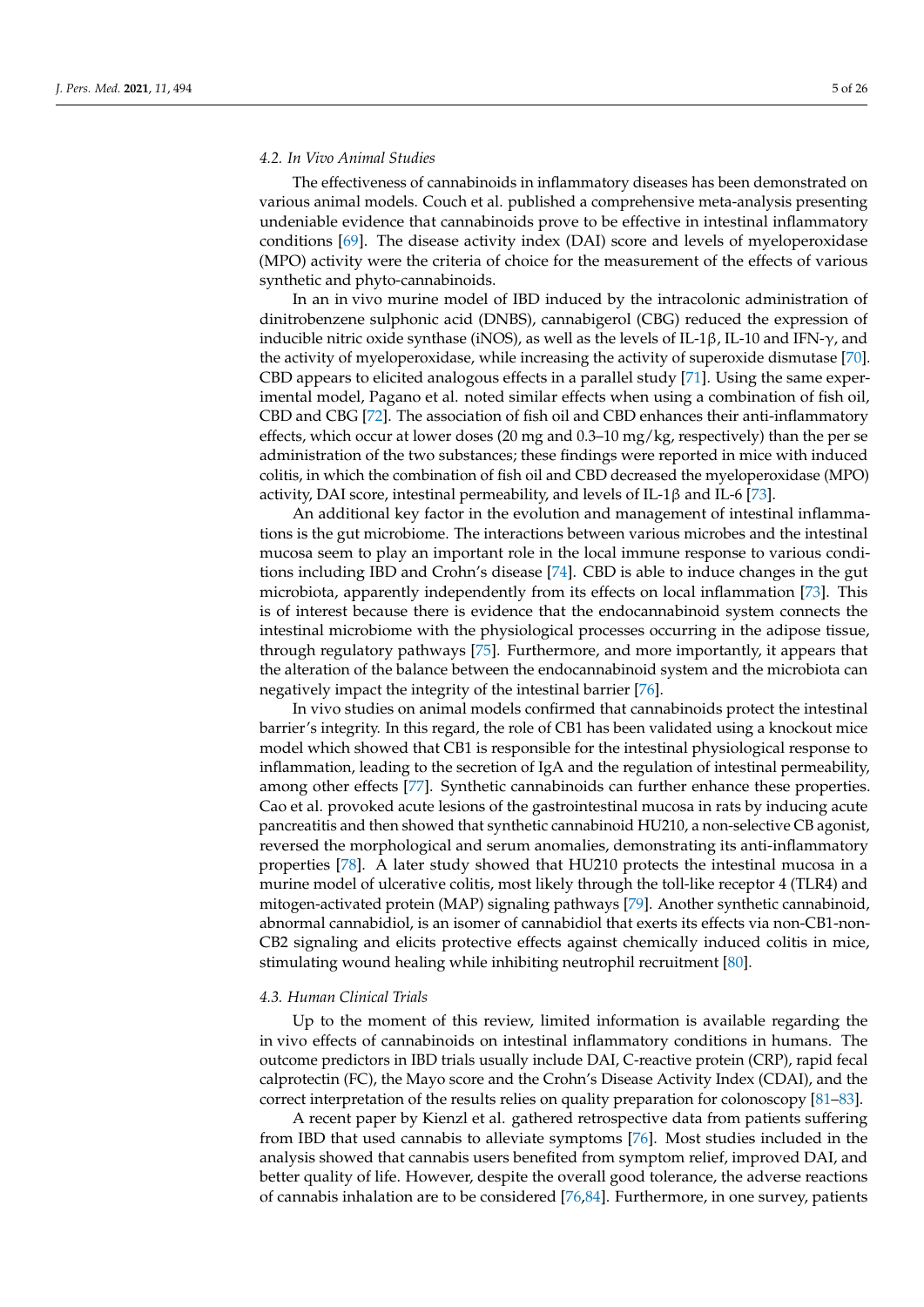with Crohn's disease presented a higher risk for surgery [\[85\]](#page-21-0). The legalization of medicinal marijuana did not affect its use in patients with IBD, despite an upward trend in the use of cannabis in the tested population throughout the previous 5 years [\[86\]](#page-21-1).

A randomized clinical trial on healthy subjects performed by Couch et al. tested the effects of PEA and CBD on the regulation of the increased intestinal permeability induced by the pro-inflammatory effects of aspirin [\[87\]](#page-21-2). A dose of 600 mg of PEA and CBD, respectively, managed to prevent the increase in intestinal permeability caused by 600 mg of aspirin, evidenced by the measurement of lactulose and mannitol excretion in the urine.

Two randomized clinical trials were published by Naftali et al., in 2013 and 2017, which tested the effects of inhaled THC and oral CBD, respectively, in Crohn's disease [\[88,](#page-21-3)[89\]](#page-21-4). While THC showed some clinical benefits, CBD failed to improve the DAI in active Crohn's disease. However, both trials received some criticism for methodological flaws, small patient groups and various other biases [\[69](#page-20-8)[,90\]](#page-21-5).

Two other randomized placebo-controlled studies studied the effects of cannabinoids in ulcerative colitis. Irving et al. tested a combination of THC and CBD capsules that were administered in increasing doses, and found that while the remission rates were similar to the placebo, the cannabinoid capsules offered subjective improvements to the patients' quality of life, despite mild to moderate side effects [\[91\]](#page-21-6). Naftali et al. tested the effects of inhaled THC and recorded significant improvements in the DAI, as well as decreases in the CRP and FC while registering no serious adverse effects [\[92\]](#page-21-7).

These findings are encouraging, and the favorable in vitro results and animal studies observations warrant that further human clinical trials despite the low number of studies published to date. Furthermore, synthetic cannabinoids may demonstrate superior effectiveness and similar or fewer side effects, and could represent a major improvement in the treatment of intestinal inflammatory diseases.

#### **5. Cannabinoids and Lung Inflammatory Conditions**

Cannabis has been known for its recreational use for millennia, so it is not surprising that the effects of cannabinoid inhalation have been thoroughly documented in many studies. Though it is difficult to distinguish from concurrent chronic exposure to tobacco smoke, which is common, cannabis smoke inhalation causes some specific effects in the pulmonary system; it decreases the antimicrobial activity and cytokine production, and increases sputum production, coughing and possibly the risk of lung cancer [\[93,](#page-21-8)[94\]](#page-21-9). Furthermore, marijuana smoke induces epithelial hyperplasia, cellular disorganization, cell atypia and fibrosis [\[95](#page-21-10)[,96\]](#page-21-11). In vitro studies seem to confirm these findings at a cellular level, as cannabinoids have demonstrated immunosuppressive properties and profibrotic effects [\[97](#page-21-12)[,98\]](#page-21-13). However, in vivo studies using the direct administration of pharmaceuticalgrade cannabinoids have revealed benefic effects on several inflammatory conditions, inducing a decrease in the recruitment of inflammatory cells, the suppression of cytokines, and an overall improvement in mortality [\[99\]](#page-21-14). These anti-inflammatory and immunomodulatory properties have prompted researchers to investigate the potential of cannabinoids in the management of coronavirus disease (COVID-19) infection [\[100–](#page-21-15)[102\]](#page-21-16). However intriguing, the risks of drug interactions and partial inhibition of the immune response seem to outweigh the potential untested benefits in this condition, and the use of these substances is not recommended in this case, according to some authors [\[103\]](#page-21-17). Therefore, the main application and use of cannabinoids appear to be inflammatory diseases, and there is a great interest in this topic, which has encouraged numerous studies in the field.

No cannabinoid receptors have been isolated in vivo in the epithelial cells of the lungs; however, CB1 receptors have been identified in the nerve endings of the airways [\[104\]](#page-21-18). Both CB1 and CB2 receptors are expressed by eosinophils, monocytes and monocyte-derived macrophages [\[99](#page-21-14)[,105\]](#page-21-19). CB1, CB2 and TRPV1 have been identified in situ and in vitro at the protein level in airway epithelial cells; however, the impact of these findings on the biology of respiratory inflammations remains unclear [\[106\]](#page-21-20).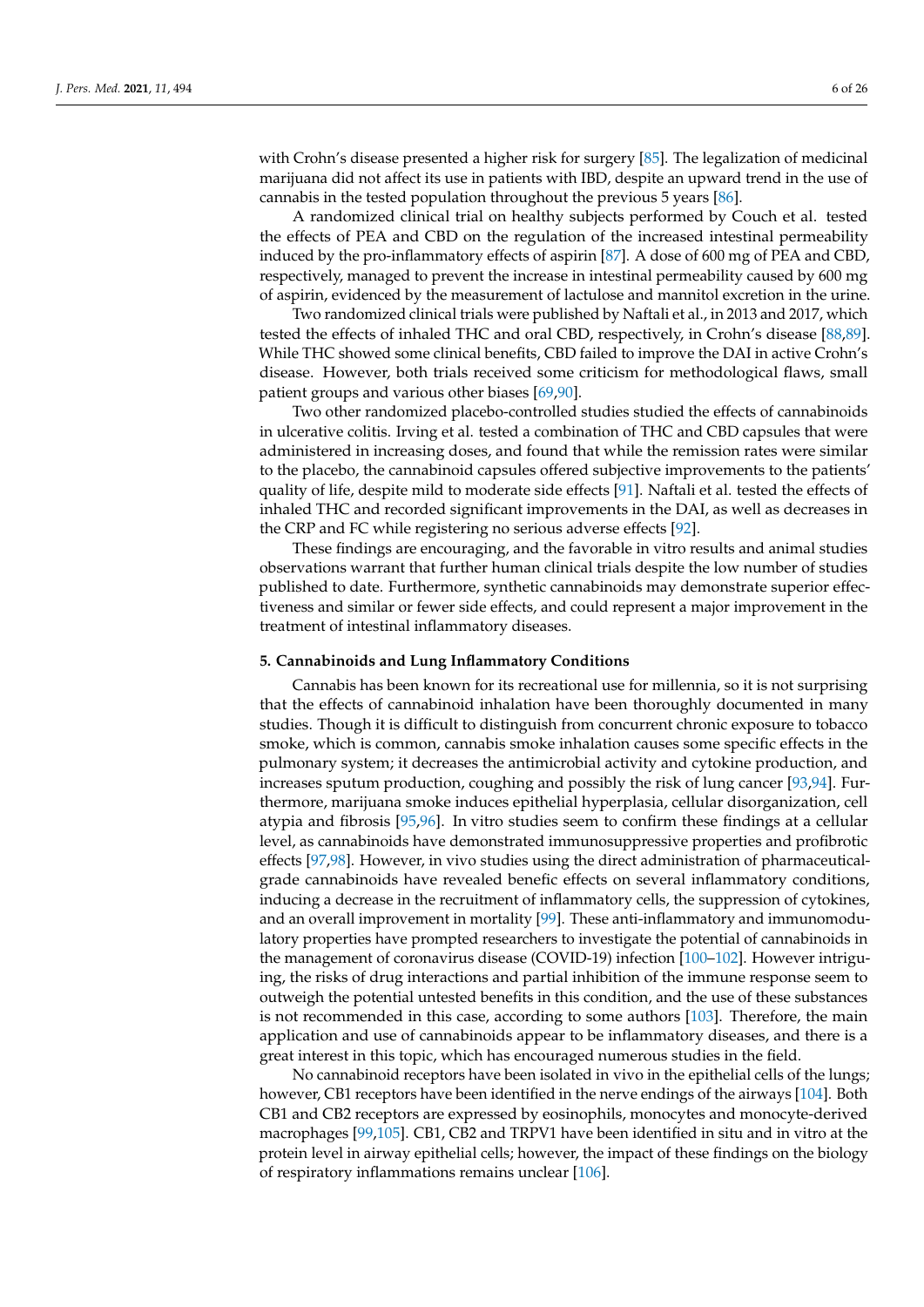### *5.1. In Vitro Studies*

A study on A549 cells has shown that marijuana smoke causes mitochondrial damage, impairing the energetic metabolism of the cell [\[107\]](#page-21-21). Furthermore, using the ECV304 cell line, Sarafian et al. demonstrated that even short exposures to marijuana smoke cause an increase in reactive oxygen species (ROS) production capable of inducing necrotic cell death, and the effects seem to be mainly attributed to the gaseous phase—not the particulate phase—of the smoke [\[108\]](#page-21-22).

However, studies focused on the direct effects of the substances isolated from plants showed controversial results. In a study on multiple human cell lines, including eosinophils and natural killer (NK) cells, both THC and CBD decreased the levels of IL-8, macrophage inflammatory protein (MIP)-1, IFN- $\gamma$  and TNF- $\alpha$ , thus demonstrating anti-inflammatory properties [\[109\]](#page-21-23).

The anti-inflammatory effects of cannabinoids were cited in the context of septic lung injury. The highly CB2-selective synthetic cannabinoid HU308 decreased the levels of TNF-α, IL-18, IL-1β, and NLR family pyrin domain containing 3 (NLRP3) in RAW264.7 macrophages in lipopolysaccharide (LPS)-induced inflammation, effects which were also observed in an in vivo animal model of acute lung injury (ALI) in the same study [\[110\]](#page-21-24).

Additional studies revealed a more complex interaction between cannabinoids and the immune system. In a study on macrophages, lung fibroblasts and epithelial cells, Muthumalage et al. showed that CBD reduced the levels of IL-8, monocyte chemoattractant protein (MCP)-1 and nuclear factor-kappa B (NF-κB) activity when they were increased by an LPS-induced inflammatory state [\[111\]](#page-22-0). However, when co-administered with dexamethasone, CBD demonstrates antagonistic effects, possibly due to receptor competitivity and pharmacological interactions in the signaling pathways [\[111,](#page-22-0)[112\]](#page-22-1).

Cannabinoids have also demonstrated anti-angiogenic properties, with possible applications in inflammation and cancer. The synthetic cannabinoids arachidonyl-2'chloroethylamide (ACEA) and JWH-133 are selective CB1 and, respectively, CB2 agonists which inhibit the LPS-induced production and release of vascular endothelial growth factors A and C, angiopoietins 1 and 2, and IL-6 from human lung macrophages [\[113\]](#page-22-2).

#### *5.2. In Vivo Animal Studies*

The observational studies citing the toxic effects of marijuana smoke on the pulmonary system have prompted in vivo studies on animals to further investigate the extent of the effects. As expected, animal studies have evidenced a large variety of lung lesions, including neutrophil, lymphocyte, and macrophage infiltration, goblet cell hyperplasia, endothelial proliferation, emphysema and airway hyperresponsiveness (AHR) doubled by increased cytokines and inflammatory pathway activation [\[114\]](#page-22-3). Interestingly, when the cannabinoids were removed from the inhaled smoke, the alveolar inflammation and wall thickening, pneumonitis, tracheobronchial fibrosis, inflammation and sputum excess were still observed [\[115\]](#page-22-4). These findings prompted the need for research using *per se* cannabinoids in controlled studies.

A study investigating the effects of the synthetic cannabinoid CP55,940, a full CB1 and CB2 agonist, in C57BL6/J mice showed that the oropharyngeal instillation of the compound caused CB1 activation and the subsequent increase of TNF- $\alpha$ , IL-1β, IL-6, C-C Motif Chemokine Ligand 2 (CCL) 2 and 3, C-X-C motif chemokine ligand 10 (CXCL10), and various pro-inflammatory transcription factors [\[116\]](#page-22-5).

However, the in vivo effects of cannabinoids were most commonly investigated in animal-induced inflammatory conditions, most commonly using LPS to induce ALI. The intraperitoneal administration of CBD is able to reduce TNF- $\alpha$ , IL-6, MCP-1 and MIP-2 in the bronchoalveolar lavage fluid (BALF), as well as being able to decrease the lung myeloperoxidase activity and the pulmonary infiltration of leukocytes [\[117,](#page-22-6)[118\]](#page-22-7). Other cannabinoids exhibited similar effects. WIN 55,212-2, THC and AEA caused a dose-dependent decrease of TNF-α and neutrophil recruitment in BALF after intranasal administration, while PEA only decreased the TNF- $\alpha$  levels [\[119\]](#page-22-8). Conversely, pro-inflammatory effects were cited for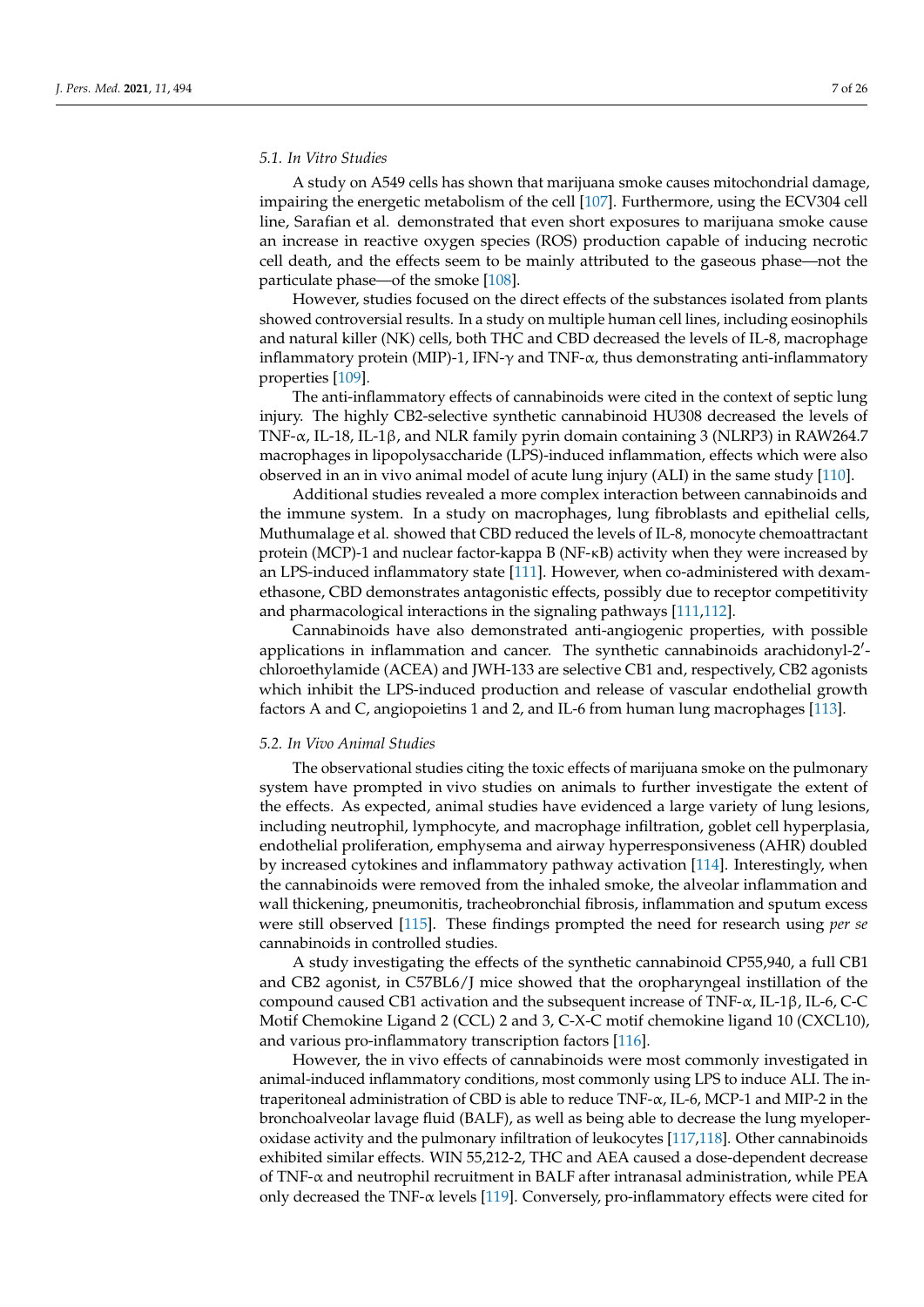CBD in this animal model of ALI. The oral administration of CBD amplified the production of TNF-α, IL-5, IL-23 and G-CSF in C57BL/6 mice, while also increasing the infiltration of neutrophils and monocytes in the BALF [\[120\]](#page-22-9).

Another animal model of lung inflammation was used by Arruza et al. to test the effects of CBD on newborn piglets with hypoxic–ischemic brain damage [\[121\]](#page-22-10). CBD decreased IL-1, the protein content and leukocyte infiltration in the BALF and the extravascular lung compartment; interestingly, the authors identified that the serotonin 1A (5-HT<sub>1A</sub>) receptor participated in the mediation of these effects.

Some pulmonary anti-inflammatory effects of cannabinoids appear to be carried out through non-cannabinoid receptors. Tauber et al. showed that WIN55,212-2 causes a decrease in MMP-9 production in mice with lung inflammation induced by cigarette smoke via the extracellular signal-regulated kinase (ERK) signaling pathway consecutive to TRPV1 activation [\[122\]](#page-22-11).

Asthma is a serious pulmonary disease with an important associated inflammatory component. Mice with ovalbumin (OVA)-induced asthma were treated with 5 mg/kg intraperitoneal CBD, and a reduction of TNF- $\alpha$  and ILs 4, 5, 6 and 13 was observed [\[123\]](#page-22-12). In the same animal model, CBD also decreased AHR and the collagen fiber content alongside a decrease of the inflammatory markers in the BALF [\[124\]](#page-22-13). Conversely, JWH-133 caused an increase in eosinophil migration, chemotaxis and ROS generation, aggravating the AHR [\[125\]](#page-22-14). Furthermore, a study using a CB2 knockout mouse model showed that CB2 activation triggers pro-inflammatory effects with increased IFN-γ production by pulmonary NK cells in the BALF [\[126\]](#page-22-15).

Cannabinoids are also able to modulate the inflammation related to various infectious diseases. In a series of articles, Tahamtan et al. showed that the activation of CB1 and CB2 receptors by JZL184 and JWH-133, respectively, decreased the production of cytokines and the influx of cells, alleviating lung pathology in Balb/c mice infected with the respiratory syncytial virus (RSV) [\[127,](#page-22-16)[128\]](#page-22-17). THC also exhibits anti-inflammatory properties in mice with influenza infection via CB1 and/or CB2 activation by decreasing the levels of IL-17 and IFN- $γ$ , as well as the macrophage infiltration in the BALF; however, THC also caused immunosuppression by decreasing the recruitment of CD4+ and CD8+ T-cells and macrophages with a subsequent increase of the viral load [\[129,](#page-22-18)[130\]](#page-22-19). THC is capable of reducing the cell proliferation and levels of IFN- $\gamma$ , inhibiting the phosphatidylinositol 3kinase/protein kinase B (PI3K/Akt) pathway and decreasing the *Staphylococcal* enterotoxin B-induced lung toxicity in C3H/HeJ mice [\[131\]](#page-22-20). PI3K/Akt pathway activation was also achieved in C57BL/6 mice treated with JWH-133 for paraquat-induced ALI, causing a CB2 mediated decrease of TNF- $\alpha$ , IL-6 and MPO activity while improving lung function [\[132\]](#page-22-21).

JWH-133 reduces the serum and tissue levels of TNF-α, IL-6 and IL-1β in a polymicrobial sepsis model in rats while increasing the IL-10 levels [\[133\]](#page-22-22). Additionally, neutrophil recruitment, bacteremia and lung injury are decreased when CB2 synthetic agonist GP1a is used in septic C57BL/6J wild-type mice [\[134\]](#page-23-0). Other CB2 agonists, such as melilotus, exhibit similar effects in this animal model, while also decreasing neutrophils and lymphocyte infiltration and blocking NF-κβ activity [\[135\]](#page-23-1).

Various other pulmonary disease models have been used to evaluate the efficacy of cannabinoids. A dose of 1 mg/kg of JWH-133 improves neurogenic pulmonary edema at 24 h after subarachnoid hemorrhage in rats, decreasing the MPO activity and leukocyte infiltration while improving the lung permeability and tight junction protein levels [\[136\]](#page-23-2). Furthermore, AEA demonstrated anti-inflammatory effects by increasing the expression of heat shock proteins (HSP) 25 and 70 in the lungs of rats injected with 1 mg/kg AEA [\[137\]](#page-23-3). Moreover, the oral or intraperitoneal administration of β-Caryophyllene prevents neutrophil infiltration and the decreased production of IL-12, NO, leukotriene B4 and CXCL1/keratinocytes-derived chemokine (KC) in C57Bl/6 mice with *Mycobacterium* bovis-induced pulmonary inflammation [\[138\]](#page-23-4).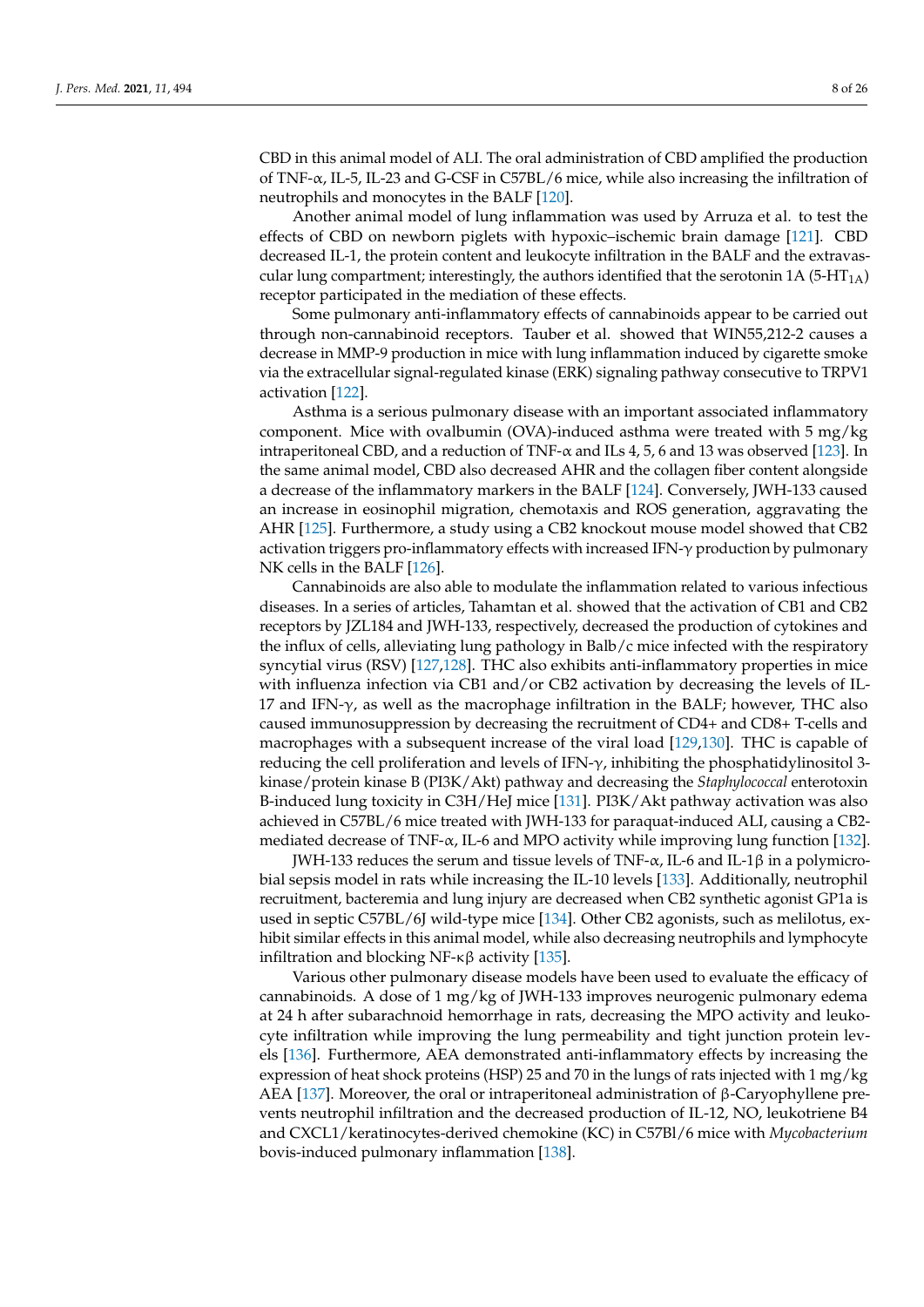### *5.3. Human Clinical Trials*

The usage of cannabinoids for pulmonary disorders in humans is encumbered by numerous reports of lung injury, pneumonia and respiratory depression related to recreational use, especially of synthetic cannabinoids [\[139](#page-23-5)[–141\]](#page-23-6). The respiratory failure was assumed to be CB1-mediated via the mitogen-activated protein kinase (MAPK) pathway and aggravated by cumulative central nervous system depression; however, due to small sample sizes and high bias risks more information is needed to confirm these findings [\[142\]](#page-23-7).

Genetic studies have shown that mutations of the Q63R variant of the CB2 receptor increase the severity of acute infections with RSV in children, confirming the role of cannabinoids in modulating the immune response and carrying on their known antiinflammatory effects [\[128\]](#page-22-17).

One of the few trials investigating the role of cannabinoids in lung inflammations is the recently published randomized controlled trial (RCT) on the use of lenabasum in patients with cystic fibrosis [\[143\]](#page-23-8). This Phase 2 trial showed fewer pulmonary exacerbations, a decrease in Immunoglobulin G and IL-8 levels, and a significant reduction in neutrophil and eosinophil infiltration in the sputum of patients taking 1 or 5 mg lenabasum daily for a month. An RCT investigating the anti-inflammatory effects of smoked cannabis in the pain and inflammation of patients with radiated lung cancer is still in Phase 1 [\[144\]](#page-23-9).

A clinical trial published in 1973 showed that THC inhalation causes bronchodilation in healthy subjects [\[145\]](#page-23-10). Subsequently, several studies emerged attempting to apply these beneficial effects to patients with various inflammatory lung conditions. However, the results of the ensuing studies were not substantial. A clinical trial investigating the role of inhaled cannabis in the management of advanced chronic obstructive pulmonary disease showed no benefits in terms of lung function and exercise performance [\[146\]](#page-23-11). Furthermore, in their study, Gong et al. showed that the oral administration of 2 mg nabilone does not produce significant bronchodilation in asthmatic patients compared to a placebo [\[147\]](#page-23-12). In a previous study, THC was shown to be unsuitable for clinical use in asthma, because when it was administered in aerosols it produced bronchodilation in some asthmatic patients but caused bronchoconstriction, coughing and discomfort in others [\[148\]](#page-23-13). Oral THC did not show better results in asthmatic patients because it caused inconsistent bronchodilation, central nervous system effects and, in some cases, bronchoconstriction [\[149\]](#page-23-14).

Positive results were obtained in a clinical trial testing the benefits of using a vaporizer to improve respiratory symptoms in frequent cannabis smokers [\[150\]](#page-23-15). This suggests that finding alternate vehicles of administration may improve the clinical results in future studies.

#### **6. Cannabinoids and Inflammatory Skin Disorders**

Phytochemicals have been increasingly employed in skin disorders as emerging data demonstrate their utility. Cannabinoids and their receptors are regarded with increasing interest for their implications in skin pathology, especially in the field of inflammatory skin disorders. While some action mechanisms are still unclear, encouraging data is becoming available as a result of a multitude of in vivo and in vitro studies investigating this topic [\[151\]](#page-23-16). Based on the reported anti-inflammatory properties, the application of cannabinoids has been attempted for various conditions such as acne, psoriasis, atopic dermatitis and even cancer [\[152\]](#page-23-17). Among the most common tested substances, CBD is preferred due to its lack of psychoactive effects, and there is evidence that it is effective in various skin inflammations, despite the incomplete understanding of its effects and interactions in molecular signaling pathways [\[153\]](#page-23-18).

The simple and effective topical administration of cannabinoids on skin lesions is helpful not only in ensuring substance delivery to the inflammation site but also in observing local adverse effects [\[154\]](#page-23-19). The additional anti-aging, anti-oxidative and antitumoral effects provide supplementary benefits in the use of cannabinoids in other diseases that are associated with inflammation, including cancer [\[155,](#page-23-20)[156\]](#page-23-21). However, many of the studies are preclinical, and there are very few trials free of bias with a large enough number of participants to be considered high-quality [\[157\]](#page-23-22). Nevertheless, the in vitro and animal models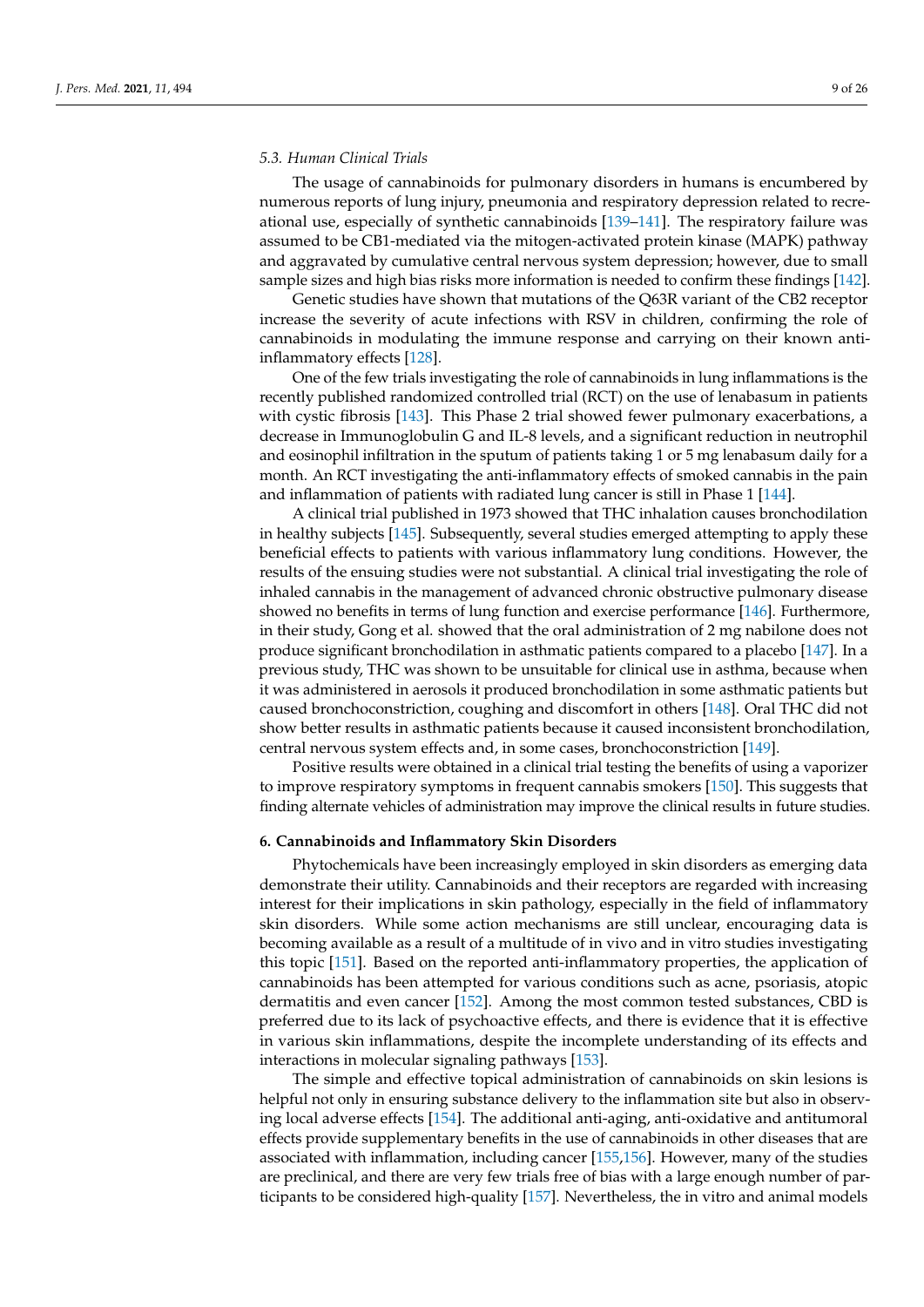support further research due to the uncovered effects of cannabinoids on inflammatory cells, cytokines and signaling pathways, which are mediated to various degrees by CB receptors, depending on the affinity and effectiveness of the tested substance [\[156\]](#page-23-21).

The cannabinoid receptors are widely dispersed in the skin. CB1 and CB2 receptors have been identified on nerve fibers, keratinocytes and mast cells [\[158\]](#page-23-23). CB1 was isolated in the hair follicles, while CB2 was found in sebocytes [\[159](#page-23-24)[,160\]](#page-23-25). The intensely studied TRP channels have been identified in the sensory nerve endings, keratinocytes, endothelial cells, mast cells and dendritic cells [\[161,](#page-23-26)[162\]](#page-24-0).

### *6.1. In Vitro Studies*

One of the key elements of the skin inflammatory process is the array of actions performed by the multitude of cytokines that are involved in the response to skin barrier disruption, but also in immunity, apoptosis, and even the development and progression of skin cancer [\[163](#page-24-1)[–166\]](#page-24-2).

An in vitro experiment in a larger study performed by Karsak et al. investigating the impact of the endocannabinoid system on allergic contact dermatitis (ACD) revealed that HaCaT keratinocytes with contact hypersensitivity conditions induced via polyinosinic:polycytidylic acid express an upregulation of CB1 and a downregulation of CB2 receptors [\[167\]](#page-24-3). An ensuing study by Petrosino et al., using the same experimental model, showed that PEA and AEA are upregulated in these conditions, while exogenous PEA causes a decrease of MCP-2 expression [\[168\]](#page-24-4). Continuing their previous work on this in vitro model, Petrosino et al. showed that CBD inhibits the production of MCP-2, but also of interleukins 6 and 8 and tumor necrosis factor-alpha (TNF- $\alpha$ ) while increasing the endogenous levels of AEA [\[169\]](#page-24-5).

While they are not considered to have anti-inflammatory effect per se, cannabinoids have demonstrated the ability to inhibit keratinocyte cell proliferation, thus limiting the pro-inflammatory roles of these cells [\[170\]](#page-24-6). Wilkinson et al. showed that THC, cannabinol (CBN), CBD and CBG inhibit the proliferation of human papillomavirus (HPV)-16 E6/E7 transformed human skin keratinocytes in an in vitro model for psoriasis [\[171\]](#page-24-7). The synthetic CB1 agonist ACEA inhibited the upregulation of keratins K6 and K16 in isolated human skin samples of psoriasis lesions [\[172\]](#page-24-8).

The cannabinoids' property of decreasing pro-inflammatory cytokine concentrations was also evidenced in an in vitro study performed by Robinson et al. on mononuclear cells from the peripheral blood of dermatomyositis patients treated with ajulemic acid (AJA) [\[173\]](#page-24-9). In their paper, the authors cite a significantly decreased concentration of TNF- $\alpha$ , but also of IFN- $\alpha$  and -β in the cells treated with ajulemic acid compared to untreated cells. These findings further indicate that cannabinoids decrease the production of cytokines in inflammatory skin disorders.

A study on SZ95 human sebocyte cultures performed by Oláh et al. demonstrated that CBD can prevent the increase of TNF- $\alpha$  when sebocytes are stimulated with linoleic acid and testosterone in an in vitro acne model [\[174\]](#page-24-10). Furthermore, CBD also decreased the expression of IL-1β and IL-6 when the sebocytes were stimulated with lipopolysaccharides, a finding that suggests a potential positive effect of CBD in the treatment of acne vulgaris. The same study identified that the anti-inflammatory effects of CBD are mediated by the Tribbles homolog (TRIB3)-NF- κB pathway via A2a adenosine receptors, yielding important insight into the action mechanisms of cannabinoids.

The anti-inflammatory effects of cannabinoids are also extended to the inflammatory milieu of tumors, as demonstrated in an in vitro study performed by Maor et al. on Kaposi's sarcoma-associated herpesvirus-infected primary human dermal endothelial cells in an in vitro model for Kaposi sarcoma [\[175\]](#page-24-11). The authors reported that CBD demonstrates antiproliferative effects by blocking the expression of growth-regulated oncogenes (GRO-α), as well as of the viral G protein-coupled receptor and vascular endothelial growth factor C and its receptor.  $GRO-\alpha$  is a chemokine involved in angiogenesis, tumorigenesis and inflammation, suggesting that the inflammatory milieu plays a role in Kaposi cancer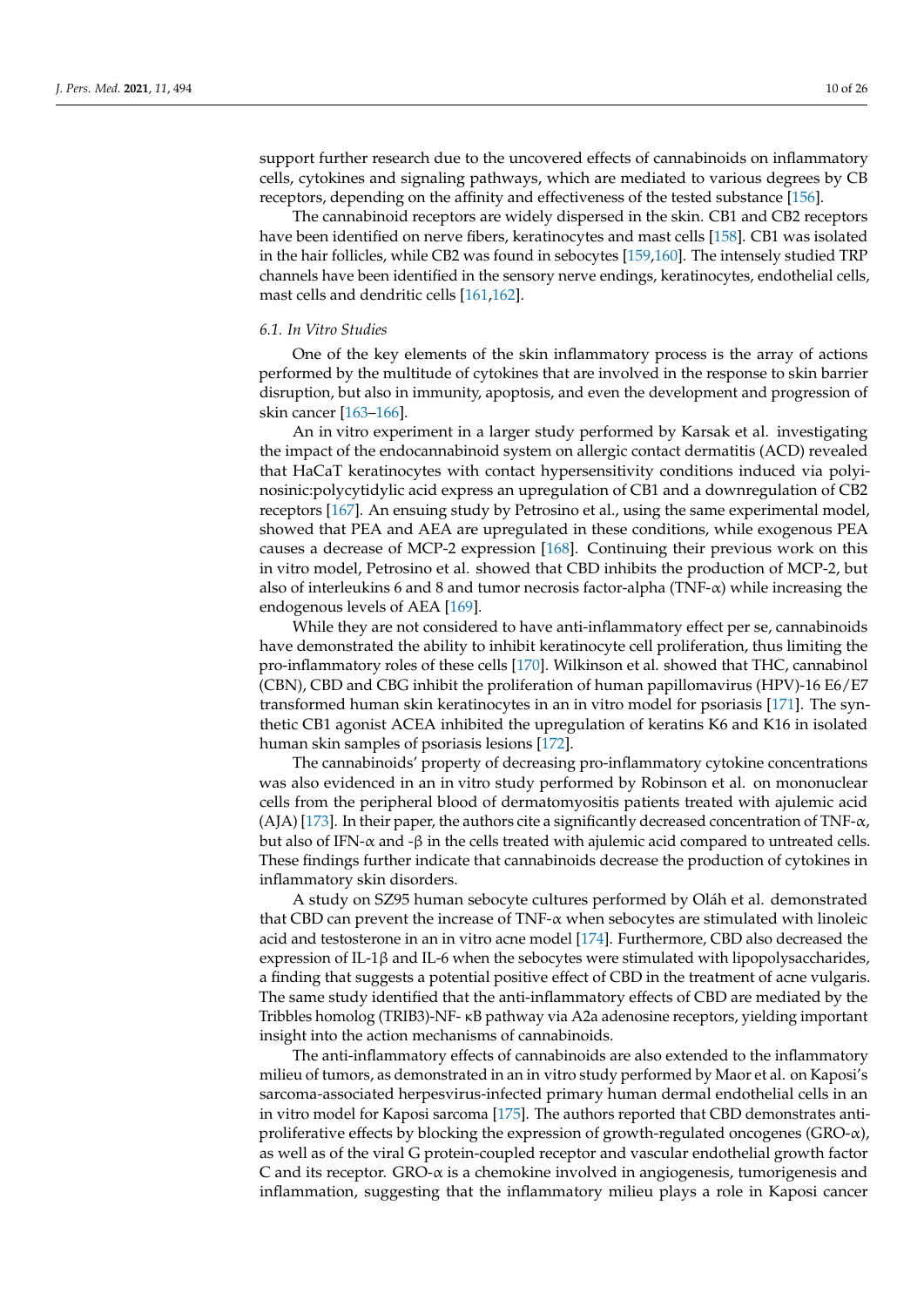development, and that CBD may also demonstrate anti-tumoral effects through its antiinflammatory properties [\[176\]](#page-24-12).

# *6.2. In Vivo Animal Studies*

VCE-004.8, a synthetic agonist for PPAR-γ and CB2 receptors, demonstrated antiinflammatory properties in an in vivo study on mice with bleomycin-induced scleroderma performed by del Río et al. [\[177\]](#page-24-13). The non-thiophilic, fully substituted CBD quinol derivative labeled VCE-004.8 decreased the expression of IL-1β and IL-13, and prevented macrophage infiltration and mast cells degranulation, thus indirectly reducing the concentration of Transforming Growth Factor-beta (TGF-β), a key factor in fibrosis development. Another study on the same experimental model, performed by Balistreri et al., showed the similar properties of another synthetic cannabinoid labeled WIN55,212-2, a full CB1 agonist that prevents dermal fibrosis by inhibiting TGF-β as well as connective tissue growth factor and platelet-derived growth factor [\[178\]](#page-24-14). Mast cell downregulation, alongside a decrease in IL-4 levels, was also reported in an in vivo model for ACD induced with oxazolone on Balb/c and hairless mice that were treated with a topical synthetic CB1 agonist named α-oleoyl oleylamine serinol (α-OOS) [\[179\]](#page-24-15).

Topically applied cannabidiol has also demonstrated anti-inflammatory and analgesic effects by inhibiting cyclooxygenase and lipoxygenase, properties that were observed by Formukong et al. in an experimental model of the tetradecanoylphorbol acetate-induced erythema of mouse skin performed decades ago, a study which represented a basis for more advanced research and unlocked the potential for the application of cannabinoids in acne, ACD, dermatomyositis, and other inflammatory skin disorders [\[180\]](#page-24-16).

A suspected yet unconfirmed consequence of the anti-inflammatory roles of cannabinoids is the decrease of tumor viability, proliferation and growth in cutaneous melanoma. Armstrong et al. studied a combination of THC and CBD in a cutaneous melanoma model on mice bearing BRAF wild-type melanoma xenografts and found that the product caused a reduction of reactive oxygen species production and caspase activation, effects that may be triggered by the anti-inflammatory effects of CBD [\[181\]](#page-24-17). Skin tumorigenesis is an intricate process that depends on molecules common to the inflammatory signaling pathways, entailing complex interferences induced by substances such as matrix metalloproteinases, TNF-α and IL-1 that are implicated in inflammation as well as a wide array of malignancies, including skin cancer [\[182](#page-24-18)[–186\]](#page-25-0).

The decreased expression of TNF- $\alpha$  and NF- $\kappa$ B triggered by cannabinoids noted in in vitro studies was also demonstrated in an in vivo study on the CB receptors in the inflammatory milieu of skin cancer. Zheng et al. showed that CB receptors play a role in the resistance to ultraviolet (UV) B inflammation in an in vivo model of UV-induced skin carcinogenesis, and that CB receptor deficiency correlates with an increase in the expression of TNF-α, and the activation of NF-κB and mitogen-activated protein MAP kinases [\[187\]](#page-25-1).

#### *6.3. Human Clinical Trials*

Developing on the favorable results cited in multiple in vivo studies, Ali et al. tested the safety and efficacy of an extract cream made of cannabis seeds in healthy patients and noted significant sebum diminution and erythema reduction while noting possible skin irritation as an adverse effect [\[188\]](#page-25-2). A Phase 2 study ran by Botanix Pharmaceuticals evaluating a proprietary synthetic CBD-derived cannabinoid labeled BTX 1503 on more than 350 patients with acne was recently completed, but the results are not yet available [\[189\]](#page-25-3).

Cannabinoids were clinically tested in diffuse cutaneous systemic sclerosis, in a doubleblind, randomized placebo-controlled study on 42 subjects performed by Spiera et al. [\[190\]](#page-25-4). The authors noted that while the side effects included fatigue and vertigo, the patients receiving ajulemic acid had a significant improvement in their clinical scores, with a reduction in the expression of key genes related to inflammation on skin biopsies. Subsequently, a Phase 3 trial was launched in 2018, with an estimated 350 patients receiving either ajulemic acid in 20 mg or 5 mg concentrations, or a placebo [\[191\]](#page-25-5).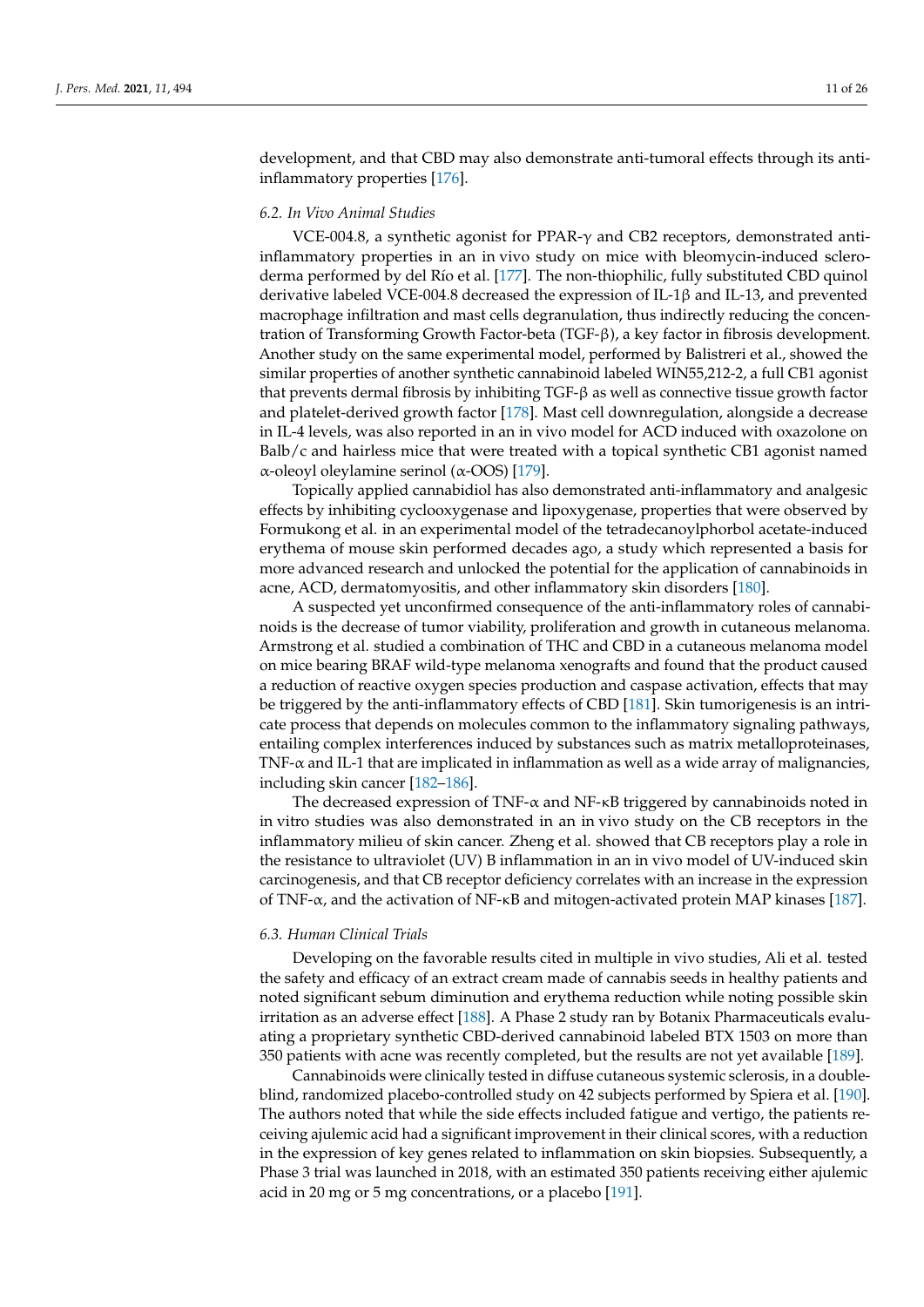Ajulemic acid was also tested in another Phase 2 trial conducted by Chen et al. for the effectiveness in controlling the inflammation in patients with dermatomyositis [\[192\]](#page-25-6). The oral administration of ajulemic acid leads to a decrease of IL-31, IFN-β and -γ, and T-helper cell inflammation, demonstrating effectiveness in the treatment of dermatomyositis skin lesions. Werth et al. developed a Phase 3 study to test the performance of ajulemic acid in dermatomyositis [\[193\]](#page-25-7).

# **7. Integrative Vision on the Effects of Cannabinoids in Gut-Lung-Skin Epithelial Inflammation**

In summary, in a multitude of inflammatory models located in the epithelia of the gutlung-skin barrier, cannabinoids show similar and consistent effects. In vitro studies show that all types of cannabinoids have potent anti-inflammatory effects, mostly expressed as the ability to prevent a rise in cytokines when inflammation is produced in the cellular experimental model (Table [1\)](#page-13-0). Consistently, both natural and artificial cannabinoids were able to regulate the induced increase in the expression of TNF- $\alpha$ , IFN- $\gamma$ , Ils 1 $\beta$ , 6, 8 and 17A, as well as MCP-1 and 2, and various other cofactors of inflammation. Vascular and cellular proliferative factors were also suppressed, adding to the potential benefits in regulating inflammation, possibly including the processes in the tumoral microenvironment. While some controversial results were documented, there is a large number of studies supporting the positive effects of cannabinoids in inflammations of the gut-lung-skin axis, and some significant results are presented in Table [1.](#page-13-0)

The investigation of the effects of cannabinoids on animal models of various inflammatory conditions of the gut-lung-skin axis has validated the anticipated results. Cannabinoids are able to reproduce the same anti-inflammatory effects that were observed in vitro in advanced experimental in vivo models, which lead to the identification of further beneficial effects. Cannabinoids modulate cell signaling and regulate the accumulation of inflammatory cells at the site of the inflammation, while also decreasing the activity of some chemokines and the expression of pro-inflammatory proteins. All of these positive direct and indirect anti-inflammatory effects have been attributed to a wide variety of cannabinoids, and relevant studies that support these findings are listed in Table [2.](#page-15-0)

The encouraging results emerging from in vitro and animal studies have prompted the translation to human trials. However, this has been made difficult, at least in part, by legislation and the need to obtain authorization from institutions regulating the use of cannabinoids that need to enforce national, trans-national and international regulations [\[194\]](#page-25-8). However, multiple trials have explored the potential of cannabinoids in inflammatory diseases pertaining to the gut-lung-skin barrier. The status of these trials and the preliminary or definitive results are listed in Table [3.](#page-16-0)

Unfortunately, not all of the cannabinoids that have proven effective in in vitro conditions or on animal models have provided significant results in humans, and some even presented significant adverse effects. Nevertheless, perfecting some new artificial cannabinoids with optimal receptor affinities or associating other compounds that modulate the effects via antagonism or post-receptor regulation may lead to improved results. The higher patient acceptance of natural compounds or their derivatives may prove essential in obtaining better compliance and superior results when associating cannabinoids in inflammatory conditions, especially in a chronic setting which implies sustained treatment [\[195\]](#page-25-9). Further randomized placebo-controlled clinical trials are needed to support the already overwhelming evidence regarding the beneficial results of cannabinoids in inflammations of the gut-lung-skin epithelium. In Figure [1,](#page-17-1) we summarized the effects of natural or synthetic cannabinoids on several receptors implicated in decreasing the inflammation in the gut-lung-skin barrier.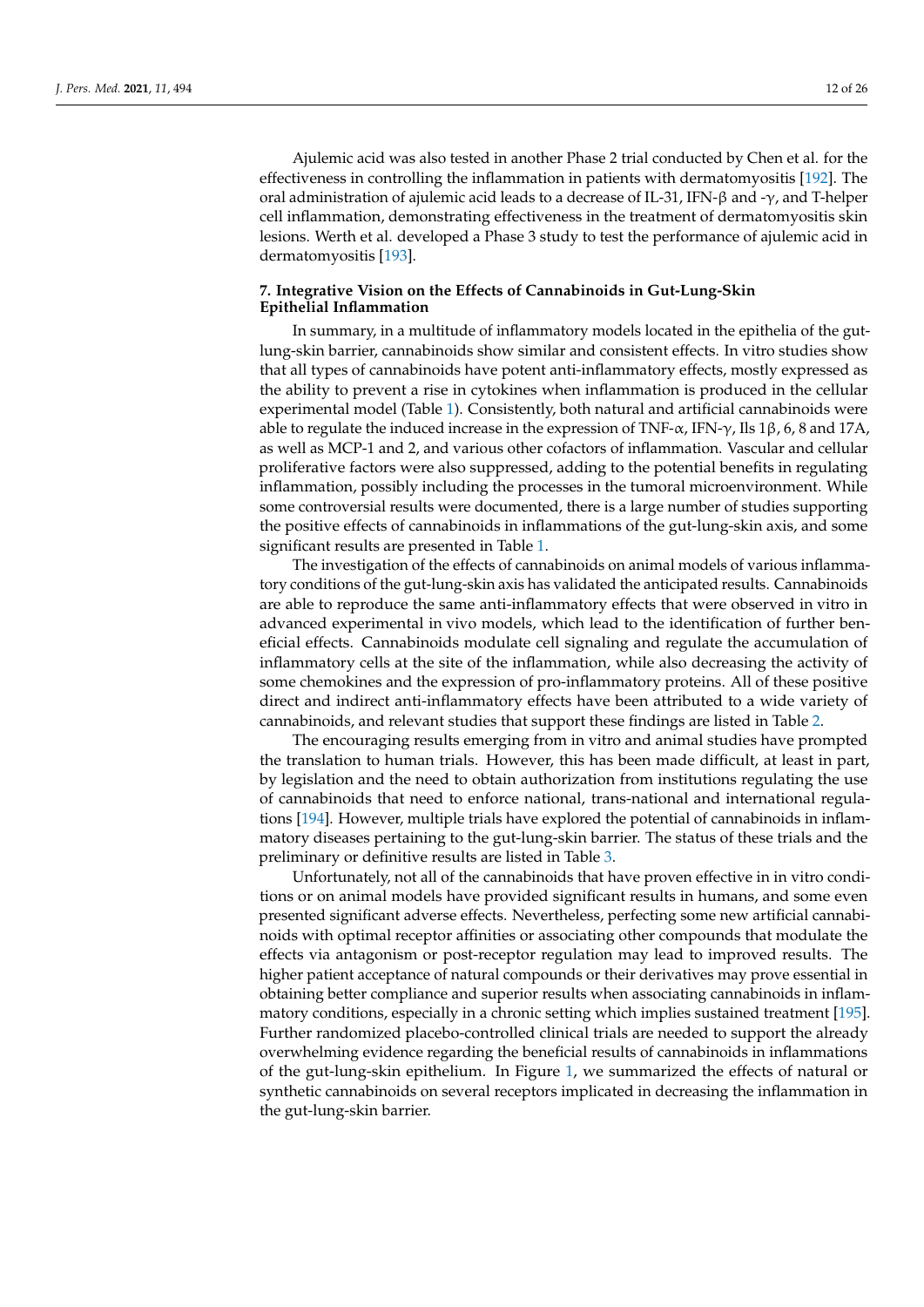| Cannabinoid            | <b>Impacted Molecules</b>                                                         | Receptors/Pathway                                                                         | <b>Experimental Model</b>                                                                     | Study                    |
|------------------------|-----------------------------------------------------------------------------------|-------------------------------------------------------------------------------------------|-----------------------------------------------------------------------------------------------|--------------------------|
| AEA and CBD            | IL-17A inflammatory effects $(\downarrow)$                                        | Mostly CB2, possibly PPAR-<br>$\gamma$ -mediated effects                                  | Confluent Caco-2 cell monolayers                                                              | Harvey et al. [57]       |
| THC and CBD            | IFN- $\gamma$ and TNF- $\alpha$ -induced permeability ( $\downarrow$ )            | CB1-mediated effects                                                                      | Confluent Caco-2 cell monolayers                                                              | Alhamoruni et al. [58]   |
| AEA and 2-AG           | IFN- $\gamma$ and TNF- $\alpha$ -induced permeability ( $\uparrow$ )              | CB1-mediated effects                                                                      | Confluent Caco-2 cell monolayers                                                              | Alhamoruni et al. [58]   |
| <b>AEA</b>             | IL-6, IL-8 $(\downarrow)$                                                         | CB1-mediated effects, possibly<br>TRPV1 modulation                                        | Caco-2 cell monolayers                                                                        | Karwad et al. [60]       |
| CBD and PEA            | prevents production of CREB, JNK, STAT5                                           | CB2, TRPV1 (CBD) PPAR-α (PEA)                                                             | Caco-2 cells                                                                                  | Couch et al. [61]        |
| CBD and THCA           | IL-8 $(\downarrow)$                                                               | partially GPR55-mediated (THCA)                                                           | HCT116, HT29, and Caco-2<br>colon cells                                                       | Nallathambi et al. [62]  |
| <b>BPC</b>             | TNF- $\alpha$ , IL-1 $\beta$ , IL-6, IL-17A ( $\downarrow$ ) IL-13 ( $\uparrow$ ) | CB2-mediated STAT-3 downregulation                                                        | Human gingival fibroblasts and<br>mucosa epithelial cells                                     | Picciolo et al. [65]     |
| <b>CBD</b>             | IL-6, G-CSF, CXCL1 (↓) IL-8, GM-CSF,<br>$CXCL2$ ( $\uparrow$ )                    | Unspecified, possibly CB2-mediated                                                        | Normal bronchial cells treated<br>with TNF- $\alpha$                                          | Muthumalage et al. [111] |
| <b>CBD</b>             | MCP-1 $(\downarrow)$                                                              | NF-KB inhibition                                                                          | BEAS-2B, U937, and HFL-1 cells                                                                | Muthumalage et al. [111] |
| ACEA and JWH-133       | VEGF-A, VEGF-C, Ang1, and Ang2 (\)                                                | CB1 (ACEA) CB2 (JWH-133)                                                                  | Human lung macrophages                                                                        | Staiano et al. [113]     |
| AJA                    | TNF- $\alpha$ , IFN- $\alpha$ and $\beta$ ( $\downarrow$ )                        | Unspecified, possibly CB2-mediated                                                        | Peripheral blood mononuclear cells<br>from dermatomyositis patients                           | Robinson et al. [173]    |
| <b>PEA</b>             | MCP-2 $(\downarrow)$                                                              | "Entourage" effect on TRPV1 ligands<br>(AEA and OEA)                                      | HaCaT keratinocytes treated with<br>polyinosinic:polycytidylic acid                           | Petrosino et al. [168]   |
| <b>CBD</b>             | MCP-2, IL-6, IL-8, TNF- $\alpha$ ( $\downarrow$ )                                 | CB2-mediated as well as through<br>TRPV1 activation/desensitization                       | HaCaT keratinocytes treated with<br>polyinosinic:polycytidylic acid                           | Petrosino et al. [169]   |
| THC, CBN, CBD, and CBG | Keratinocytes (inhibits proliferation)                                            | Predominantly mediated by PPAR- $\gamma$                                                  | HPV-16 E6/E7 transformed human<br>skin keratinocytes                                          | Wilkinson et al. [171]   |
| <b>ACEA</b>            | keratinocytes (inhibits proliferation)                                            | CB1-mediated signaling                                                                    | Isolated human skin samples of<br>psoriasis lesions                                           | Ramot et al. [172]       |
| <b>CBD</b>             | GRO-α, vGPCR, VEGF-C, VEGFR-3 (↓)                                                 | Unspecified, possibly mediated by<br>multiple receptors (CB1, CB2, TRPVs,<br>and/or GPRs) | Kaposi's sarcoma-associated<br>herpesvirus-infected primary<br>human dermal endothelial cells | Maor et al. [175]        |

**Table 1.** The roles of cannabinoids in inflammatory conditions of the gut-lung-skin barrier demonstrated in in vitro studies.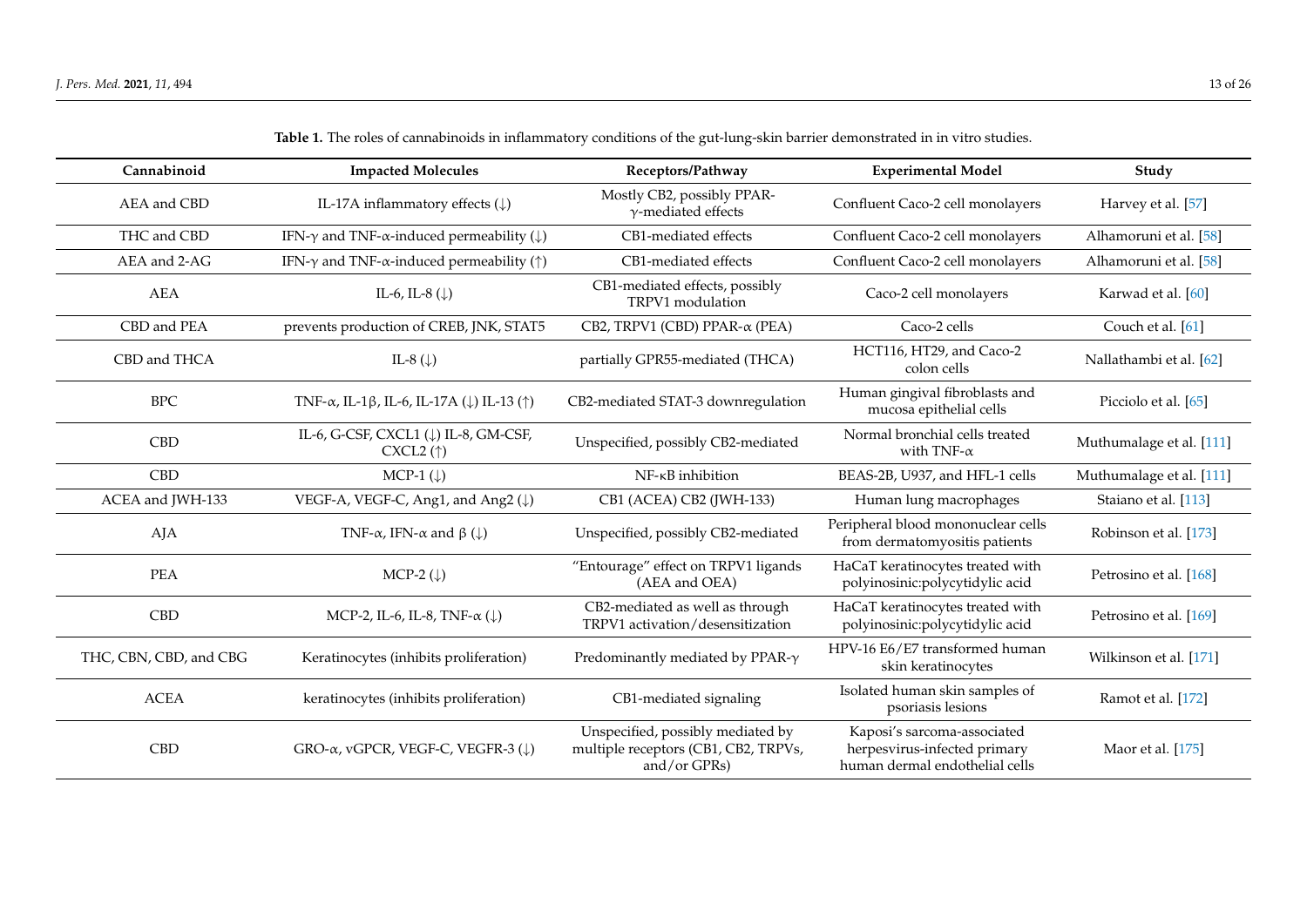|             |                                                      | 14021210000                                        |                               |                   |
|-------------|------------------------------------------------------|----------------------------------------------------|-------------------------------|-------------------|
| Cannabinoid | <b>Impacted Molecules</b>                            | Receptors/Pathway                                  | <b>Experimental Model</b>     | Study             |
| CBD         | TNF- $\alpha$ , IL-1 $\beta$ , IL-6 ( $\downarrow$ ) | A2a adenosine<br>receptor-cAMP-TRIB3-NF-KB pathway | SZ95 human sebocytes cultures | Oláh et al. [174] |

(↓) = decrease in expression and/or concentration; (↑) = increase in expression and/or concentration; BPC = β-Caryophyllene; OEA = oleoylethanolamide; TRPV = transient receptor potential channel; GPR = G-coupled protein receptor.

**Table 2.** The roles of cannabinoids in inflammatory conditions of the gut-lung-skin barrier evidenced in in vivo studies.

<span id="page-13-0"></span>

| Cannabinoid                           | <b>Impacted Molecules</b>                                                             | Receptors/Pathway                                              | <b>Experimental Model</b>                                              | Study                    |
|---------------------------------------|---------------------------------------------------------------------------------------|----------------------------------------------------------------|------------------------------------------------------------------------|--------------------------|
| CBG                                   | IL-1 $\beta$ , IL-10, IFN- $\gamma$ , iNOS expression,<br>MPO activity $(\downarrow)$ | CB2 and possibly TRPV4-mediated                                | Murine colitis induced by DNBS                                         | Borrelli et al. [70]     |
| <b>CBD</b>                            | IL-1 $\beta$ , IL-10, iNOS expression ( $\downarrow$ )                                | Unspecified, possibly CB2-mediated                             | Murine colitis induced by DNBS                                         | Borrelli et al. [71]     |
| CBD and CBG combined with<br>fish oil | IL-1 $\beta$ , MPO activity ( $\downarrow$ )                                          | Possibly by regulating<br>endocannabinoids and their derivates | Murine colitis induced by DNBS                                         | Pagano et al. [72]       |
| CBD combined with fish oil            | IL-1 $\beta$ , IL-6, MPO activity ( $\downarrow$ ) IL-10 ( $\uparrow$ )               | Unspecified                                                    | DSS model of murine colitis                                            | Silvestri et al. [73]    |
| $Abn-CBD$                             | MPO activity $(\downarrow)$                                                           | Non-CB1/2, possibly GPR18<br>and GPR55                         | TNBS-induced colitis in CD1 mice                                       | Krohn et al. [80]        |
| HU210                                 | IL-1 $\beta$ , IL-6, IL-17, TNF- $\alpha$ , MPO activity ( $\downarrow$ )             | TLR4/MAPK signaling pathway                                    | DSS model of murine colitis                                            | Lin et al. [79]          |
| HU210                                 | IL-6, chemokine KC $(\downarrow)$                                                     | CB1/2 receptor agonism                                         | Gastric mucosa inflammation<br>secondary to acute pancreatitis in rats | Cao et al. [78]          |
| <b>CBD</b>                            | IL-6, TNF- $\alpha$ , MCP-1, MIP-2, MPO<br>activity $(\downarrow)$                    | Non-CB1/2, possibly through the<br>adenosine A2A receptor      | Lipopolysaccharide-induced acute<br>lung injury in mice                | Ribeiro et al. [117,118] |
| WIN 55,212-2, PEA and THC             | TNF- $\alpha$ ( $\downarrow$ )                                                        | Partially CB2-mediated                                         | Lipopolysaccharide-induced acute<br>lung injury in mice                | Beryshev et al. [119]    |
| <b>CBD</b>                            | IL-5, IL-23, G-CSF, TNF- $\alpha$ ( $\uparrow$ )                                      | Increased activation of NFAT and<br>$Ca2+$ signaling           | Lipopolysaccharide-induced acute<br>lung injury in mice                | Karmaus et al. [120]     |
| <b>CBD</b>                            | IL-1 and total protein content $(\downarrow)$                                         | 5-HT1A receptor                                                | Lung inflammation induced by brain<br>ischemia in newborn piglets      | Arruza et al. [121]      |
| WIN55,212-2                           | MMP-9 $(\downarrow)$                                                                  | ERK1/2 signaling pathway                                       | Lung inflammation in mice exposed<br>to cigarette smoke                | Tauber et al. [122]      |

**Table 1.** *Cont.*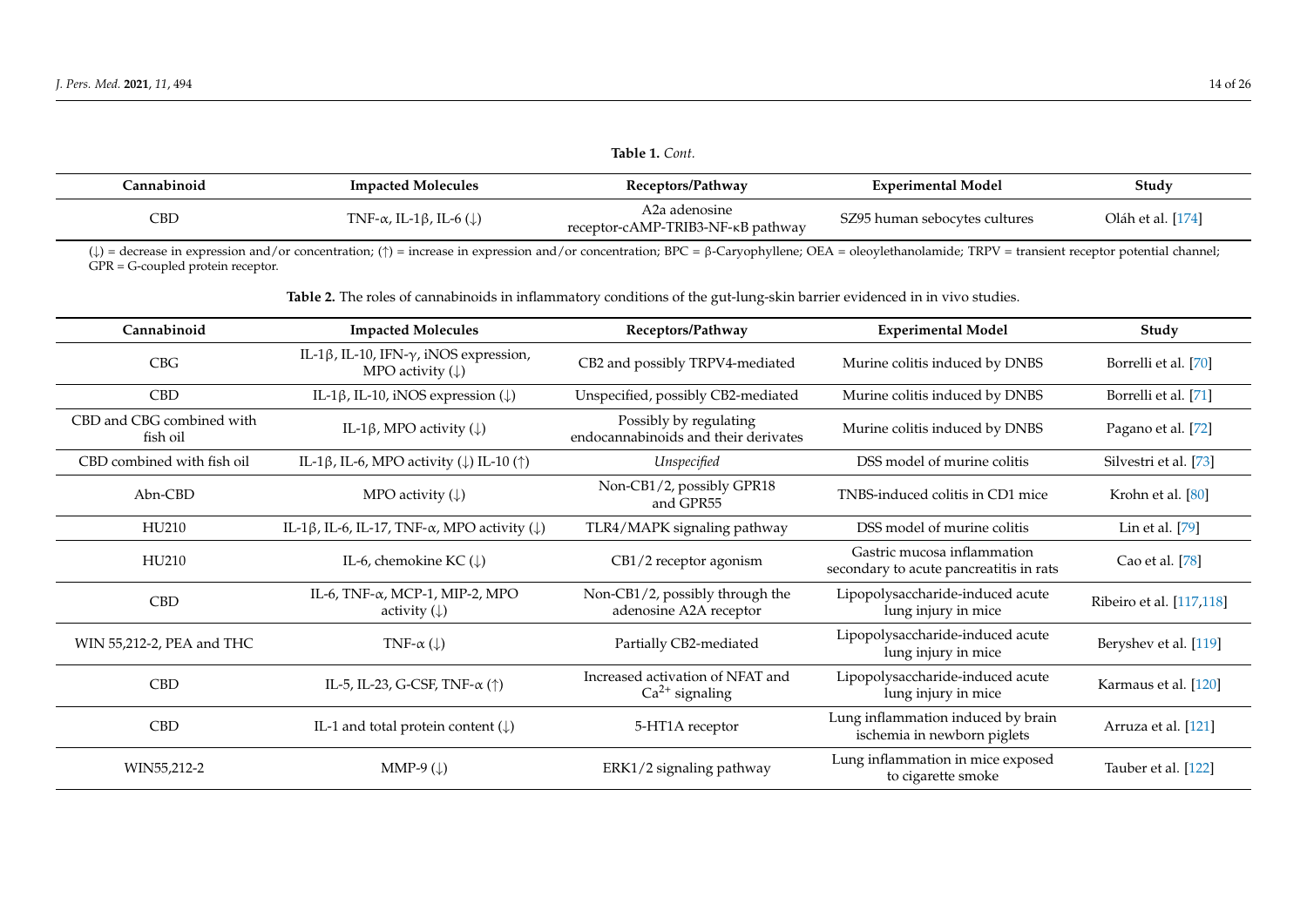| Cannabinoid                   | <b>Impacted Molecules</b>                                                                                                     | Receptors/Pathway                                                                        | <b>Experimental Model</b>                             | Study                      |
|-------------------------------|-------------------------------------------------------------------------------------------------------------------------------|------------------------------------------------------------------------------------------|-------------------------------------------------------|----------------------------|
| <b>CBD</b>                    | IL-4, IL-5, IL-13, IL-6, and TNF- $\alpha$ ( $\downarrow$ )                                                                   | CB1/2-mediated                                                                           | Ovalbumin-induced asthma in mice                      | Vuolo et al. [123,124]     |
| <b>IWH-133</b>                | CD11b surface expression/adhesion,<br>ROS production (†)                                                                      | CB2-mediated                                                                             | Ovalbumin-induced asthma in mice                      | Frei et al. [125]          |
| JWH-133 combined with JZL184  | IFN- $\gamma$ , MIP-1 $\alpha$ ( $\downarrow$ )<br>IL-10 $(\uparrow)$                                                         | CB1 (JZL184)<br>CB2 (JWH-133)                                                            | Lung inflammation in RSV infection<br>in mice         | Tahamtan et al. [127,128]  |
| <b>THC</b>                    | IFN- $\gamma$ ( $\downarrow$ )                                                                                                | PI3K/Akt pathway signaling inhibition                                                    | Murine model of lung injury caused<br>by SEB          | Rao et al. [131]           |
| <b>IWH-133</b>                | IL-6, TNF- $\alpha$ , MPO activity ( $\downarrow$ )<br>SOD activity $(\uparrow)$                                              | CB2-mediated activation of PI3K/Akt<br>pathway signaling                                 | Lung ischemia-reperfusion injury<br>model in mice     | Zeng et al. [132]          |
| <b>IWH-133</b>                | IL-1 $\beta$ , IL-6, TNF- $\alpha$ , caspase-3 ( $\downarrow$ )<br>IL-10 $(\uparrow)$                                         | NF-KB signaling inhibition                                                               | Mice with CLP-induced sepsis                          | Cakır et al. [133]         |
| GP1a                          | IL-6, chemokine KC, MIP-2 (↓)                                                                                                 | CB2-mediated                                                                             | Mice with CLP-induced sepsis                          | Tschöp et al. [134]        |
| M. suaveolens                 | IL-1 $\beta$ , IL-6, TNF- $\alpha$ , VEGF ( $\downarrow$ )<br>IL-4, IL-10 $(\uparrow)$                                        | NF-KB signaling inhibition                                                               | Mice with CLP-induced sepsis                          | Liu et al. [135]           |
| <b>IWH-133</b>                | MPO activity $(\downarrow)$                                                                                                   | CB2-mediated                                                                             | Murine model of NPE after<br>subarachnoid hemorrhage  | Fujii et al. [136]         |
| BPC and GP1a                  | IL-12, chemokine KC, leukotriene B <sub>4</sub> ,<br>$NO(\downarrow)$                                                         | CB2-mediated                                                                             | Mycobacterium bovis-induced<br>pulmonary inflammation | Andrade-Silva et al. [138] |
| Possible unspecified agonist* | TNF- $\alpha$ , NF- $\kappa$ B and MAP kinases * ( $\downarrow$ )                                                             | CB1 and CB2-mediated NF-KB and<br>MAP/ERK signaling                                      | Murine UV-induced skin<br>carcinogenesis              | Zheng et al. [187]         |
| <b>VCE-004.8</b>              | IL-1 $\beta$ and IL-13. Prevention of<br>macrophages infiltration and mast cells<br>degranulation. Indirectly decreased TGF-β | PPAR- $\gamma$ and CB2-mediated<br>SMAD-signaling transcriptional<br>activity modulation | Mice with bleomycin-induced<br>scleroderma            | del Río et al. [177]       |
| WIN55,212-2                   | $TGF-\beta, CTGF, and PDGF (\downarrow)$                                                                                      | Non-CB1, non-CB2 mediated<br>downregulation of PDGF/TGFβ<br>signaling pathways           | Mice with bleomycin-induced<br>scleroderma            | Balistreri et al. [178]    |

**Table 2.** *Cont.*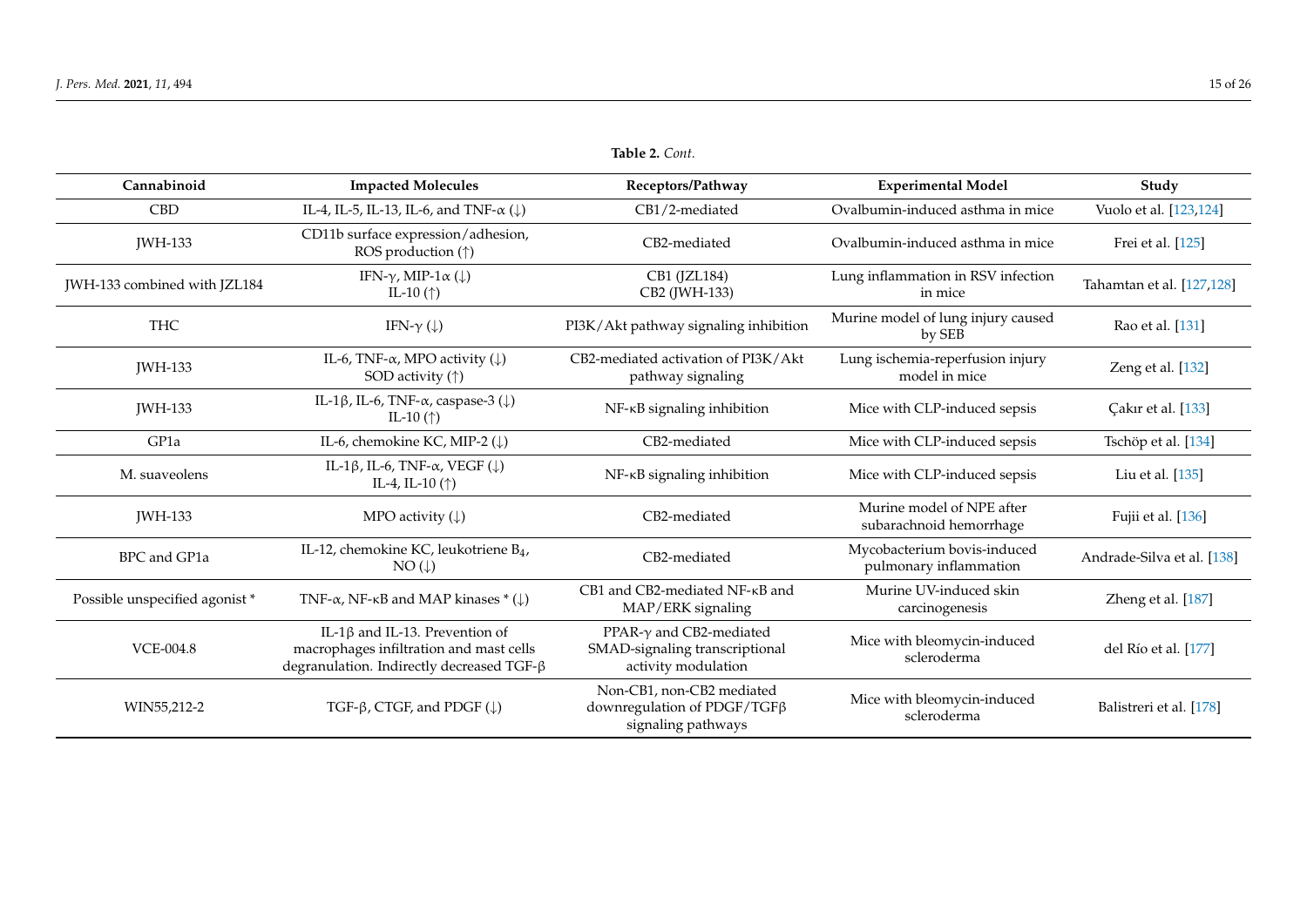| Cannabinoid   | <b>Impacted Molecules</b>                                       | Receptors/Pathway                                                                        | <b>Experimental Model</b>                                          | Study                  |
|---------------|-----------------------------------------------------------------|------------------------------------------------------------------------------------------|--------------------------------------------------------------------|------------------------|
| $\alpha$ -OOS | Mast cells degranulation and IL-4 $(\downarrow)$                | "Entourage" effect on CB1 with possible<br>PPAR- $\gamma$ and GPR55 involvement          | Oxazolone induced atopic dermatitis<br>in Balb/c and hairless mice | Kim et al. [179]       |
| <b>CBD</b>    | Arachidonate ( $\uparrow$ ) and prostaglandins ( $\downarrow$ ) | Increased PLA <sub>2</sub> activity and inhibition<br>of cyclooxygenase and lipoxygenase | Tetradecanoylphorbol<br>acetate-induced erythema of mouse<br>skin  | Formukong et al. [180] |
| <b>CBD</b>    | ROS production and caspase activation $(\downarrow)$            | Undetermined anti-inflammatory<br>pathway *. TRIB3-Akt/mTOR<br>signaling pathway         | Mice bearing BRAF wild-type<br>melanoma xenografts                 | Armstrong et al. [181] |

\* Hypothesized, yet to be demonstrated; (↓) = decrease in expression and/or concentration; (↑) = increase in expression and/or concentration; CLP = cecal ligation and puncture; DNBS = 2,4-dinitrobenzene sulphonic acid; DSS = dextran sulphate sodium; PLA<sub>2</sub> = phospholipase A<sub>2</sub>; MDA = malondialdehyde; MPO = myeloperoxidase; mTOR = mammalian target of rapamycin; NFAT = nuclear factor of activated T cells; NPE = neurogenic pulmonary edema; TNBS = trinitrobenzene sulfonic acid; RSV = respiratory syncytial virus; SEB = taphylococcal enterotoxin B; SOD = superoxide dismutase.

**Table 3.** Human trials evaluating the safety and efficacy of cannabinoids in inflammatory conditions of the gut-lung-skin barrier.

<span id="page-15-0"></span>

| Cannabinoid                 | <b>Effects</b>                                                                               | <b>Inflammatory Condition</b>              | <b>Clinical Trial Stage</b> | Study                 |
|-----------------------------|----------------------------------------------------------------------------------------------|--------------------------------------------|-----------------------------|-----------------------|
| PEA and CBD                 | Decreased intestinal permeability                                                            | Aspirin-induced intestinal<br>inflammation | Phase 1                     | Couch et al. [87]     |
| <b>THC</b>                  | Decreased CDAI and CRP<br>Increased quality of life                                          | Crohn's disease                            | Phase 1                     | Naftali et al. [88]   |
| <b>CBD</b>                  | No beneficial effects                                                                        | Crohn's disease                            | Phase 2                     | Naftali et al. [89]   |
| <b>CBD</b>                  | Minor improvements in rectal bleeding and<br>endoscopic scores.<br>Increased quality of life | Ulcerative colitis                         | Phase 2                     | Irving et al. [91]    |
| <b>THC</b>                  | Decreased DAI and endoscopic score                                                           | Ulcerative colitis                         | Phase 1                     | Naftali et al. [92]   |
| Lenabasum                   | Decreased IgG, IL-8, exacerbations, and<br>lymphocyte infiltration                           | Cystic fibrosis                            | Phase 2                     | Chmiel et al. [143]   |
| Cannabis (high CBD/low THC) | Results pending                                                                              | Pain and Inflammation in Lung Cancer       | Phase 1                     | Martinez et al. [144] |
| Cannabis (high CBD/low THC) | No clinical positive or negative effects                                                     | Chronic obstructive pulmonary disease      | Phase 2                     | Abdallah et al. [146] |
| Nabilone                    | No significant bronchodilation                                                               | Asthma                                     | Phase 1                     | Gong et al. [147]     |

#### **Table 2.** *Cont.*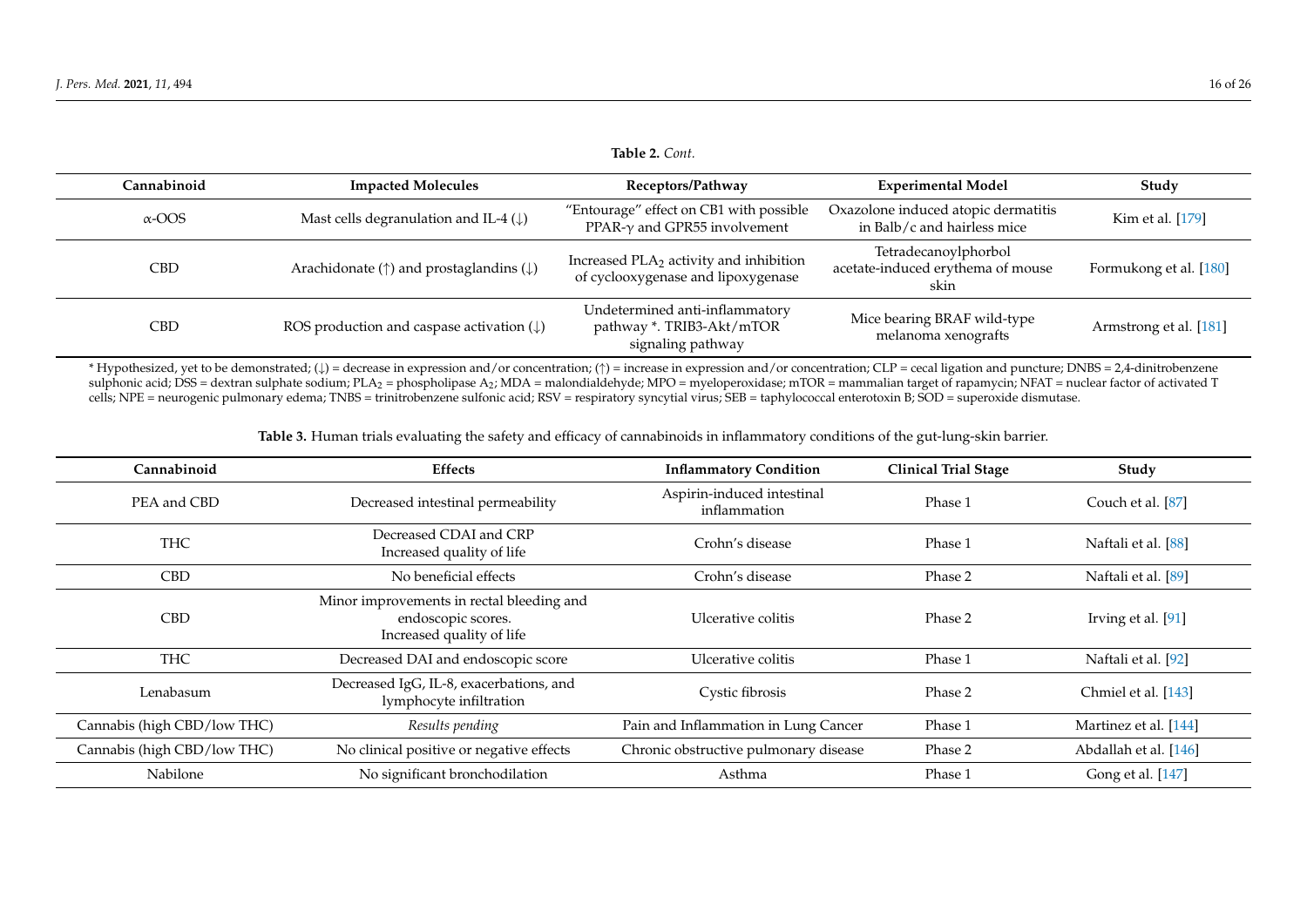| Table 3. Cont. |  |
|----------------|--|
|----------------|--|

| Cannabinoid            | <b>Effects</b>                                                                 | <b>Inflammatory Condition</b> | <b>Clinical Trial Stage</b> | Study                         |
|------------------------|--------------------------------------------------------------------------------|-------------------------------|-----------------------------|-------------------------------|
| <b>THC</b>             | Antagonistic effects on bronchodilation.<br>Irritating effect on airways       | Asthma                        | Phase 1                     | Tashkin et al. [148]          |
| <b>THC</b>             | Mild bronchodilation effect. Significant<br>psychoactive effects               | Asthma                        | Phase 1                     | Abboud et al. [149]           |
| Cannabis seeds mixture | Decreased erythema                                                             | Acne                          | Phase 1                     | Ali et al. [188]              |
| <b>BTX 1503</b>        | Results pending                                                                | Acne                          | Phase 2                     | Botanix Pharmaceuticals [189] |
| AJA                    | Decreased expression of key genes related to<br>inflammation                   | Cutaneous systemic sclerosis  | Phase 2                     | Spiera et al. [190]           |
| AJA                    | Decreased IL-31, IFN- $\beta$ and $\gamma$ , and T-helper cell<br>inflammation | Dermatomyositis               | Phase 2                     | Chen et al. [192]             |
| AJA                    | Initiated study                                                                | Cutaneous systemic sclerosis  | Phase 3                     | Burstein et al. [191]         |
| AJA                    | Developed study protocol                                                       | Dermatomyositis               | Phase 3                     | Werth et al. [193]            |

<span id="page-16-0"></span>CDAI = Crohn's disease activity index; CRP = C-reactive protein; DAI = disease activity index; IgG = immunoglobulin G.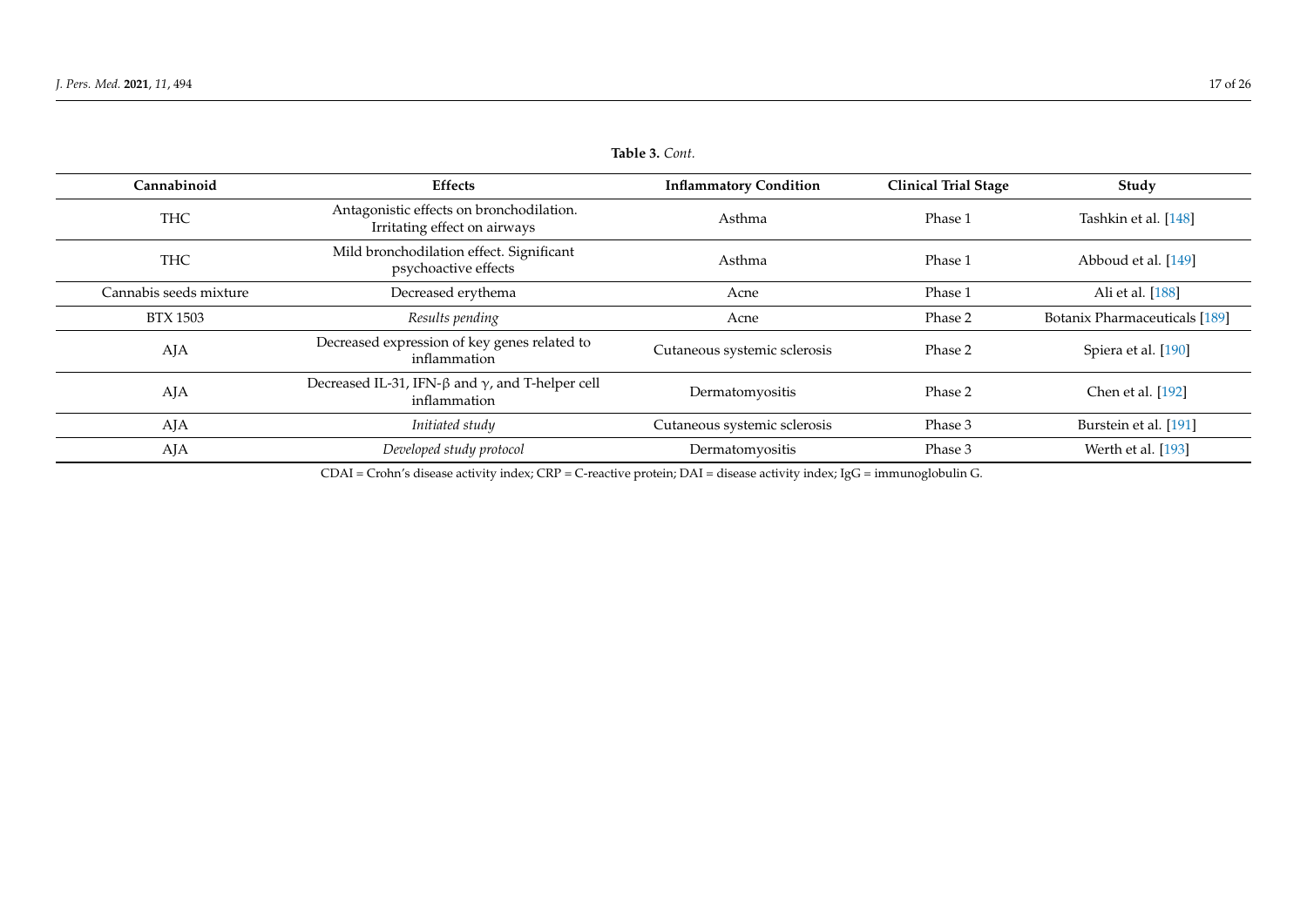<span id="page-17-1"></span>

**Figure 1.** The summarization of the main effects of endocannabinoids, as well as natural and synthetic cannabinoids on several receptors promoting the decrease of inflammation in the gutlung-skin barrier. ( $\downarrow$ ) = decrease in expression and/or concentration; ( $\uparrow$ ) = increase in expression and/or concentration.

# **8. Conclusions**

The epithelia of the gastrointestinal tract, the pulmonary system and the cutaneous membrane share common features in regard to physiology, molecular signaling, and cell activity in pathological conditions. Furthermore, recent data suggest that the gut-lungskin barrier exhibits cross-talk involving various cells and cytokines, and responds in a similar way to epithelial disruption and local inflammation. This unitary behavior is also evidenced in the response to cannabinoids, a large class of compounds with well-known anti-inflammatory properties. A large number of in vitro and in vivo animal studies have shown promising results in either reducing or preventing inflammation in experimental models involving the elements of the gut-lung-skin barrier. Human studies have shown mixed results, with some cannabinoids either being ineffective or not tolerable in the treatment of specific inflammatory conditions. The reasons for treatment failure or intolerance may be revealed by translating the observations regarding the effects of cannabinoids on inflammation between studies involving specific elements of the gut-lung-skin barrier. The success that some of the clinical trials have achieved is encouraging and warrants further studies that will undoubtedly clarify the definitive role of cannabinoids in epithelial inflammation.

**Author Contributions:** Conceptualization, C.S., C.C., A.C.; writing—original draft preparation, C.S., C.C., I.A.B., A.-E.S., A.O.D., D.C., A.C.; writing—review and editing, C.S., A.O.D., D.C., A.C. All authors have read and agreed to the published version of the manuscript.

**Funding:** This research was funded by a grant of the Romanian Ministry of Research and Innovation, CCCDI-UEFISCDI [project number 61PCCDI/2018 PN-III-P1-1.2-PCCDI-2017-0341], within PNCDI-III.

**Institutional Review Board Statement:** Not applicable.

**Informed Consent Statement:** Not applicable.

**Data Availability Statement:** Not applicable.

**Conflicts of Interest:** The authors declare no conflict of interest.

# **References**

- <span id="page-17-0"></span>1. Stanke, F. The Contribution of the Airway Epithelial Cell to Host Defense. *Mediat. Inflamm.* **2015**, *2015*, 463016. [\[CrossRef\]](http://doi.org/10.1155/2015/463016) [\[PubMed\]](http://www.ncbi.nlm.nih.gov/pubmed/26185361)
- 2. Hornef, M.W.; Normark, S.; Henriques-Normark, B.; Rhen, M. Bacterial evasion of innate defense at epithelial linings. *Chem. Immunol. Allergy* **2005**, *86*, 72–98. [\[CrossRef\]](http://doi.org/10.1159/000086652) [\[PubMed\]](http://www.ncbi.nlm.nih.gov/pubmed/15976489)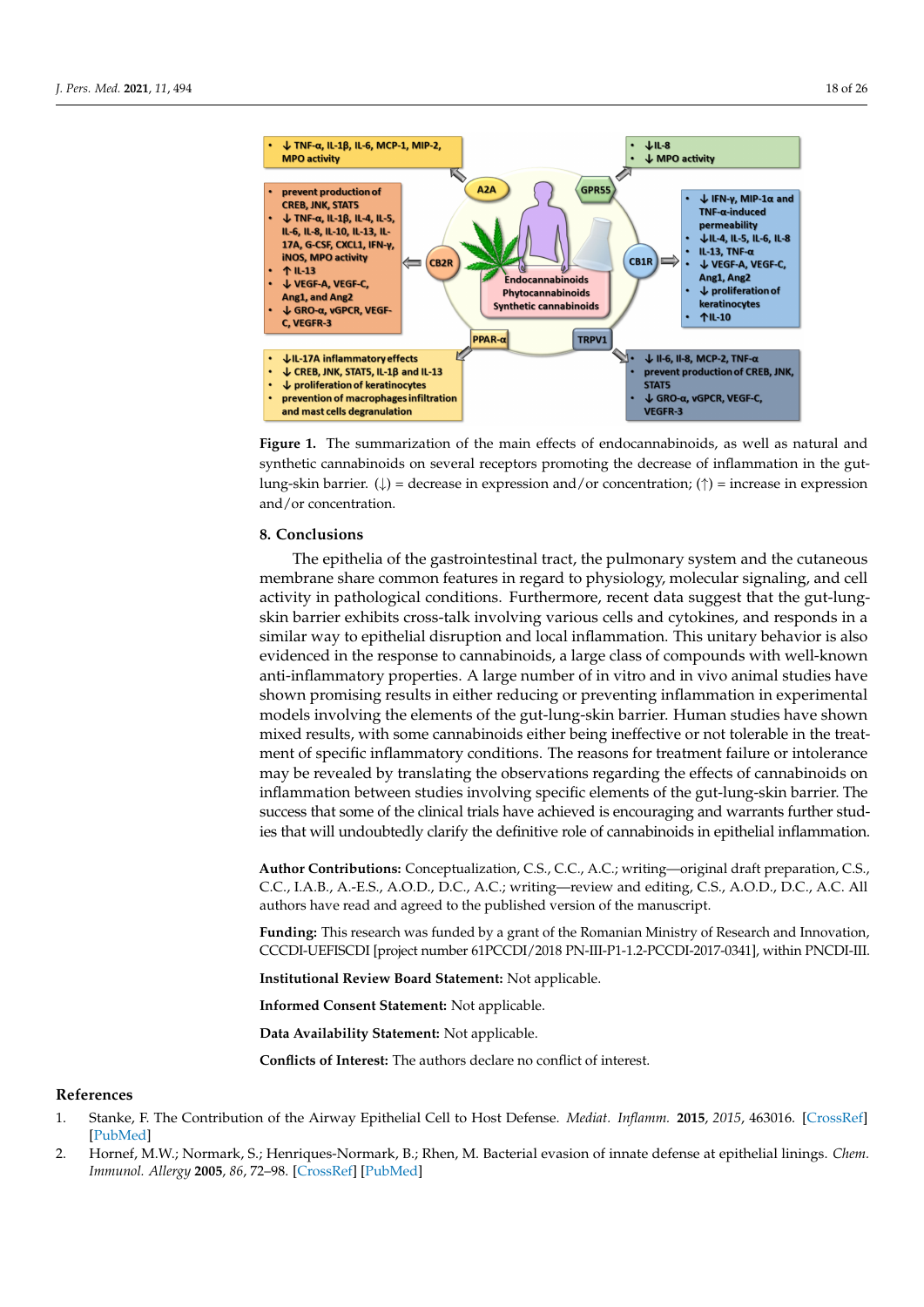- <span id="page-18-0"></span>3. Wan, L.Y.; Chen, Z.J.; Shah, N.P.; El-Nezami, H. Modulation of Intestinal Epithelial Defense Responses by Probiotic Bacteria. *Crit. Rev. Food Sci. Nutr.* **2016**, *56*, 2628–2641. [\[CrossRef\]](http://doi.org/10.1080/10408398.2014.905450) [\[PubMed\]](http://www.ncbi.nlm.nih.gov/pubmed/25629818)
- <span id="page-18-1"></span>4. Zhu, T.H.; Zhu, T.R.; Tran, K.A.; Sivamani, R.K.; Shi, V.Y. Epithelial barrier dysfunctions in atopic dermatitis: A skin-gut-lung model linking microbiome alteration and immune dysregulation. *Br. J. Dermatol.* **2018**, *179*, 570–581. [\[CrossRef\]](http://doi.org/10.1111/bjd.16734)
- <span id="page-18-3"></span><span id="page-18-2"></span>5. Uluçkan, Ö.; Wagner, E.F. Chronic systemic inflammation originating from epithelial tissues. *FEBS J.* **2017**, *284*, 505–516. [\[CrossRef\]](http://doi.org/10.1111/febs.13904) 6. Wang, H.; Liu, J.S.; Peng, S.H.; Deng, X.Y.; Zhu, D.M.; Javidiparsijani, S.; Wang, G.R.; Li, D.Q.; Li, L.X.; Wang, Y.C.; et al. Gut-lung
- <span id="page-18-4"></span>crosstalk in pulmonary involvement with inflammatory bowel diseases. *World J. Gastroenterol.* **2013**, *19*, 6794–6804. [\[CrossRef\]](http://doi.org/10.3748/wjg.v19.i40.6794) 7. Weaver, C.T.; Hatton, R.D.; Mangan, P.R.; Harrington, L.E. IL-17 family cytokines and the expanding diversity of effector T cell
- <span id="page-18-5"></span>lineages. *Annu. Rev. Immunol.* **2007**, *25*, 821–852. [\[CrossRef\]](http://doi.org/10.1146/annurev.immunol.25.022106.141557) 8. Weaver, C.T.; Elson, C.O.; Fouser, L.A.; Kolls, J.K. The Th17 pathway and inflammatory diseases of the intestines, lungs, and skin.
- *Annu. Rev. Pathol.* **2013**, *8*, 477–512. [\[CrossRef\]](http://doi.org/10.1146/annurev-pathol-011110-130318)
- <span id="page-18-6"></span>9. Eyerich, K.; Dimartino, V.; Cavani, A. IL-17 and IL-22 in immunity: Driving protection and pathology. *Eur. J. Immunol.* **2017**, *47*, 607–614. [\[CrossRef\]](http://doi.org/10.1002/eji.201646723)
- <span id="page-18-7"></span>10. Puel, A.; Cypowyj, S.; Bustamante, J.; Wright, J.F.; Liu, L.; Lim, H.K.; Migaud, M.; Israel, L.; Chrabieh, M.; Audry, M.; et al. Chronic mucocutaneous candidiasis in humans with inborn errors of interleukin-17 immunity. *Science* **2011**, *332*, 65–68. [\[CrossRef\]](http://doi.org/10.1126/science.1200439)
- 11. O'Connor, W., Jr.; Kamanaka, M.; Booth, C.J.; Town, T.; Nakae, S.; Iwakura, Y.; Kolls, J.K.; Flavell, R.A. A protective function for interleukin 17A in T cell-mediated intestinal inflammation. *Nat. Immunol.* **2009**, *10*, 603–609. [\[CrossRef\]](http://doi.org/10.1038/ni.1736)
- <span id="page-18-8"></span>12. Isailovic, N.; Daigo, K.; Mantovani, A.; Selmi, C. Interleukin-17 and innate immunity in infections and chronic inflammation. *J. Autoimmun.* **2015**, *60*, 1–11. [\[CrossRef\]](http://doi.org/10.1016/j.jaut.2015.04.006)
- <span id="page-18-9"></span>13. Eyerich, K.; Pennino, D.; Scarponi, C.; Foerster, S.; Nasorri, F.; Behrendt, H.; Ring, J.; Traidl-Hoffmann, C.; Albanesi, C.; Cavani, A. IL-17 in atopic eczema: Linking allergen-specific adaptive and microbial-triggered innate immune response. *J. Allergy Clin. Immunol.* **2009**, *123*, 59–66.e54. [\[CrossRef\]](http://doi.org/10.1016/j.jaci.2008.10.031)
- <span id="page-18-10"></span>14. Aujla, S.J.; Kolls, J.K. IL-22: A critical mediator in mucosal host defense. *J. Mol. Med.* **2009**, *87*, 451–454. [\[CrossRef\]](http://doi.org/10.1007/s00109-009-0448-1)
- <span id="page-18-11"></span>15. Blázquez, A.B.; Mayer, L.; Berin, M.C. Thymic stromal lymphopoietin is required for gastrointestinal allergy but not oral tolerance. *Gastroenterology* **2010**, *139*, 1301–1309. [\[CrossRef\]](http://doi.org/10.1053/j.gastro.2010.06.055)
- <span id="page-18-12"></span>16. Luo, J.; Li, Y.; Gong, R. The mechanism of atopic march may be the 'social' event of cells and molecules (Review). *Int. J. Mol. Med.* **2010**, *26*, 779–785. [\[CrossRef\]](http://doi.org/10.3892/ijmm_00000525)
- <span id="page-18-13"></span>17. Schett, G.; Elewaut, D.; McInnes, I.B.; Dayer, J.M.; Neurath, M.F. How cytokine networks fuel inflammation: Toward a cytokinebased disease taxonomy. *Nat. Med.* **2013**, *19*, 822–824. [\[CrossRef\]](http://doi.org/10.1038/nm.3260)
- <span id="page-18-14"></span>18. Zhang, Y.; Zeng, X.; Lu, H.; Li, Y.; Ji, H. Association between Interleukin-8-251A/T polymorphism and gastric cancer susceptibility: A meta-analysis based on 5286 cases and 8000 controls. *Int. J. Clin. Exp. Med.* **2015**, *8*, 22393–22402.
- <span id="page-18-15"></span>19. Albareda, M.; Ravella, A.; Castelló, M.; Saborit, S.; Peramiquel, L.; Vila, L. Metabolic syndrome and its components in patients with psoriasis. *Springerplus* **2014**, *3*, 612. [\[CrossRef\]](http://doi.org/10.1186/2193-1801-3-612)
- <span id="page-18-16"></span>20. Andersen, N.N.; Jess, T. Risk of cardiovascular disease in inflammatory bowel disease. *World J. Gastrointest. Pathophysiol.* **2014**, *5*, 359–365. [\[CrossRef\]](http://doi.org/10.4291/wjgp.v5.i3.359)
- <span id="page-18-17"></span>21. Scheau, C.; Mihai, L.G.; Bădărău, I.A.; Caruntu, C. Emerging applications of some important natural compounds in the field of oncology. *Farmacia* **2020**, *68*, 8. [\[CrossRef\]](http://doi.org/10.31925/farmacia.2020.6.4)
- 22. Calina, D.; Buga, A.M.; Mitroi, M.; Buha, A.; Caruntu, C.; Scheau, C.; Bouyahya, A.; El Omari, N.; El Menyiy, N.; Docea, A.O. The Treatment of Cognitive, Behavioural and Motor Impairments from Brain Injury and Neurodegenerative Diseases through Cannabinoid System Modulation-Evidence from In Vivo Studies. *J. Clin. Med.* **2020**, *9*, 2395. [\[CrossRef\]](http://doi.org/10.3390/jcm9082395)
- 23. Ilie, M.A.; Caruntu, C.; Tampa, M.; Georgescu, S.R.; Matei, C.; Negrei, C.; Ion, R.M.; Constantin, C.; Neagu, M.; Boda, D. Capsaicin: Physicochemical properties, cutaneous reactions and potential applications in painful and inflammatory conditions (Review). *Exp. Ther. Med.* **2019**, *18*, 916–925. [\[CrossRef\]](http://doi.org/10.3892/etm.2019.7513)
- <span id="page-18-18"></span>24. Salehi, B.; Calina, D.; Docea, A.O.; Koirala, N.; Aryal, S.; Lombardo, D.; Pasqua, L.; Taheri, Y.; Marina Salgado Castillo, C.; Martorell, M.; et al. Curcumin's Nanomedicine Formulations for Therapeutic Application in Neurological Diseases. *J. Clin. Med.* **2020**, *9*, 430. [\[CrossRef\]](http://doi.org/10.3390/jcm9020430)
- <span id="page-18-19"></span>25. Sharma, S.; Naura, A.S. Potential of phytochemicals as immune-regulatory compounds in atopic diseases: A review. *Biochem. Pharmacol.* **2020**, 113790. [\[CrossRef\]](http://doi.org/10.1016/j.bcp.2019.113790)
- <span id="page-18-20"></span>26. Mintie, C.A.; Singh, C.K.; Ahmad, N. Whole Fruit Phytochemicals Combating Skin Damage and Carcinogenesis. *Transl. Oncol.* **2019**, *13*, 146–156. [\[CrossRef\]](http://doi.org/10.1016/j.tranon.2019.10.014)
- 27. Kim, J.E.; Lee, K.W. Molecular Targets of Phytochemicals for Skin Inflammation. *Curr. Pharm. Des.* **2018**, *24*, 1533–1550. [\[CrossRef\]](http://doi.org/10.2174/1381612824666180426113247)
- 28. Salehi, B.; Sharifi-Rad, J.; Cappellini, F.; Reiner, Ž.; Zorzan, D.; Imran, M.; Sener, B.; Kilic, M.; El-Shazly, M.; Fahmy, N.M.; et al. The Therapeutic Potential of Anthocyanins: Current Approaches Based on Their Molecular Mechanism of Action. *Front. Pharmacol.* **2020**, *11*, 1300. [\[CrossRef\]](http://doi.org/10.3389/fphar.2020.01300)
- <span id="page-18-21"></span>29. Salehi, B.; Quispe, C.; Chamkhi, I.; El Omari, N.; Balahbib, A.; Sharifi-Rad, J.; Bouyahya, A.; Akram, M.; Iqbal, M.; Docea, A.O.; et al. Pharmacological Properties of Chalcones: A Review of Preclinical Including Molecular Mechanisms and Clinical Evidence. *Front. Pharmacol.* **2020**, *11*, 592654. [\[CrossRef\]](http://doi.org/10.3389/fphar.2020.592654)
- <span id="page-18-22"></span>30. Makara, G.B. Superficial and deep chemonociception: Differential inhibition by pretreatment with capsaicin. *Acta Physiol. Acad. Sci. Hung.* **1970**, *38*, 393–399.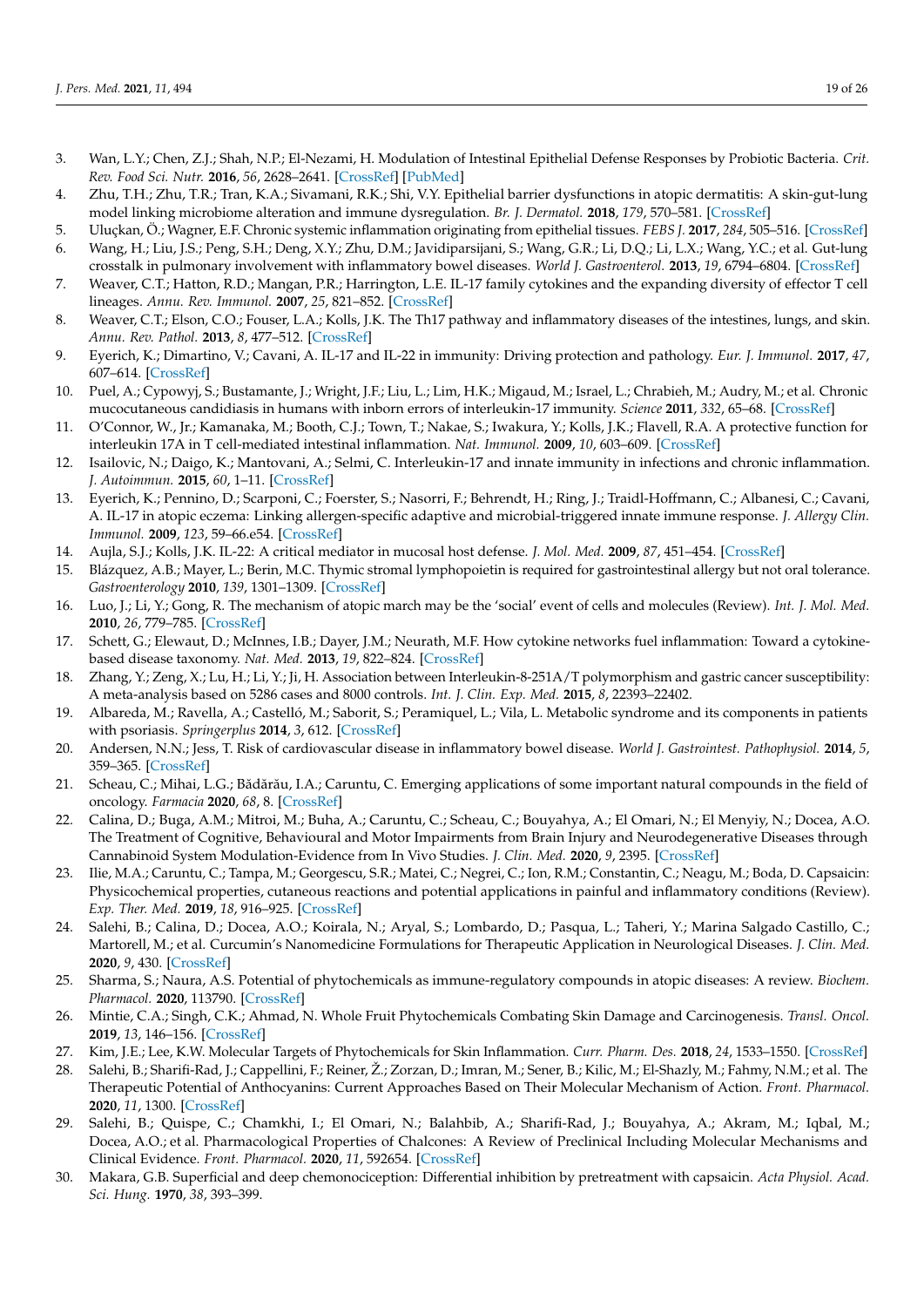- 31. Georgescu, S.R.; Sarbu, M.I.; Matei, C.; Ilie, M.A.; Caruntu, C.; Constantin, C.; Neagu, M.; Tampa, M. Capsaicin: Friend or Foe in Skin Cancer and Other Related Malignancies? *Nutrients* **2017**, *9*, 1365. [\[CrossRef\]](http://doi.org/10.3390/nu9121365) [\[PubMed\]](http://www.ncbi.nlm.nih.gov/pubmed/29258175)
- <span id="page-19-0"></span>32. Scheau, C.; Badarau, I.A.; Caruntu, C.; Mihai, G.L.; Didilescu, A.C.; Constantin, C.; Neagu, M. Capsaicin: Effects on the Pathogenesis of Hepatocellular Carcinoma. *Molecules* **2019**, *24*, 2350. [\[CrossRef\]](http://doi.org/10.3390/molecules24132350) [\[PubMed\]](http://www.ncbi.nlm.nih.gov/pubmed/31247901)
- <span id="page-19-1"></span>33. Rubin, V. *Cannabis and Culture*; De Gruyter Mouton: Berlin, Germany, 1975.
- <span id="page-19-2"></span>34. Zurier, R.B.; Burstein, S.H. Cannabinoids, inflammation, and fibrosis. *FASEB J.* **2016**, *30*, 3682–3689. [\[CrossRef\]](http://doi.org/10.1096/fj.201600646R) [\[PubMed\]](http://www.ncbi.nlm.nih.gov/pubmed/27435265)
- <span id="page-19-3"></span>35. Pertwee, R.G. The pharmacology of cannabinoid receptors and their ligands: An overview. *Int. J. Obes.* **2006**, *30*, S13–S18. [\[CrossRef\]](http://doi.org/10.1038/sj.ijo.0803272)
- <span id="page-19-4"></span>36. Walsh, K.B.; Andersen, H.K. Molecular Pharmacology of Synthetic Cannabinoids: Delineating CB1 Receptor-Mediated Cell Signaling. *Int. J. Mol. Sci.* **2020**, *21*, 6115. [\[CrossRef\]](http://doi.org/10.3390/ijms21176115)
- <span id="page-19-5"></span>37. Zou, S.; Kumar, U. Cannabinoid Receptors and the Endocannabinoid System: Signaling and Function in the Central Nervous System. *Int. J. Mol. Sci.* **2018**, *19*, 833. [\[CrossRef\]](http://doi.org/10.3390/ijms19030833)
- <span id="page-19-6"></span>38. Demuth, D.G.; Molleman, A. Cannabinoid signalling. *Life Sci.* **2006**, *78*, 549–563. [\[CrossRef\]](http://doi.org/10.1016/j.lfs.2005.05.055)
- <span id="page-19-7"></span>39. Thapa, D.; Cairns, E.A.; Szczesniak, A.M.; Toguri, J.T.; Caldwell, M.D.; Kelly, M.E.M. The Cannabinoids ∆(8)THC, CBD, and HU-308 Act via Distinct Receptors to Reduce Corneal Pain and Inflammation. *Cannabis Cannabinoid Res.* **2018**, *3*, 11–20. [\[CrossRef\]](http://doi.org/10.1089/can.2017.0041)
- <span id="page-19-8"></span>40. Britch, S.C.; Goodman, A.G.; Wiley, J.L.; Pondelick, A.M.; Craft, R.M. Antinociceptive and Immune Effects of Delta-9- Tetrahydrocannabinol or Cannabidiol in Male Versus Female Rats with Persistent Inflammatory Pain. *J. Pharmacol. Exp. Ther.* **2020**, *373*, 416–428. [\[CrossRef\]](http://doi.org/10.1124/jpet.119.263319)
- <span id="page-19-9"></span>41. Lunn, C.A.; Fine, J.S.; Rojas-Triana, A.; Jackson, J.V.; Fan, X.; Kung, T.T.; Gonsiorek, W.; Schwarz, M.A.; Lavey, B.; Kozlowski, J.A.; et al. A novel cannabinoid peripheral cannabinoid receptor-selective inverse agonist blocks leukocyte recruitment in vivo. *J. Pharmacol. Exp. Ther.* **2006**, *316*, 780–788. [\[CrossRef\]](http://doi.org/10.1124/jpet.105.093500)
- <span id="page-19-10"></span>42. Henshaw, F.R.; Dewsbury, L.S.; Lim, C.K.; Steiner, G.Z. The Effects of Cannabinoids on Pro- and Anti-Inflammatory Cytokines: A Systematic Review of In Vivo Studies. *Cannabis Cannabinoid Res.* **2021**. [\[CrossRef\]](http://doi.org/10.1089/can.2020.0105)
- <span id="page-19-11"></span>43. Costa, B.; Trovato, A.E.; Comelli, F.; Giagnoni, G.; Colleoni, M. The non-psychoactive cannabis constituent cannabidiol is an orally effective therapeutic agent in rat chronic inflammatory and neuropathic pain. *Eur. J. Pharmacol.* **2007**, *556*, 75–83. [\[CrossRef\]](http://doi.org/10.1016/j.ejphar.2006.11.006)
- 44. Costa, B.; Colleoni, M.; Conti, S.; Parolaro, D.; Franke, C.; Trovato, A.E.; Giagnoni, G. Oral anti-inflammatory activity of cannabidiol, a non-psychoactive constituent of cannabis, in acute carrageenan-induced inflammation in the rat paw. *Naunyn Schmiedebergs Arch. Pharmacol.* **2004**, *369*, 294–299. [\[CrossRef\]](http://doi.org/10.1007/s00210-004-0871-3)
- <span id="page-19-12"></span>45. Sumariwalla, P.F.; Gallily, R.; Tchilibon, S.; Fride, E.; Mechoulam, R.; Feldmann, M. A novel synthetic, nonpsychoactive cannabinoid acid (HU-320) with antiinflammatory properties in murine collagen-induced arthritis. *Arthritis Rheum.* **2004**, *50*, 985–998. [\[CrossRef\]](http://doi.org/10.1002/art.20050)
- <span id="page-19-26"></span><span id="page-19-13"></span>46. Buchweitz, J.P.; Karmaus, P.W.; Williams, K.J.; Harkema, J.R.; Kaminski, N.E. Targeted deletion of cannabinoid receptors CB1 and CB2 produced enhanced inflammatory responses to influenza A/PR/8/34 in the absence and presence of Delta9 tetrahydrocannabinol. *J. Leukoc. Biol.* **2008**, *83*, 785–796. [\[CrossRef\]](http://doi.org/10.1189/jlb.0907618)
- <span id="page-19-27"></span><span id="page-19-14"></span>47. An, D.; Peigneur, S.; Hendrickx, L.A.; Tytgat, J. Targeting Cannabinoid Receptors: Current Status and Prospects of Natural Products. *Int. J. Mol. Sci.* **2020**, *21*, 5064. [\[CrossRef\]](http://doi.org/10.3390/ijms21145064)
- <span id="page-19-15"></span>48. Hasenoehrl, C.; Taschler, U.; Storr, M.; Schicho, R. The gastrointestinal tract—A central organ of cannabinoid signaling in health and disease. *Neurogastroenterol. Motil. Off. J. Eur. Gastrointest. Motil. Soc.* **2016**, *28*, 1765–1780. [\[CrossRef\]](http://doi.org/10.1111/nmo.12931)
- <span id="page-19-16"></span>49. Uranga, J.A.; Vera, G.; Abalo, R. Cannabinoid pharmacology and therapy in gut disorders. *Biochem. Pharmacol.* **2018**, *157*, 134–147. [\[CrossRef\]](http://doi.org/10.1016/j.bcp.2018.07.048)
- <span id="page-19-17"></span>50. Izzo, A.A.; Sharkey, K.A. Cannabinoids and the gut: New developments and emerging concepts. *Pharmacol. Ther.* **2010**, *126*, 21–38. [\[CrossRef\]](http://doi.org/10.1016/j.pharmthera.2009.12.005)
- <span id="page-19-18"></span>51. Goyal, H.; Singla, U.; Gupta, U.; May, E. Role of cannabis in digestive disorders. *Eur. J. Gastroenterol. Hepatol.* **2017**, *29*, 135–143. [\[CrossRef\]](http://doi.org/10.1097/MEG.0000000000000779)
- <span id="page-19-19"></span>52. Camilleri, M. Cannabinoids and gastrointestinal motility: Pharmacology, clinical effects, and potential therapeutics in humans. *Neurogastroenterol. Motil.* **2018**, *30*, e13370. [\[CrossRef\]](http://doi.org/10.1111/nmo.13370) [\[PubMed\]](http://www.ncbi.nlm.nih.gov/pubmed/29745439)
- <span id="page-19-20"></span>53. Peng, J.; Li, Y.J. The vanilloid receptor TRPV1: Role in cardiovascular and gastrointestinal protection. *Eur. J. Pharmacol.* **2010**, *627*, 1–7. [\[CrossRef\]](http://doi.org/10.1016/j.ejphar.2009.10.053) [\[PubMed\]](http://www.ncbi.nlm.nih.gov/pubmed/19879868)
- <span id="page-19-21"></span>54. Overton, H.A.; Fyfe, M.C.; Reynet, C. GPR119, a novel G protein-coupled receptor target for the treatment of type 2 diabetes and obesity. *Br. J. Pharmacol.* **2008**, *153* (Suppl. 1), S76–S81. [\[CrossRef\]](http://doi.org/10.1038/sj.bjp.0707529) [\[PubMed\]](http://www.ncbi.nlm.nih.gov/pubmed/18037923)
- 55. Galiazzo, G.; Giancola, F.; Stanzani, A.; Fracassi, F.; Bernardini, C.; Forni, M.; Pietra, M.; Chiocchetti, R. Localization of cannabinoid receptors CB1, CB2, GPR55, and PPARα in the canine gastrointestinal tract. *Histochem. Cell Biol.* **2018**, *150*, 187–205. [\[CrossRef\]](http://doi.org/10.1007/s00418-018-1684-7)
- <span id="page-19-22"></span>56. Brown, A.J. Novel cannabinoid receptors. *Br. J. Pharmacol.* **2007**, *152*, 567–575. [\[CrossRef\]](http://doi.org/10.1038/sj.bjp.0707481)
- <span id="page-19-23"></span>57. Harvey, B.S.; Sia, T.C.; Wattchow, D.A.; Smid, S.D. Interleukin 17A evoked mucosal damage is attenuated by cannabidiol and anandamide in a human colonic explant model. *Cytokine* **2014**, *65*, 236–244. [\[CrossRef\]](http://doi.org/10.1016/j.cyto.2013.10.006)
- <span id="page-19-24"></span>58. Alhamoruni, A.; Wright, K.L.; Larvin, M.; O'Sullivan, S.E. Cannabinoids mediate opposing effects on inflammation-induced intestinal permeability. *Br. J. Pharmacol.* **2012**, *165*, 2598–2610. [\[CrossRef\]](http://doi.org/10.1111/j.1476-5381.2011.01589.x)
- <span id="page-19-25"></span>59. Alhamoruni, A.; Lee, A.C.; Wright, K.L.; Larvin, M.; O'Sullivan, S.E. Pharmacological effects of cannabinoids on the Caco-2 cell culture model of intestinal permeability. *J. Pharmacol. Exp. Ther.* **2010**, *335*, 92–102. [\[CrossRef\]](http://doi.org/10.1124/jpet.110.168237)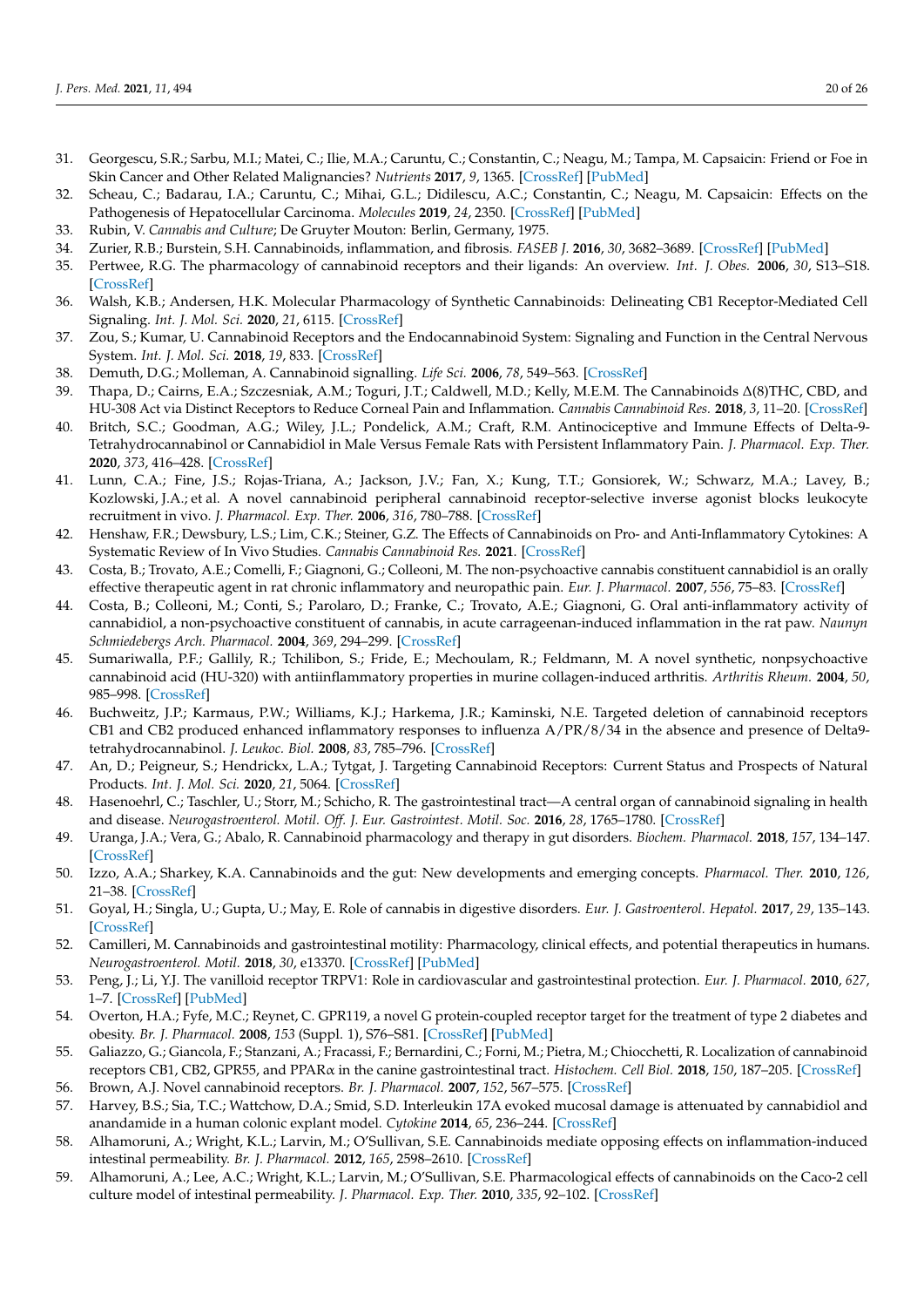- <span id="page-20-27"></span><span id="page-20-26"></span><span id="page-20-25"></span><span id="page-20-24"></span><span id="page-20-23"></span><span id="page-20-0"></span>60. Karwad, M.A.; Couch, D.G.; Theophilidou, E.; Sarmad, S.; Barrett, D.A.; Larvin, M.; Wright, K.L.; Lund, J.N.; O'Sullivan, S.E. The role of CB(1) in intestinal permeability and inflammation. *FASEB J.* **2017**, *31*, 3267–3277. [\[CrossRef\]](http://doi.org/10.1096/fj.201601346R)
- <span id="page-20-28"></span><span id="page-20-1"></span>61. Couch, D.G.; Tasker, C.; Theophilidou, E.; Lund, J.N.; O'Sullivan, S.E. Cannabidiol and palmitoylethanolamide are antiinflammatory in the acutely inflamed human colon. *Clin. Sci.* **2017**, *131*, 2611–2626. [\[CrossRef\]](http://doi.org/10.1042/CS20171288)
- <span id="page-20-29"></span><span id="page-20-2"></span>62. Nallathambi, R.; Mazuz, M.; Ion, A.; Selvaraj, G.; Weininger, S.; Fridlender, M.; Nasser, A.; Sagee, O.; Kumari, P.; Nemichenizer, D.; et al. Anti-Inflammatory Activity in Colon Models Is Derived from ∆9-Tetrahydrocannabinolic Acid That Interacts with Additional Compounds in Cannabis Extracts. *Cannabis Cannabinoid Res.* **2017**, *2*, 167–182. [\[CrossRef\]](http://doi.org/10.1089/can.2017.0027)
- <span id="page-20-30"></span><span id="page-20-3"></span>63. Gigli, S.; Seguella, L.; Pesce, M.; Bruzzese, E.; D'Alessandro, A.; Cuomo, R.; Steardo, L.; Sarnelli, G.; Esposito, G. Cannabidiol restores intestinal barrier dysfunction and inhibits the apoptotic process induced by *Clostridium difficile* toxin A in Caco-2 cells. *United Eur. Gastroenterol. J.* **2017**, *5*, 1108–1115. [\[CrossRef\]](http://doi.org/10.1177/2050640617698622)
- <span id="page-20-4"></span>64. Wright, K.; Rooney, N.; Feeney, M.; Tate, J.; Robertson, D.; Welham, M.; Ward, S. Differential expression of cannabinoid receptors in the human colon: Cannabinoids promote epithelial wound healing. *Gastroenterology* **2005**, *129*, 437–453. [\[CrossRef\]](http://doi.org/10.1016/j.gastro.2005.05.026)
- <span id="page-20-5"></span>65. Picciolo, G.; Pallio, G.; Altavilla, D.; Vaccaro, M.; Oteri, G.; Irrera, N.; Squadrito, F. β-Caryophyllene Reduces the Inflammatory Phenotype of Periodontal Cells by Targeting CB2 Receptors. *Biomedicines* **2020**, *8*, 164. [\[CrossRef\]](http://doi.org/10.3390/biomedicines8060164)
- <span id="page-20-6"></span>66. Podolsky, D.K. Inflammatory bowel disease. *N. Engl. J. Med.* **2002**, *347*, 417–429. [\[CrossRef\]](http://doi.org/10.1056/NEJMra020831)
- 67. Ihenetu, K.; Molleman, A.; Parsons, M.E.; Whelan, C.J. Inhibition of interleukin-8 release in the human colonic epithelial cell line HT-29 by cannabinoids. *Eur. J. Pharmacol.* **2003**, *458*, 207–215. [\[CrossRef\]](http://doi.org/10.1016/S0014-2999(02)02698-5)
- <span id="page-20-7"></span>68. Ligresti, A.; Bisogno, T.; Matias, I.; De Petrocellis, L.; Cascio, M.G.; Cosenza, V.; D'Argenio, G.; Scaglione, G.; Bifulco, M.; Sorrentini, I.; et al. Possible endocannabinoid control of colorectal cancer growth. *Gastroenterology* **2003**, *125*, 677–687. [\[CrossRef\]](http://doi.org/10.1016/S0016-5085(03)00881-3)
- <span id="page-20-8"></span>69. Couch, D.G.; Maudslay, H.; Doleman, B.; Lund, J.N.; O'Sullivan, S.E. The Use of Cannabinoids in Colitis: A Systematic Review and Meta-Analysis. *Inflamm. Bowel Dis.* **2018**, *24*, 680–697. [\[CrossRef\]](http://doi.org/10.1093/ibd/izy014)
- <span id="page-20-33"></span><span id="page-20-32"></span><span id="page-20-9"></span>70. Borrelli, F.; Fasolino, I.; Romano, B.; Capasso, R.; Maiello, F.; Coppola, D.; Orlando, P.; Battista, G.; Pagano, E.; Di Marzo, V.; et al. Beneficial effect of the non-psychotropic plant cannabinoid cannabigerol on experimental inflammatory bowel disease. *Biochem. Pharmacol.* **2013**, *85*, 1306–1316. [\[CrossRef\]](http://doi.org/10.1016/j.bcp.2013.01.017)
- <span id="page-20-31"></span><span id="page-20-10"></span>71. Borrelli, F.; Aviello, G.; Romano, B.; Orlando, P.; Capasso, R.; Maiello, F.; Guadagno, F.; Petrosino, S.; Capasso, F.; Di Marzo, V.; et al. Cannabidiol, a safe and non-psychotropic ingredient of the marijuana plant *Cannabis sativa*, is protective in a murine model of colitis. *J. Mol. Med.* **2009**, *87*, 1111–1121. [\[CrossRef\]](http://doi.org/10.1007/s00109-009-0512-x)
- <span id="page-20-11"></span>72. Pagano, E.; Iannotti, F.A.; Piscitelli, F.; Romano, B.; Lucariello, G.; Venneri, T.; Di Marzo, V.; Izzo, A.A.; Borrelli, F. Efficacy of combined therapy with fish oil and phytocannabinoids in murine intestinal inflammation. *Phytother. Res.* **2021**, *35*, 517–529. [\[CrossRef\]](http://doi.org/10.1002/ptr.6831)
- <span id="page-20-12"></span>73. Silvestri, C.; Pagano, E.; Lacroix, S.; Venneri, T.; Cristiano, C.; Calignano, A.; Parisi, O.A.; Izzo, A.A.; Di Marzo, V.; Borrelli, F. Fish Oil, Cannabidiol and the Gut Microbiota: An Investigation in a Murine Model of Colitis. *Front. Pharmacol.* **2020**, *11*, 585096. [\[CrossRef\]](http://doi.org/10.3389/fphar.2020.585096)
- <span id="page-20-13"></span>74. Manichanh, C.; Borruel, N.; Casellas, F.; Guarner, F. The gut microbiota in IBD. *Nat. Rev. Gastroenterol. Hepatol.* **2012**, *9*, 599–608. [\[CrossRef\]](http://doi.org/10.1038/nrgastro.2012.152)
- <span id="page-20-14"></span>75. Muccioli, G.G.; Naslain, D.; Bäckhed, F.; Reigstad, C.S.; Lambert, D.M.; Delzenne, N.M.; Cani, P.D. The endocannabinoid system links gut microbiota to adipogenesis. *Mol. Syst. Biol.* **2010**, *6*, 392. [\[CrossRef\]](http://doi.org/10.1038/msb.2010.46)
- <span id="page-20-15"></span>76. Kienzl, M.; Storr, M.; Schicho, R. Cannabinoids and Opioids in the Treatment of Inflammatory Bowel Diseases. *Clin. Transl. Gastroenterol.* **2020**, *11*, e00120. [\[CrossRef\]](http://doi.org/10.14309/ctg.0000000000000120)
- <span id="page-20-16"></span>77. Zoppi, S.; Madrigal, J.L.; Pérez-Nievas, B.G.; Marín-Jiménez, I.; Caso, J.R.; Alou, L.; García-Bueno, B.; Colón, A.; Manzanares, J.; Gómez-Lus, M.L.; et al. Endogenous cannabinoid system regulates intestinal barrier function in vivo through cannabinoid type 1 receptor activation. *Am. J. Physiol. Gastrointest. Liver Physiol.* **2012**, *302*, G565–G571. [\[CrossRef\]](http://doi.org/10.1152/ajpgi.00158.2011)
- <span id="page-20-17"></span>78. Cao, M.H.; Li, Y.Y.; Xu, J.; Feng, Y.J.; Lin, X.H.; Li, K.; Han, T.; Chen, C.J. Cannabinoid HU210 protects isolated rat stomach against impairment caused by serum of rats with experimental acute pancreatitis. *PLoS ONE* **2012**, *7*, e52921. [\[CrossRef\]](http://doi.org/10.1371/journal.pone.0052921)
- <span id="page-20-18"></span>79. Lin, S.; Li, Y.; Shen, L.; Zhang, R.; Yang, L.; Li, M.; Li, K.; Fichna, J. The Anti-Inflammatory Effect and Intestinal Barrier Protection of HU210 Differentially Depend on TLR4 Signaling in Dextran Sulfate Sodium-Induced Murine Colitis. *Dig. Dis. Sci.* **2017**, *62*, 372–386. [\[CrossRef\]](http://doi.org/10.1007/s10620-016-4404-y)
- <span id="page-20-19"></span>80. Krohn, R.M.; Parsons, S.A.; Fichna, J.; Patel, K.D.; Yates, R.M.; Sharkey, K.A.; Storr, M.A. Abnormal cannabidiol attenuates experimental colitis in mice, promotes wound healing and inhibits neutrophil recruitment. *J. Inflamm.* **2016**, *13*, 21. [\[CrossRef\]](http://doi.org/10.1186/s12950-016-0129-0)
- <span id="page-20-20"></span>81. Negreanu, L.; Voiosu, T.; State, M.; Mateescu, R.B. Quality of colonoscopy preparation in patients with inflammatory bowel disease: Retrospective analysis of 348 colonoscopies. *J. Int. Med. Res.* **2020**, *48*. [\[CrossRef\]](http://doi.org/10.1177/0300060520903654)
- 82. Negreanu, L.; Voiosu, T.; State, M.; Voiosu, A.; Bengus, A.; Mateescu, B.R. Endoscopy in inflammatory bowel disease: From guidelines to real life. *Ther. Adv. Gastroenterol.* **2019**, *12*. [\[CrossRef\]](http://doi.org/10.1177/1756284819865153)
- <span id="page-20-21"></span>83. Voiosu, T.; Benguş, A.; Dinu, R.; Voiosu, A.M.; Bălănescu, P.; Băicuş, C.; Diculescu, M.; Voiosu, R.; Mateescu, B. Rapid fecal calprotectin level assessment and the SIBDQ score can accurately detect active mucosal inflammation in IBD patients in clinical remission: A prospective study. *J. Gastrointest. Liver Dis.* **2014**, *23*, 273–278. [\[CrossRef\]](http://doi.org/10.15403/jgld.2014.1121.233.thv) [\[PubMed\]](http://www.ncbi.nlm.nih.gov/pubmed/25267955)
- <span id="page-20-22"></span>84. Phatak, U.P.; Rojas-Velasquez, D.; Porto, A.; Pashankar, D.S. Prevalence and Patterns of Marijuana Use in Young Adults With Inflammatory Bowel Disease. *J. Pediatr. Gastroenterol. Nutr.* **2017**, *64*, 261–264. [\[CrossRef\]](http://doi.org/10.1097/MPG.0000000000001474) [\[PubMed\]](http://www.ncbi.nlm.nih.gov/pubmed/27846066)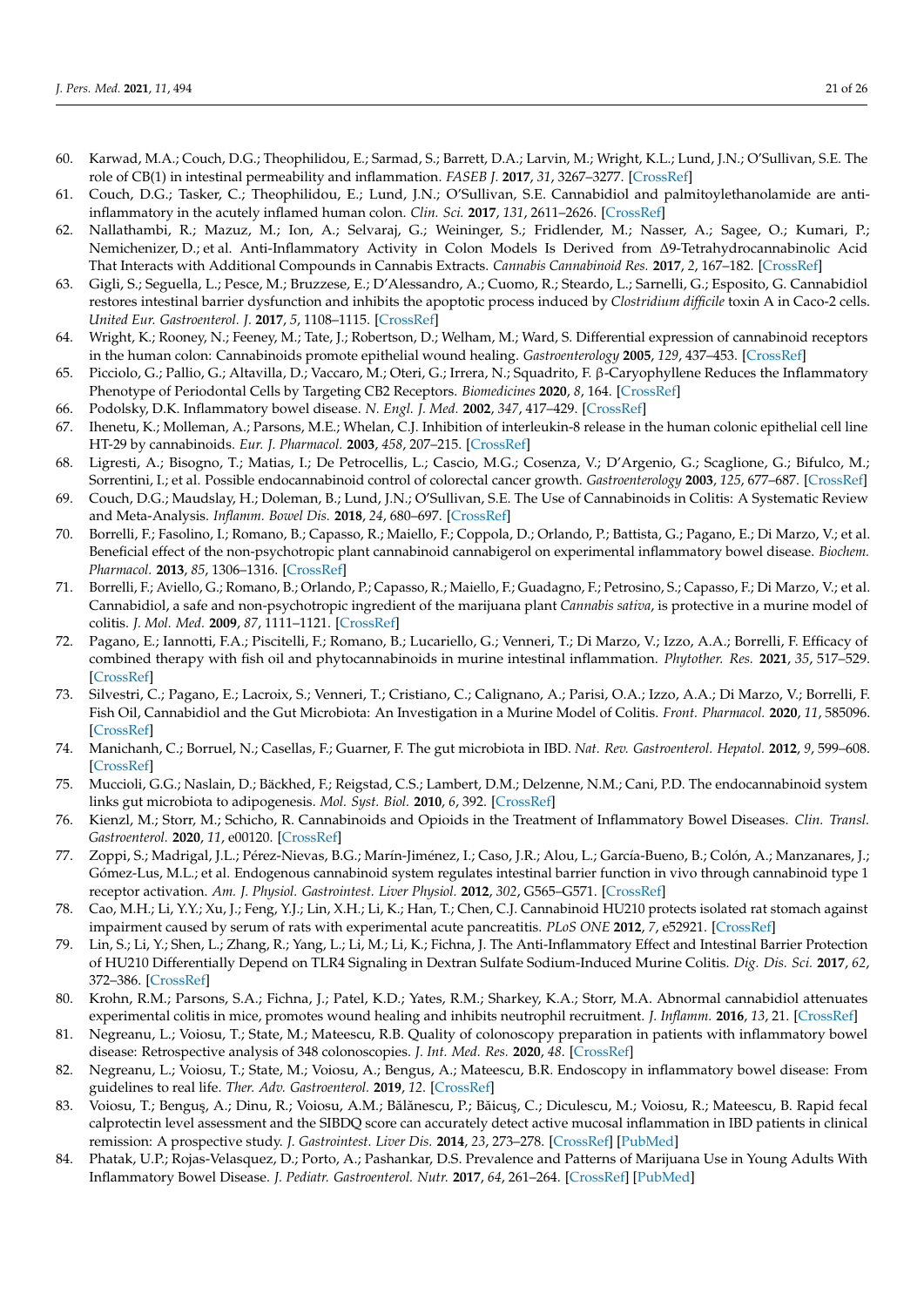- <span id="page-21-29"></span><span id="page-21-28"></span><span id="page-21-27"></span><span id="page-21-26"></span><span id="page-21-25"></span><span id="page-21-0"></span>85. Storr, M.; Devlin, S.; Kaplan, G.G.; Panaccione, R.; Andrews, C.N. Cannabis use provides symptom relief in patients with inflammatory bowel disease but is associated with worse disease prognosis in patients with Crohn's disease. *Inflamm. Bowel Dis.* **2014**, *20*, 472–480. [\[CrossRef\]](http://doi.org/10.1097/01.MIB.0000440982.79036.d6) [\[PubMed\]](http://www.ncbi.nlm.nih.gov/pubmed/24407485)
- <span id="page-21-1"></span>86. Merker, A.M.; Riaz, M.; Friedman, S.; Allegretti, J.R.; Korzenik, J. Legalization of Medicinal Marijuana Has Minimal Impact on Use Patterns in Patients with Inflammatory Bowel Disease. *Inflamm. Bowel Dis.* **2018**, *24*, 2309–2314. [\[CrossRef\]](http://doi.org/10.1093/ibd/izy141) [\[PubMed\]](http://www.ncbi.nlm.nih.gov/pubmed/29788102)
- <span id="page-21-2"></span>87. Couch, D.G.; Cook, H.; Ortori, C.; Barrett, D.; Lund, J.N.; O'Sullivan, S.E. Palmitoylethanolamide and Cannabidiol Prevent Inflammation-induced Hyperpermeability of the Human Gut In Vitro and In Vivo—A Randomized, Placebo-controlled, Doubleblind Controlled Trial. *Inflamm. Bowel Dis.* **2019**, *25*, 1006–1018. [\[CrossRef\]](http://doi.org/10.1093/ibd/izz017) [\[PubMed\]](http://www.ncbi.nlm.nih.gov/pubmed/31054246)
- <span id="page-21-3"></span>88. Naftali, T.; Bar-Lev Schleider, L.; Dotan, I.; Lansky, E.P.; Sklerovsky Benjaminov, F.; Konikoff, F.M. Cannabis induces a clinical response in patients with Crohn's disease: A prospective placebo-controlled study. *Clin. Gastroenterol. Hepatol.* **2013**, *11*, 1276–1280.e1. [\[CrossRef\]](http://doi.org/10.1016/j.cgh.2013.04.034)
- <span id="page-21-4"></span>89. Naftali, T.; Mechulam, R.; Marii, A.; Gabay, G.; Stein, A.; Bronshtain, M.; Laish, I.; Benjaminov, F.; Konikoff, F.M. Low-Dose Cannabidiol Is Safe but Not Effective in the Treatment for Crohn's Disease, a Randomized Controlled Trial. *Dig. Dis. Sci.* **2017**, *62*, 1615–1620. [\[CrossRef\]](http://doi.org/10.1007/s10620-017-4540-z)
- <span id="page-21-5"></span>90. Kafil, T.S.; Nguyen, T.M.; MacDonald, J.K.; Chande, N. Cannabis for the treatment of Crohn's disease. *Cochrane Database Syst. Rev.* **2018**, *11*, CD012853. [\[CrossRef\]](http://doi.org/10.1002/14651858.CD012853.pub2)
- <span id="page-21-6"></span>91. Irving, P.M.; Iqbal, T.; Nwokolo, C.; Subramanian, S.; Bloom, S.; Prasad, N.; Hart, A.; Murray, C.; Lindsay, J.O.; Taylor, A.; et al. A Randomized, Double-blind, Placebo-controlled, Parallel-group, Pilot Study of Cannabidiol-rich Botanical Extract in the Symptomatic Treatment of Ulcerative Colitis. *Inflamm. Bowel Dis.* **2018**, *24*, 714–724. [\[CrossRef\]](http://doi.org/10.1093/ibd/izy002)
- <span id="page-21-7"></span>92. Naftali, T.; Benjaminov, F.; Lish, I. Cannabis induces clinical and endoscopic improvement in moderately active ulcerative colitis. *J. Crohns Colitis* **2018**, *12*, S306. [\[CrossRef\]](http://doi.org/10.1093/ecco-jcc/jjx180.525)
- <span id="page-21-8"></span>93. Tashkin, D.P.; Roth, M.D. Pulmonary effects of inhaled cannabis smoke. *Am. J. Drug Alcohol Abus.* **2019**, *45*, 596–609. [\[CrossRef\]](http://doi.org/10.1080/00952990.2019.1627366)
- <span id="page-21-9"></span>94. Yayan, J.; Rasche, K. Damaging Effects of Cannabis Use on the Lungs. *Adv. Exp. Med. Biol.* **2016**, *952*, 31–34. [\[CrossRef\]](http://doi.org/10.1007/5584_2016_71)
- <span id="page-21-10"></span>95. Fligiel, S.E.; Beals, T.F.; Tashkin, D.P.; Paule, M.G.; Scallet, A.C.; Ali, S.F.; Bailey, J.R.; Slikker, W., Jr. Marijuana exposure and pulmonary alterations in primates. *Pharmacol. Biochem. Behav.* **1991**, *40*, 637–642. [\[CrossRef\]](http://doi.org/10.1016/0091-3057(91)90375-C)
- <span id="page-21-11"></span>96. Gong, H., Jr.; Fligiel, S.; Tashkin, D.P.; Barbers, R.G. Tracheobronchial changes in habitual, heavy smokers of marijuana with and without tobacco. *Am. Rev. Respir. Dis.* **1987**, *136*, 142–149. [\[CrossRef\]](http://doi.org/10.1164/ajrccm/136.1.142) [\[PubMed\]](http://www.ncbi.nlm.nih.gov/pubmed/3496818)
- <span id="page-21-12"></span>97. Burstein, S.; Hunter, S.A.; Latham, V.; Mechoulam, R.; Melchior, D.L.; Renzulli, L.; Tefft, R.E., Jr. Prostaglandins and cannabis XV. Comparison of enantiomeric cannabinoids in stimulating prostaglandin synthesis in fibroblasts. *Life Sci.* **1986**, *39*, 1813–1823. [\[CrossRef\]](http://doi.org/10.1016/0024-3205(86)90101-3)
- <span id="page-21-13"></span>98. Roth, M.D.; Whittaker, K.; Salehi, K.; Tashkin, D.P.; Baldwin, G.C. Mechanisms for impaired effector function in alveolar macrophages from marijuana and cocaine smokers. *J. Neuroimmunol.* **2004**, *147*, 82–86. [\[CrossRef\]](http://doi.org/10.1016/j.jneuroim.2003.10.017)
- <span id="page-21-14"></span>99. Turcotte, C.; Blanchet, M.R.; Laviolette, M.; Flamand, N. Impact of Cannabis, Cannabinoids, and Endocannabinoids in the Lungs. *Front. Pharmacol.* **2016**, *7*, 317. [\[CrossRef\]](http://doi.org/10.3389/fphar.2016.00317)
- <span id="page-21-15"></span>100. Esposito, G.; Pesce, M.; Seguella, L.; Sanseverino, W.; Lu, J.; Corpetti, C.; Sarnelli, G. The potential of cannabidiol in the COVID-19 pandemic. *Br. J. Pharmacol.* **2020**, *177*, 4967–4970. [\[CrossRef\]](http://doi.org/10.1111/bph.15157)
- 101. Raj, V.; Park, J.G.; Cho, K.H.; Choi, P.; Kim, T.; Ham, J.; Lee, J. Assessment of antiviral potencies of cannabinoids against SARS-CoV-2 using computational and in vitro approaches. *Int. J. Biol. Macromol.* **2021**, *168*, 474–485. [\[CrossRef\]](http://doi.org/10.1016/j.ijbiomac.2020.12.020)
- <span id="page-21-16"></span>102. Costiniuk, C.T.; Jenabian, M.A. Acute inflammation and pathogenesis of SARS-CoV-2 infection: Cannabidiol as a potential anti-inflammatory treatment? *Cytokine Growth Factor Rev.* **2020**, *53*, 63–65. [\[CrossRef\]](http://doi.org/10.1016/j.cytogfr.2020.05.008)
- <span id="page-21-17"></span>103. Brown, J.D. Cannabidiol as prophylaxis for SARS-CoV-2 and COVID-19? Unfounded claims versus potential risks of medications during the pandemic. *Res. Soc. Adm. Pharm.* **2021**, *17*, 2053. [\[CrossRef\]](http://doi.org/10.1016/j.sapharm.2020.03.020)
- <span id="page-21-18"></span>104. Calignano, A.; Kátona, I.; Désarnaud, F.; Giuffrida, A.; La Rana, G.; Mackie, K.; Freund, T.F.; Piomelli, D. Bidirectional control of airway responsiveness by endogenous cannabinoids. *Nature* **2000**, *408*, 96–101. [\[CrossRef\]](http://doi.org/10.1038/35040576)
- <span id="page-21-19"></span>105. Bozkurt, T.E. Endocannabinoid System in the Airways. *Molecules* **2019**, *24*, 4626. [\[CrossRef\]](http://doi.org/10.3390/molecules24244626)
- <span id="page-21-20"></span>106. Fantauzzi, M.F.; Aguiar, J.A.; Tremblay, B.J.-M.; Yanagihara, T.; Chandiramohan, A.; Revill, S.; Ryu, M.H.; Carlsten, C.; Ask, K.; Stämpfli, M.; et al. Expression of the endocannabinoid system in the human airway epithelial cells—Impact of sex and chronic respiratory disease status. *bioRxiv* **2020**. [\[CrossRef\]](http://doi.org/10.1183/23120541.00128-2020)
- <span id="page-21-21"></span>107. Sarafian, T.A.; Habib, N.; Oldham, M.; Seeram, N.; Lee, R.P.; Lin, L.; Tashkin, D.P.; Roth, M.D. Inhaled marijuana smoke disrupts mitochondrial energetics in pulmonary epithelial cells in vivo. *Am. J. Physiol. Lung Cell. Mol. Physiol.* **2006**, *290*, L1202–L1209. [\[CrossRef\]](http://doi.org/10.1152/ajplung.00371.2005)
- <span id="page-21-22"></span>108. Sarafian, T.A.; Magallanes, J.A.; Shau, H.; Tashkin, D.; Roth, M.D. Oxidative stress produced by marijuana smoke. An adverse effect enhanced by cannabinoids. *Am. J. Respir. Cell Mol. Biol.* **1999**, *20*, 1286–1293. [\[CrossRef\]](http://doi.org/10.1165/ajrcmb.20.6.3424)
- <span id="page-21-23"></span>109. Srivastava, M.D.; Srivastava, B.I.; Brouhard, B. Delta9 tetrahydrocannabinol and cannabidiol alter cytokine production by human immune cells. *Immunopharmacology* **1998**, *40*, 179–185. [\[CrossRef\]](http://doi.org/10.1016/S0162-3109(98)00041-1)
- <span id="page-21-24"></span>110. Liu, A.P.; Yuan, Q.H.; Zhang, B.; Yang, L.; He, Q.W.; Chen, K.; Liu, Q.S.; Li, Z.; Zhan, J. Cannabinoid receptor 2 activation alleviates septic lung injury by promoting autophagy via inhibition of inflammatory mediator release. *Cell. Signal.* **2020**, *69*, 109556. [\[CrossRef\]](http://doi.org/10.1016/j.cellsig.2020.109556)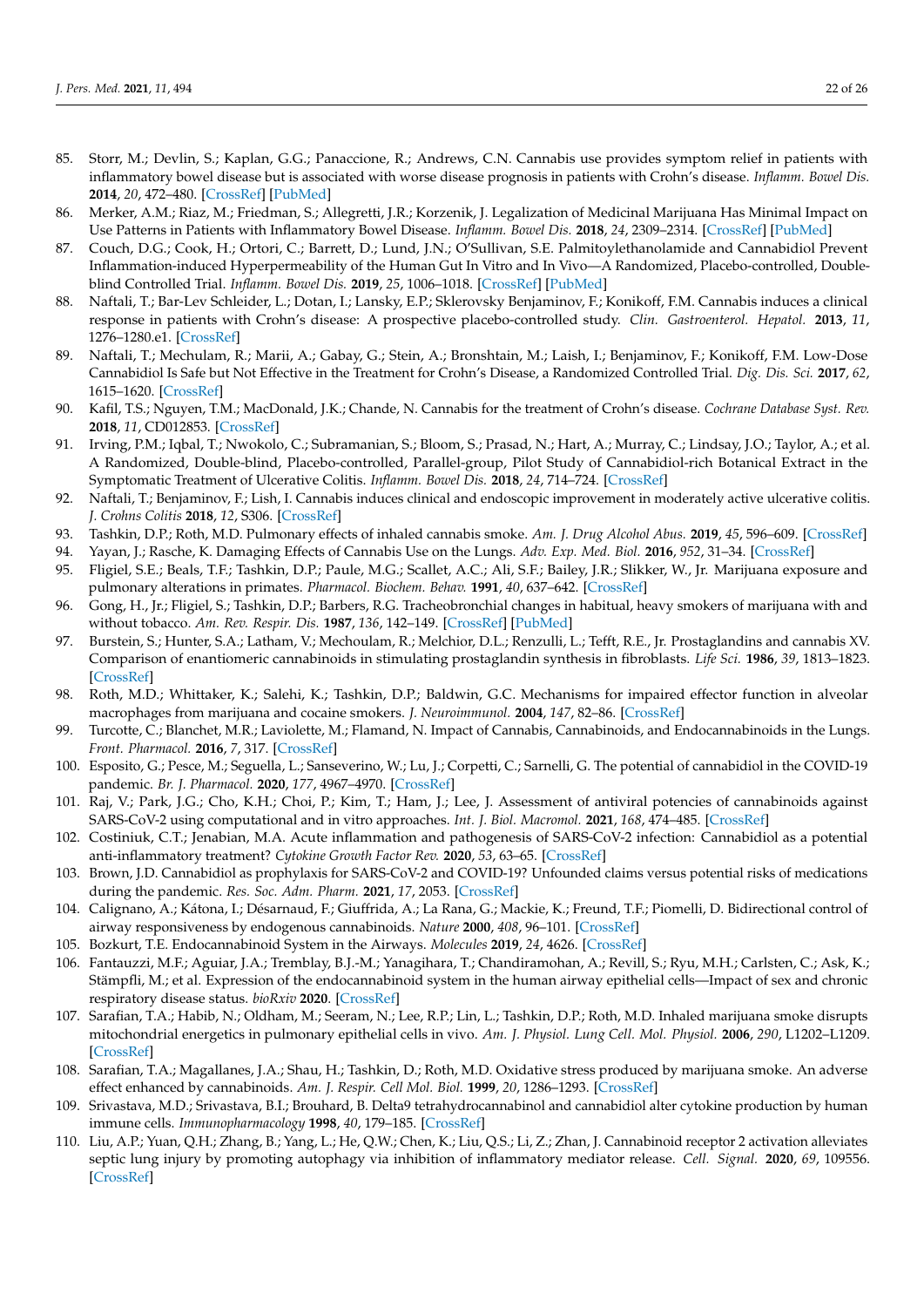- <span id="page-22-27"></span><span id="page-22-26"></span><span id="page-22-25"></span><span id="page-22-24"></span><span id="page-22-23"></span><span id="page-22-0"></span>111. Muthumalage, T.; Rahman, I. Cannabidiol differentially regulates basal and LPS-induced inflammatory responses in macrophages, lung epithelial cells, and fibroblasts. *Toxicol. Appl. Pharmacol.* **2019**, *382*, 114713. [\[CrossRef\]](http://doi.org/10.1016/j.taap.2019.114713)
- <span id="page-22-28"></span><span id="page-22-1"></span>112. Adcock, I.M.; Caramori, G. Cross-talk between pro-inflammatory transcription factors and glucocorticoids. *Immunol. Cell Biol.* **2001**, *79*, 376–384. [\[CrossRef\]](http://doi.org/10.1046/j.1440-1711.2001.01025.x) [\[PubMed\]](http://www.ncbi.nlm.nih.gov/pubmed/11488985)
- <span id="page-22-29"></span><span id="page-22-2"></span>113. Staiano, R.I.; Loffredo, S.; Borriello, F.; Iannotti, F.A.; Piscitelli, F.; Orlando, P.; Secondo, A.; Granata, F.; Lepore, M.T.; Fiorelli, A.; et al. Human lung-resident macrophages express CB1 and CB2 receptors whose activation inhibits the release of angiogenic and lymphangiogenic factors. *J. Leukoc. Biol.* **2016**, *99*, 531–540. [\[CrossRef\]](http://doi.org/10.1189/jlb.3HI1214-584R) [\[PubMed\]](http://www.ncbi.nlm.nih.gov/pubmed/26467187)
- <span id="page-22-30"></span><span id="page-22-3"></span>114. Helyes, Z.; Kemény, Á.; Csekő, K.; Szőke, É.; Elekes, K.; Mester, M.; Sándor, K.; Perkecz, A.; Kereskai, L.; Márk, L.; et al. Marijuana smoke induces severe pulmonary hyperresponsiveness, inflammation, and emphysema in a predictive mouse model not via CB1 receptor activation. *Am. J. Physiol. Lung Cell. Mol. Physiol.* **2017**, *313*, L267–L277. [\[CrossRef\]](http://doi.org/10.1152/ajplung.00354.2016) [\[PubMed\]](http://www.ncbi.nlm.nih.gov/pubmed/28495855)
- <span id="page-22-32"></span><span id="page-22-31"></span><span id="page-22-4"></span>115. Kleinman, M.T.; Arechavala, R.J.; Herman, D.; Shi, J.; Hasen, I.; Ting, A.; Dai, W.; Carreno, J.; Chavez, J.; Zhao, L.; et al. E-cigarette or Vaping Product Use-Associated Lung Injury Produced in an Animal Model from Electronic Cigarette Vapor Exposure Without Tetrahydrocannabinol or Vitamin E Oil. *J. Am. Heart Assoc.* **2020**, *9*, e017368. [\[CrossRef\]](http://doi.org/10.1161/JAHA.120.017368) [\[PubMed\]](http://www.ncbi.nlm.nih.gov/pubmed/32896206)
- <span id="page-22-5"></span>116. Zawatsky, C.N.; Abdalla, J.; Cinar, R. Synthetic cannabinoids induce acute lung inflammation via cannabinoid receptor 1 activation. *ERJ Open Res.* **2020**, *6*. [\[CrossRef\]](http://doi.org/10.1183/23120541.00121-2020)
- <span id="page-22-33"></span><span id="page-22-6"></span>117. Ribeiro, A.; Almeida, V.I.; Costola-de-Souza, C.; Ferraz-de-Paula, V.; Pinheiro, M.L.; Vitoretti, L.B.; Gimenes-Junior, J.A.; Akamine, A.T.; Crippa, J.A.; Tavares-de-Lima, W.; et al. Cannabidiol improves lung function and inflammation in mice submitted to LPS-induced acute lung injury. *Immunopharmacol. Immunotoxicol.* **2015**, *37*, 35–41. [\[CrossRef\]](http://doi.org/10.3109/08923973.2014.976794)
- <span id="page-22-34"></span><span id="page-22-7"></span>118. Ribeiro, A.; Ferraz-de-Paula, V.; Pinheiro, M.L.; Vitoretti, L.B.; Mariano-Souza, D.P.; Quinteiro-Filho, W.M.; Akamine, A.T.; Almeida, V.I.; Quevedo, J.; Dal-Pizzol, F.; et al. Cannabidiol, a non-psychotropic plant-derived cannabinoid, decreases inflammation in a murine model of acute lung injury: Role for the adenosine A(2A) receptor. *Eur. J. Pharmacol.* **2012**, *678*, 78–85. [\[CrossRef\]](http://doi.org/10.1016/j.ejphar.2011.12.043)
- <span id="page-22-35"></span><span id="page-22-8"></span>119. Berdyshev, E.; Boichot, E.; Corbel, M.; Germain, N.; Lagente, V. Effects of cannabinoid receptor ligands on LPS-induced pulmonary inflammation in mice. *Life Sci.* **1998**, *63*, PL125–PL129. [\[CrossRef\]](http://doi.org/10.1016/S0024-3205(98)00324-5)
- <span id="page-22-9"></span>120. Karmaus, P.W.; Wagner, J.G.; Harkema, J.R.; Kaminski, N.E.; Kaplan, B.L. Cannabidiol (CBD) enhances lipopolysaccharide (LPS)-induced pulmonary inflammation in C57BL/6 mice. *J. Immunotoxicol.* **2013**, *10*, 321–328. [\[CrossRef\]](http://doi.org/10.3109/1547691X.2012.741628)
- <span id="page-22-10"></span>121. Arruza, L.; Pazos, M.R.; Mohammed, N.; Escribano, N.; Lafuente, H.; Santos, M.; Alvarez-Díaz, F.J.; Hind, W.; Martínez-Orgado, J. Cannabidiol reduces lung injury induced by hypoxic-ischemic brain damage in newborn piglets. *Pediatr. Res.* **2017**, *82*, 79–86. [\[CrossRef\]](http://doi.org/10.1038/pr.2017.104)
- <span id="page-22-36"></span><span id="page-22-11"></span>122. Tauber, S.; Paulsen, K.; Wolf, S.; Synwoldt, P.; Pahl, A.; Schneider-Stock, R.; Ullrich, O. Regulation of MMP-9 by a WIN-binding site in the monocyte-macrophage system independent from cannabinoid receptors. *PLoS ONE* **2012**, *7*, e48272. [\[CrossRef\]](http://doi.org/10.1371/journal.pone.0048272)
- <span id="page-22-12"></span>123. Vuolo, F.; Petronilho, F.; Sonai, B.; Ritter, C.; Hallak, J.E.; Zuardi, A.W.; Crippa, J.A.; Dal-Pizzol, F. Evaluation of Serum Cytokines Levels and the Role of Cannabidiol Treatment in Animal Model of Asthma. *Mediat. Inflamm.* **2015**, *2015*, 538670. [\[CrossRef\]](http://doi.org/10.1155/2015/538670)
- <span id="page-22-38"></span><span id="page-22-37"></span><span id="page-22-13"></span>124. Vuolo, F.; Abreu, S.C.; Michels, M.; Xisto, D.G.; Blanco, N.G.; Hallak, J.E.; Zuardi, A.W.; Crippa, J.A.; Reis, C.; Bahl, M.; et al. Cannabidiol reduces airway inflammation and fibrosis in experimental allergic asthma. *Eur. J. Pharmacol.* **2019**, *843*, 251–259. [\[CrossRef\]](http://doi.org/10.1016/j.ejphar.2018.11.029)
- <span id="page-22-14"></span>125. Frei, R.B.; Luschnig, P.; Parzmair, G.P.; Peinhaupt, M.; Schranz, S.; Fauland, A.; Wheelock, C.E.; Heinemann, A.; Sturm, E.M. Cannabinoid receptor 2 augments eosinophil responsiveness and aggravates allergen-induced pulmonary inflammation in mice. *Allergy* **2016**, *71*, 944–956. [\[CrossRef\]](http://doi.org/10.1111/all.12858)
- <span id="page-22-15"></span>126. Ferrini, M.E.; Hong, S.; Stierle, A.; Stierle, D.; Stella, N.; Roberts, K.; Jaffar, Z. CB2 receptors regulate natural killer cells that limit allergic airway inflammation in a murine model of asthma. *Allergy* **2017**, *72*, 937–947. [\[CrossRef\]](http://doi.org/10.1111/all.13107)
- <span id="page-22-16"></span>127. Tahamtan, A.; Tavakoli-Yaraki, M.; Shadab, A.; Rezaei, F.; Marashi, S.M.; Shokri, F.; Mokhatri-Azad, T.; Salimi, V. The Role of Cannabinoid Receptor 1 in the Immunopathology of Respiratory Syncytial Virus. *Viral Immunol.* **2018**, *31*, 292–298. [\[CrossRef\]](http://doi.org/10.1089/vim.2017.0098)
- <span id="page-22-17"></span>128. Tahamtan, A.; Samieipoor, Y.; Nayeri, F.S.; Rahbarimanesh, A.A.; Izadi, A.; Rashidi-Nezhad, A.; Tavakoli-Yaraki, M.; Farahmand, M.; Bont, L.; Shokri, F.; et al. Effects of cannabinoid receptor type 2 in respiratory syncytial virus infection in human subjects and mice. *Virulence* **2018**, *9*, 217–230. [\[CrossRef\]](http://doi.org/10.1080/21505594.2017.1389369)
- <span id="page-22-18"></span>129. Karmaus, P.W.; Chen, W.; Crawford, R.; Kaplan, B.L.; Kaminski, N.E. ∆9-tetrahydrocannabinol impairs the inflammatory response to influenza infection: Role of antigen-presenting cells and the cannabinoid receptors 1 and 2. *Toxicol. Sci.* **2013**, *131*, 419–433. [\[CrossRef\]](http://doi.org/10.1093/toxsci/kfs315)
- <span id="page-22-19"></span>130. Buchweitz, J.P.; Karmaus, P.W.; Harkema, J.R.; Williams, K.J.; Kaminski, N.E. Modulation of airway responses to influenza A/PR/8/34 by Delta9-tetrahydrocannabinol in C57BL/6 mice. *J. Pharmacol. Exp. Ther.* **2007**, *323*, 675–683. [\[CrossRef\]](http://doi.org/10.1124/jpet.107.124719)
- <span id="page-22-20"></span>131. Rao, R.; Nagarkatti, P.S.; Nagarkatti, M. ∆(9) Tetrahydrocannabinol attenuates Staphylococcal enterotoxin B-induced inflammatory lung injury and prevents mortality in mice by modulation of miR-17-92 cluster and induction of T-regulatory cells. *Br. J. Pharmacol.* **2015**, *172*, 1792–1806. [\[CrossRef\]](http://doi.org/10.1111/bph.13026)
- <span id="page-22-21"></span>132. Zeng, J.; Li, X.; Cheng, Y.; Ke, B.; Wang, R. Activation of cannabinoid receptor type 2 reduces lung ischemia reperfusion injury through PI3K/Akt pathway. *Int. J. Clin. Exp. Pathol.* **2019**, *12*, 4096–4105.
- <span id="page-22-22"></span>133. Çakır, M.; Tekin, S.; Okan, A.; Çakan, P.; Doğanyiğit, Z. The ameliorating effect of cannabinoid type 2 receptor activation on brain, lung, liver and heart damage in cecal ligation and puncture-induced sepsis model in rats. *Int. Immunopharmacol.* **2020**, *78*, 105978. [\[CrossRef\]](http://doi.org/10.1016/j.intimp.2019.105978)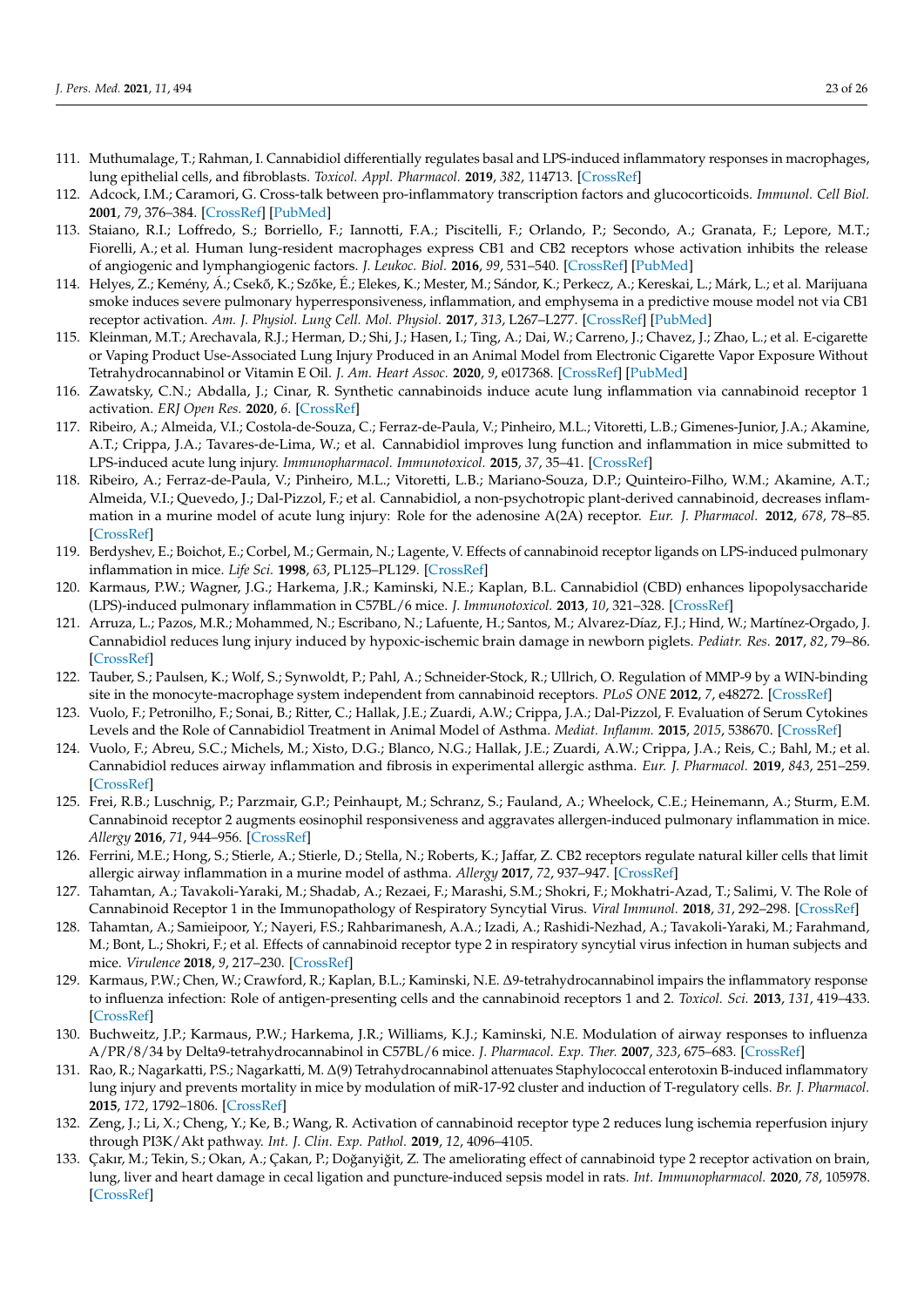- <span id="page-23-31"></span><span id="page-23-30"></span><span id="page-23-29"></span><span id="page-23-28"></span><span id="page-23-27"></span><span id="page-23-0"></span>134. Tschöp, J.; Kasten, K.R.; Nogueiras, R.; Goetzman, H.S.; Cave, C.M.; England, L.G.; Dattilo, J.; Lentsch, A.B.; Tschöp, M.H.; Caldwell, C.C. The cannabinoid receptor 2 is critical for the host response to sepsis. *J. Immunol.* **2009**, *183*, 499–505. [\[CrossRef\]](http://doi.org/10.4049/jimmunol.0900203)
- <span id="page-23-32"></span><span id="page-23-1"></span>135. Liu, M.W.; Su, M.X.; Wang, Y.H.; Wei, W.; Qin, L.F.; Liu, X.; Tian, M.L.; Qian, C.Y. Effect of melilotus extract on lung injury by upregulating the expression of cannabinoid CB2 receptors in septic rats. *BMC Complement. Altern. Med.* **2014**, *14*, 94. [\[CrossRef\]](http://doi.org/10.1186/1472-6882-14-94)
- <span id="page-23-33"></span><span id="page-23-2"></span>136. Fujii, M.; Sherchan, P.; Soejima, Y.; Doycheva, D.; Zhao, D.; Zhang, J.H. Cannabinoid Receptor Type 2 Agonist Attenuates Acute Neurogenic Pulmonary Edema by Preventing Neutrophil Migration after Subarachnoid Hemorrhage in Rats. *Acta Neurochir. Suppl.* **2016**, *121*, 135–139. [\[CrossRef\]](http://doi.org/10.1007/978-3-319-18497-5_24)
- <span id="page-23-3"></span>137. Kopczyńska, B.; Sulejczak, D.; Wełniak-Kamińska, M.; Gietka, A.; Grieb, P. Anandamide enhances expression of heat shock proteins Hsp70 and Hsp25 in rat lungs. *Eur. J. Pharmacol.* **2011**, *668*, 257–263. [\[CrossRef\]](http://doi.org/10.1016/j.ejphar.2011.06.045)
- <span id="page-23-35"></span><span id="page-23-34"></span><span id="page-23-4"></span>138. Andrade-Silva, M.; Correa, L.B.; Candéa, A.L.; Cavalher-Machado, S.C.; Barbosa, H.S.; Rosas, E.C.; Henriques, M.G. The cannabinoid 2 receptor agonist β-caryophyllene modulates the inflammatory reaction induced by Mycobacterium bovis BCG by inhibiting neutrophil migration. *Inflamm. Res.* **2016**, *65*, 869–879. [\[CrossRef\]](http://doi.org/10.1007/s00011-016-0969-3)
- <span id="page-23-36"></span><span id="page-23-5"></span>139. Conuel, E.J.; Chieng, H.C.; Fantauzzi, J.; Pokhrel, K.; Goldman, C.; Smith, T.C.; Tiwari, A.; Chopra, A.; Judson, M.A. Cannabinoid Oil Vaping-Associated Lung Injury and its Radiographic Appearance. *Am. J. Med.* **2020**, *133*, 865–867. [\[CrossRef\]](http://doi.org/10.1016/j.amjmed.2019.10.032)
- 140. Öcal, N.; Doğan, D.; Çiçek, A.F.; Yücel, O.; Tozkoparan, E. Acute Eosinophilic Pneumonia with Respiratory Failure Induced by Synthetic Cannabinoid Inhalation. *Balk. Med. J.* **2016**, *33*, 688–690. [\[CrossRef\]](http://doi.org/10.5152/balkanmedj.2016.151145)
- <span id="page-23-6"></span>141. Alhadi, S.; Tiwari, A.; Vohra, R.; Gerona, R.; Acharya, J.; Bilello, K. High times, low sats: Diffuse pulmonary infiltrates associated with chronic synthetic cannabinoid use. *J. Med. Toxicol.* **2013**, *9*, 199–206. [\[CrossRef\]](http://doi.org/10.1007/s13181-013-0288-9)
- <span id="page-23-7"></span>142. Alon, M.H.; Saint-Fleur, M.O. Synthetic cannabinoid induced acute respiratory depression: Case series and literature review. *Respir. Med. Case Rep.* **2017**, *22*, 137–141. [\[CrossRef\]](http://doi.org/10.1016/j.rmcr.2017.07.011)
- <span id="page-23-8"></span>143. Chmiel, J.F.; Flume, P.; Downey, D.G.; Dozor, A.J.; Colombo, C.; Mazurek, H.; Sapiejka, E.; Rachel, M.; Constantine, S.; Conley, B.; et al. Safety and efficacy of lenabasum in a phase 2 randomized, placebo-controlled trial in adults with cystic fibrosis. *J. Cyst. Fibros.* **2021**, *20*, 78–85. [\[CrossRef\]](http://doi.org/10.1016/j.jcf.2020.09.008)
- <span id="page-23-9"></span>144. Investigation of Cannabis for Pain and Inflammation in Lung Cancer. Available online: [https://ClinicalTrials.gov/show/NCT0](https://ClinicalTrials.gov/show/NCT02675842) [2675842](https://ClinicalTrials.gov/show/NCT02675842) (accessed on 3 April 2021).
- <span id="page-23-10"></span>145. Tashkin, D.P.; Shapiro, B.J.; Frank, I.M. Acute pulmonary physiologic effects of smoked marijuana and oral (Delta)9 -tetrahydrocannabinol in healthy young men. *N. Engl. J. Med.* **1973**, *289*, 336–341. [\[CrossRef\]](http://doi.org/10.1056/NEJM197308162890702)
- <span id="page-23-11"></span>146. Abdallah, S.J.; Smith, B.M.; Ware, M.A.; Moore, M.; Li, P.Z.; Bourbeau, J.; Jensen, D. Effect of Vaporized Cannabis on Exertional Breathlessness and Exercise Endurance in Advanced Chronic Obstructive Pulmonary Disease. A Randomized Controlled Trial. *Ann. Am. Thorac. Soc.* **2018**, *15*, 1146–1158. [\[CrossRef\]](http://doi.org/10.1513/AnnalsATS.201803-198OC)
- <span id="page-23-12"></span>147. Gong, H., Jr.; Tashkin, D.P.; Calvarese, B. Comparison of bronchial effects of nabilone and terbutaline in healthy and asthmatic subjects. *J. Clin. Pharmacol.* **1983**, *23*, 127–133. [\[CrossRef\]](http://doi.org/10.1002/j.1552-4604.1983.tb02715.x)
- <span id="page-23-13"></span>148. Tashkin, D.P.; Reiss, S.; Shapiro, B.J.; Calvarese, B.; Olsen, J.L.; Lodge, J.W. Bronchial effects of aerosolized delta 9 tetrahydrocannabinol in healthy and asthmatic subjects. *Am. Rev. Respir. Dis.* **1977**, *115*, 57–65. [\[CrossRef\]](http://doi.org/10.1164/arrd.1977.115.1.57)
- <span id="page-23-14"></span>149. Abboud, R.T.; Sanders, H.D. Effect of oral administration of delta-tetrahydrocannabinol on airway mechanics in normal and asthmatic subjects. *Chest* **1976**, *70*, 480–485. [\[CrossRef\]](http://doi.org/10.1378/chest.70.4.480)
- <span id="page-23-15"></span>150. Van Dam, N.T.; Earleywine, M. Pulmonary function in cannabis users: Support for a clinical trial of the vaporizer. *Int. J. Drug Policy* **2010**, *21*, 511–513. [\[CrossRef\]](http://doi.org/10.1016/j.drugpo.2010.04.001)
- <span id="page-23-16"></span>151. Scheau, C.; Badarau, I.A.; Mihai, G.L.; Scheau, A.-E.; Costache, D.O.; Constantin, C.; Calina, D.; Caruntu, C.; Costache, R.S.; Caruntu, A. Cannabinoids in the pathophysiology of skin inflammation. *Molecules* **2020**, *25*, 652. [\[CrossRef\]](http://doi.org/10.3390/molecules25030652)
- <span id="page-23-17"></span>152. Sheriff, T.; Lin, M.J.; Dubin, D.; Khorasani, H. The potential role of cannabinoids in dermatology. *J. Dermatol. Treat.* **2020**, *31*, 839–845. [\[CrossRef\]](http://doi.org/10.1080/09546634.2019.1675854)
- <span id="page-23-18"></span>153. Baswan, S.M.; Klosner, A.E.; Glynn, K.; Rajgopal, A.; Malik, K.; Yim, S.; Stern, N. Therapeutic Potential of Cannabidiol (CBD) for Skin Health and Disorders. *Clin. Cosmet. Investig. Dermatol.* **2020**, *13*, 927–942. [\[CrossRef\]](http://doi.org/10.2147/CCID.S286411)
- <span id="page-23-19"></span>154. Cintosun, A.; Lara-Corrales, I.; Pope, E. Mechanisms of Cannabinoids and Potential Applicability to Skin Diseases. *Clin. Drug Investig.* **2020**, *40*, 293–304. [\[CrossRef\]](http://doi.org/10.1007/s40261-020-00894-7)
- <span id="page-23-20"></span>155. Zagórska-Dziok, M.; Bujak, T.; Ziemlewska, A.; Nizioł-Łukaszewska, Z. Positive Effect of *Cannabis sativa* L. Herb Extracts on Skin Cells and Assessment of Cannabinoid-Based Hydrogels Properties. *Molecules* **2021**, *26*, 802. [\[CrossRef\]](http://doi.org/10.3390/molecules26040802)
- <span id="page-23-21"></span>156. Eagleston, L.R.M.; Kalani, N.K.; Patel, R.R.; Flaten, H.K.; Dunnick, C.A.; Dellavalle, R.P. Cannabinoids in dermatology: A scoping review. *Dermatol. Online J.* **2018**, *24*, 1.
- <span id="page-23-22"></span>157. Nickles, M.A.; Lio, P.A. Cannabinoids in Dermatology: Hope or Hype? *Cannabis Cannabinoid Res.* **2020**, *5*, 279–282. [\[CrossRef\]](http://doi.org/10.1089/can.2019.0097)
- <span id="page-23-23"></span>158. Bíró, T.; Tóth, B.I.; Haskó, G.; Paus, R.; Pacher, P. The endocannabinoid system of the skin in health and disease: Novel perspectives and therapeutic opportunities. *Trends Pharmacol. Sci.* **2009**, *30*, 411–420. [\[CrossRef\]](http://doi.org/10.1016/j.tips.2009.05.004)
- <span id="page-23-24"></span>159. Dobrosi, N.; Tóth, B.I.; Nagy, G.; Dózsa, A.; Géczy, T.; Nagy, L.; Zouboulis, C.C.; Paus, R.; Kovács, L.; Bíró, T. Endocannabinoids enhance lipid synthesis and apoptosis of human sebocytes via cannabinoid receptor-2-mediated signaling. *FASEB J.* **2008**, *22*, 3685–3695. [\[CrossRef\]](http://doi.org/10.1096/fj.07-104877)
- <span id="page-23-25"></span>160. Telek, A.; Bíró, T.; Bodó, E.; Tóth, B.I.; Borbíró, I.; Kunos, G.; Paus, R. Inhibition of human hair follicle growth by endo- and exocannabinoids. *FASEB J.* **2007**, *21*, 3534–3541. [\[CrossRef\]](http://doi.org/10.1096/fj.06-7689com)
- <span id="page-23-26"></span>161. Tóth, B.I.; Oláh, A.; Szöll˝osi, A.G.; Bíró, T. TRP channels in the skin. *Br. J. Pharmacol.* **2014**, *171*, 2568–2581. [\[CrossRef\]](http://doi.org/10.1111/bph.12569)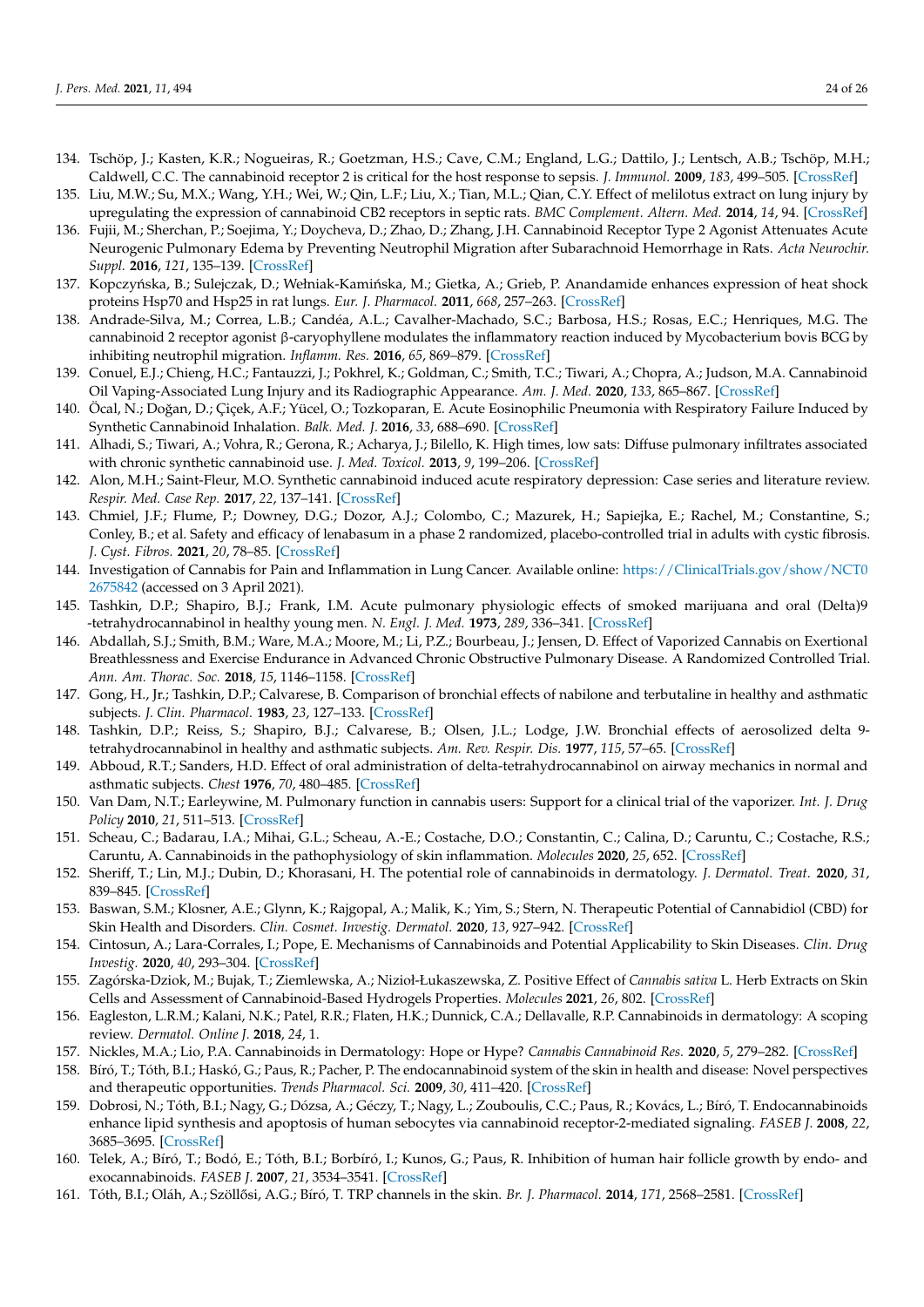- <span id="page-24-22"></span><span id="page-24-21"></span><span id="page-24-20"></span><span id="page-24-0"></span>162. Gouin, O.; L'Herondelle, K.; Lebonvallet, N.; Le Gall-Ianotto, C.; Sakka, M.; Buhé, V.; Plée-Gautier, E.; Carré, J.L.; Lefeuvre, L.; Misery, L.; et al. TRPV1 and TRPA1 in cutaneous neurogenic and chronic inflammation: Pro-inflammatory response induced by their activation and their sensitization. *Protein Cell* **2017**, *8*, 644–661. [\[CrossRef\]](http://doi.org/10.1007/s13238-017-0395-5) [\[PubMed\]](http://www.ncbi.nlm.nih.gov/pubmed/28364279)
- <span id="page-24-23"></span><span id="page-24-1"></span>163. Hänel, K.H.; Cornelissen, C.; Lüscher, B.; Baron, J.M. Cytokines and the skin barrier. *Int. J. Mol. Sci.* **2013**, *14*, 6720–6745. [\[CrossRef\]](http://doi.org/10.3390/ijms14046720)
- <span id="page-24-19"></span>164. Zaalberg, A.; Moradi Tuchayi, S.; Ameri, A.H.; Ngo, K.H.; Cunningham, T.J.; Eliane, J.-P.; Livneh, M.; Horn, T.D.; Rosman, I.S.; Musiek, A.; et al. Chronic Inflammation Promotes Skin Carcinogenesis in Cancer-Prone Discoid Lupus Erythematosus. *J. Investig. Dermatol.* **2019**, *139*, 62–70. [\[CrossRef\]](http://doi.org/10.1016/j.jid.2018.06.185)
- <span id="page-24-25"></span><span id="page-24-24"></span>165. Solomon, I.; Voiculescu, V.M.; Caruntu, C.; Lupu, M.; Popa, A.; Ilie, M.A.; Albulescu, R.; Caruntu, A.; Tanase, C.; Constantin, C.; et al. Neuroendocrine Factors and Head and Neck Squamous Cell Carcinoma: An Affair to Remember. *Dis. Markers* **2018**, *2018*, 9787831. [\[CrossRef\]](http://doi.org/10.1155/2018/9787831)
- <span id="page-24-2"></span>166. Ion, A.; Popa, I.M.; Papagheorghe, L.M.; Lisievici, C.; Lupu, M.; Voiculescu, V.; Caruntu, C.; Boda, D. Proteomic Approaches to Biomarker Discovery in Cutaneous T-Cell Lymphoma. *Dis. Markers* **2016**, *2016*, 9602472. [\[CrossRef\]](http://doi.org/10.1155/2016/9602472)
- <span id="page-24-26"></span><span id="page-24-3"></span>167. Karsak, M.; Gaffal, E.; Date, R.; Wang-Eckhardt, L.; Rehnelt, J.; Petrosino, S.; Starowicz, K.; Steuder, R.; Schlicker, E.; Cravatt, B.; et al. Attenuation of Allergic Contact Dermatitis Through the Endocannabinoid System. *Science* **2007**, *316*, 1494–1497. [\[CrossRef\]](http://doi.org/10.1126/science.1142265)
- <span id="page-24-4"></span>168. Petrosino, S.; Cristino, L.; Karsak, M.; Gaffal, E.; Ueda, N.; Tüting, T.; Bisogno, T.; De Filippis, D.; D'Amico, A.; Saturnino, C.; et al. Protective role of palmitoylethanolamide in contact allergic dermatitis. *Allergy* **2010**, *65*, 698–711. [\[CrossRef\]](http://doi.org/10.1111/j.1398-9995.2009.02254.x)
- <span id="page-24-27"></span><span id="page-24-5"></span>169. Petrosino, S.; Verde, R.; Vaia, M.; Allara, M.; Iuvone, T.; Di Marzo, V. Anti-inflammatory Properties of Cannabidiol, a Nonpsychotropic Cannabinoid, in Experimental Allergic Contact Dermatitis. *J. Pharm. Exp.* **2018**, *365*, 652–663. [\[CrossRef\]](http://doi.org/10.1124/jpet.117.244368)
- <span id="page-24-28"></span><span id="page-24-6"></span>170. Rio, C.D.; Millan, E.; Garcia, V.; Appendino, G.; DeMesa, J.; Munoz, E. The endocannabinoid system of the skin. A potential approach for the treatment of skin disorders. *Biochem. Pharmacol.* **2018**, *157*, 122–133. [\[CrossRef\]](http://doi.org/10.1016/j.bcp.2018.08.022)
- <span id="page-24-7"></span>171. Wilkinson, J.D.; Williamson, E.M. Cannabinoids inhibit human keratinocyte proliferation through a non-CB1/CB2 mechanism and have a potential therapeutic value in the treatment of psoriasis. *J. Dermatol. Sci.* **2007**, *45*, 87–92. [\[CrossRef\]](http://doi.org/10.1016/j.jdermsci.2006.10.009)
- <span id="page-24-30"></span><span id="page-24-29"></span><span id="page-24-8"></span>172. Ramot, Y.; Sugawara, K.; Zakany, N.; Toth, B.I.; Biro, T.; Paus, R. A novel control of human keratin expression: Cannabinoid receptor 1-mediated signaling down-regulates the expression of keratins K6 and K16 in human keratinocytes in vitro and in situ. *PeerJ* **2013**, *1*, e40. [\[CrossRef\]](http://doi.org/10.7717/peerj.40)
- <span id="page-24-9"></span>173. Robinson, E.S.; Alves, P.; Bashir, M.M.; Zeidi, M.; Feng, R.; Werth, V.P. Cannabinoid Reduces Inflammatory Cytokines, Tumor Necrosis Factor-alpha, and Type I Interferons in Dermatomyositis In Vitro. *J. Investig. Dermatol.* **2017**, *137*, 2445–2447. [\[CrossRef\]](http://doi.org/10.1016/j.jid.2017.05.035)
- <span id="page-24-10"></span>174. Oláh, A.; Tóth, B.I.; Borbíró, I.; Sugawara, K.; Szöllõsi, A.G.; Czifra, G.; Pál, B.; Ambrus, L.; Kloepper, J.; Camera, E.; et al. Cannabidiol exerts sebostatic and antiinflammatory effects on human sebocytes. *J. Clin. Investig.* **2014**, *124*, 3713–3724. [\[CrossRef\]](http://doi.org/10.1172/JCI64628)
- <span id="page-24-11"></span>175. Maor, Y.; Yu, J.; Kuzontkoski, P.M.; Dezube, B.J.; Zhang, X.; Groopman, J.E. Cannabidiol inhibits growth and induces programmed cell death in kaposi sarcoma-associated herpesvirus-infected endothelium. *Genes Cancer* **2012**, *3*, 512–520. [\[CrossRef\]](http://doi.org/10.1177/1947601912466556)
- <span id="page-24-12"></span>176. Bechara, C.; Chai, H.; Lin, P.H.; Yao, Q.; Chen, C. Growth related oncogene-alpha (GRO-alpha): Roles in atherosclerosis, angiogenesis and other inflammatory conditions. *Med. Sci. Monit.* **2007**, *13*, Ra87–Ra90.
- <span id="page-24-13"></span>177. Del Rio, C.; Navarrete, C.; Collado, J.A.; Bellido, M.L.; Gomez-Canas, M.; Pazos, M.R.; Fernandez-Ruiz, J.; Pollastro, F.; Appendino, G.; Calzado, M.A.; et al. The cannabinoid quinol VCE-004.8 alleviates bleomycin-induced scleroderma and exerts potent antifibrotic effects through peroxisome proliferator-activated receptor-gamma and CB2 pathways. *Sci. Rep.* **2016**, *6*, 21703. [\[CrossRef\]](http://doi.org/10.1038/srep21703)
- <span id="page-24-14"></span>178. Balistreri, E.; Garcia-Gonzalez, E.; Selvi, E.; Akhmetshina, A.; Palumbo, K.; Lorenzini, S.; Maggio, R.; Lucattelli, M.; Galeazzi, M.; Distler, J.W. The cannabinoid WIN55, 212–2 abrogates dermal fibrosis in scleroderma bleomycin model. *Ann. Rheum. Dis.* **2011**, *70*, 695–699. [\[CrossRef\]](http://doi.org/10.1136/ard.2010.137539)
- <span id="page-24-15"></span>179. Kim, H.J.; Kim, B.; Park, B.M.; Jeon, J.E.; Lee, S.H.; Mann, S.; Ahn, S.K.; Hong, S.P.; Jeong, S.K. Topical cannabinoid receptor 1 agonist attenuates the cutaneous inflammatory responses in oxazolone-induced atopic dermatitis model. *Int. J. Dermatol.* **2015**, *54*, e401–e408. [\[CrossRef\]](http://doi.org/10.1111/ijd.12841)
- <span id="page-24-16"></span>180. Formukong, E.A.; Evans, A.T.; Evans, F.J. Analgesic and antiinflammatory activity of constituents of *Cannabis sativa* L. *Inflammation* **1988**, *12*, 361–371. [\[CrossRef\]](http://doi.org/10.1007/BF00915771)
- <span id="page-24-17"></span>181. Armstrong, J.L.; Hill, D.S.; McKee, C.S.; Hernandez-Tiedra, S.; Lorente, M.; Lopez-Valero, I.; Eleni Anagnostou, M.; Babatunde, F.; Corazzari, M.; Redfern, C.P.F.; et al. Exploiting cannabinoid-induced cytotoxic autophagy to drive melanoma cell death. *J. Investig. Dermatol.* **2015**, *135*, 1629–1637. [\[CrossRef\]](http://doi.org/10.1038/jid.2015.45)
- <span id="page-24-18"></span>182. Calenic, B.; Greabu, M.; Caruntu, C.; Tanase, C.; Battino, M. Oral keratinocyte stem/progenitor cells: Specific markers, molecular signaling pathways and potential uses. *Periodontology* **2015**, *69*, 68–82. [\[CrossRef\]](http://doi.org/10.1111/prd.12097)
- 183. Lupu, M.; Caruntu, C.; Ghita, M.A.; Voiculescu, V.; Voiculescu, S.; Rosca, A.E.; Caruntu, A.; Moraru, L.; Popa, I.M.; Calenic, B.; et al. Gene Expression and Proteome Analysis as Sources of Biomarkers in Basal Cell Carcinoma. *Dis. Markers* **2016**, *2016*, 9831237. [\[CrossRef\]](http://doi.org/10.1155/2016/9831237) [\[PubMed\]](http://www.ncbi.nlm.nih.gov/pubmed/27578920)
- 184. Voiculescu, V.; Calenic, B.; Ghita, M.; Lupu, M.; Caruntu, A.; Moraru, L.; Voiculescu, S.; Ion, A.; Greabu, M.; Ishkitiev, N.; et al. From Normal Skin to Squamous Cell Carcinoma: A Quest for Novel Biomarkers. *Dis. Markers* **2016**, *2016*, 4517492. [\[CrossRef\]](http://doi.org/10.1155/2016/4517492)
- 185. Tampa, M.; Caruntu, C.; Mitran, M.; Mitran, C.; Sarbu, I.; Rusu, L.C.; Matei, C.; Constantin, C.; Neagu, M.; Georgescu, S.R. Markers of Oral Lichen Planus Malignant Transformation. *Dis. Markers* **2018**, *2018*, 1959506. [\[CrossRef\]](http://doi.org/10.1155/2018/1959506) [\[PubMed\]](http://www.ncbi.nlm.nih.gov/pubmed/29682099)